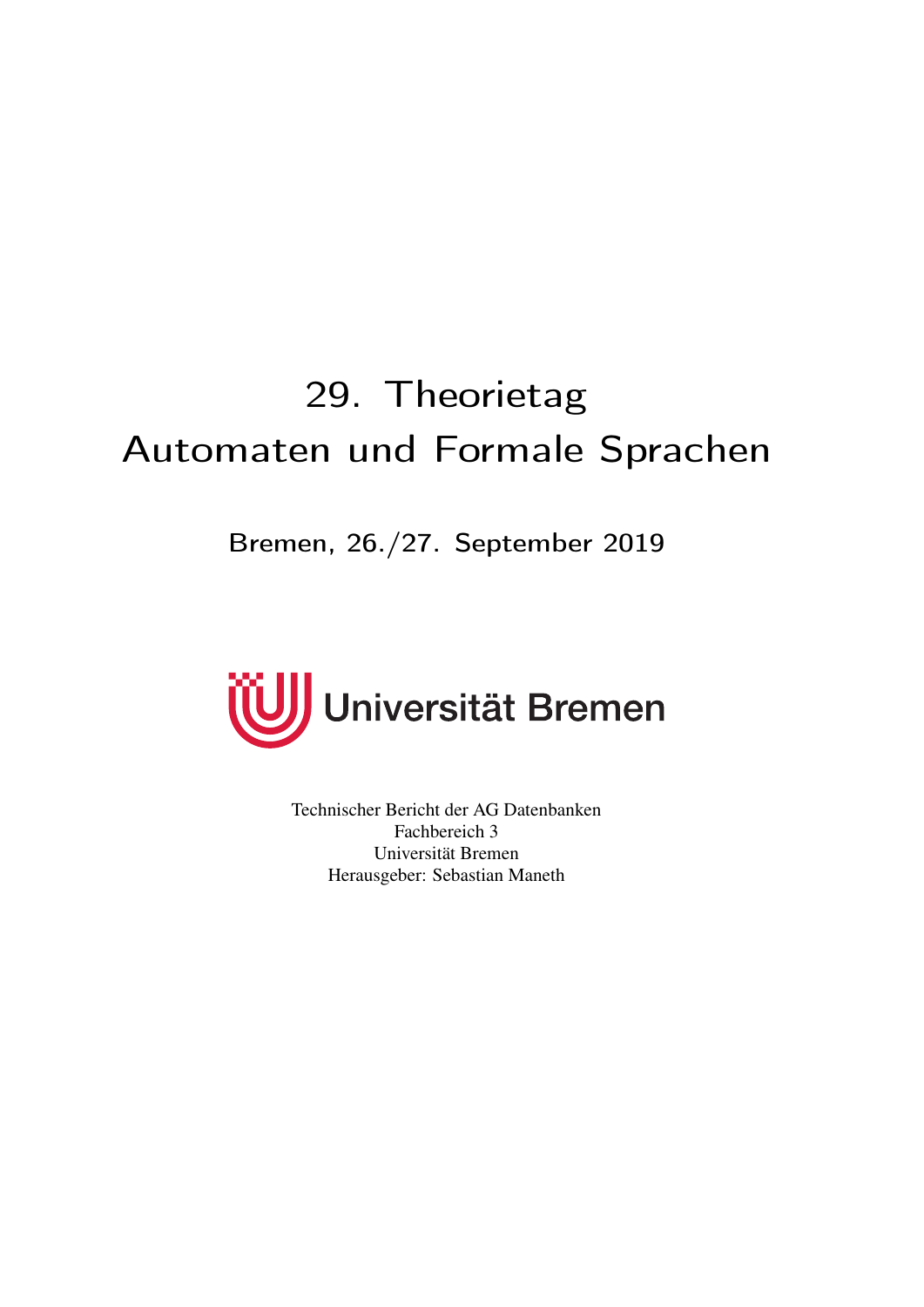#### <span id="page-1-0"></span>Vorwort

Theorietage haben eine lange Tradition in verschiedenen Fachgruppen der Gesellschaft für Informatik (GI). Die Theorietage der GI Fachgruppe "Automaten und Formalen Sprachen" finden seit 1991 jährlich statt. Es ist auch Tradition, vor dem eigentlich Theorietag einen Workshop mit eingeladenen Vorträgen zu organisieren. Auf dem diesjährigen 29. Theorietag gibt es keinen gesonderten Workshop, sondern die eingeladenen Vorträge werden in das Gesammtprogramm eingeflochten. Dies führt dazu, dass die Länge des Theorietags anderthalb Tage anstatt einem Tag beträgt.

Zum diesjärigen Theorietag sind 37 Teilnehmer registriert und es werden 18 ordentliche Vorträge gehalten. Der vorliegende technische Bericht enthält die Zusammenfassungen dieser 18 Vorträge. Er wird elektronisch während des Theorietages zur Verfügung gestellt, damit Teilnehmer dort bei Bedarf die vorgestellten Resultate nachschlagen können.

Ausserdem werden drei eingeladenen Vorträge gehalten. Das übergeordnete Thema der eingeladenen Vorträge ist "Datenbanktheorie". Die folgenden herausragende Wissenschaftler konnten eingeladen werden und halten Voträge zu folgenden Themen:

- Mikołaj Bojańczik (Universität Warschau, Polen) *Polyregular Functions*
- Wim Martens (Universität Bayreuth) *Optimization and Evaluation of Real-Life Graph Queries*
- Thomas Schwentick (Technische Universität Dortmund) *Dynamic Complexity: Recent and Complex Updates*

Wir danken der Gesellschaft für Informatik für die freundliche Unterstützung, die es ermöglicht, einen Teil der Reisekosten der eingeladenen Vortragenden abzudecken. Wir danken der Universität Bremen für finanzielle Unterstützung und für die Bereitstellung der Räume.

Wir wünschen allen Teilnehmenden interessante und anregende Theorietage in Bremen!

Sebastian Maneth Bremen, 22.09.2019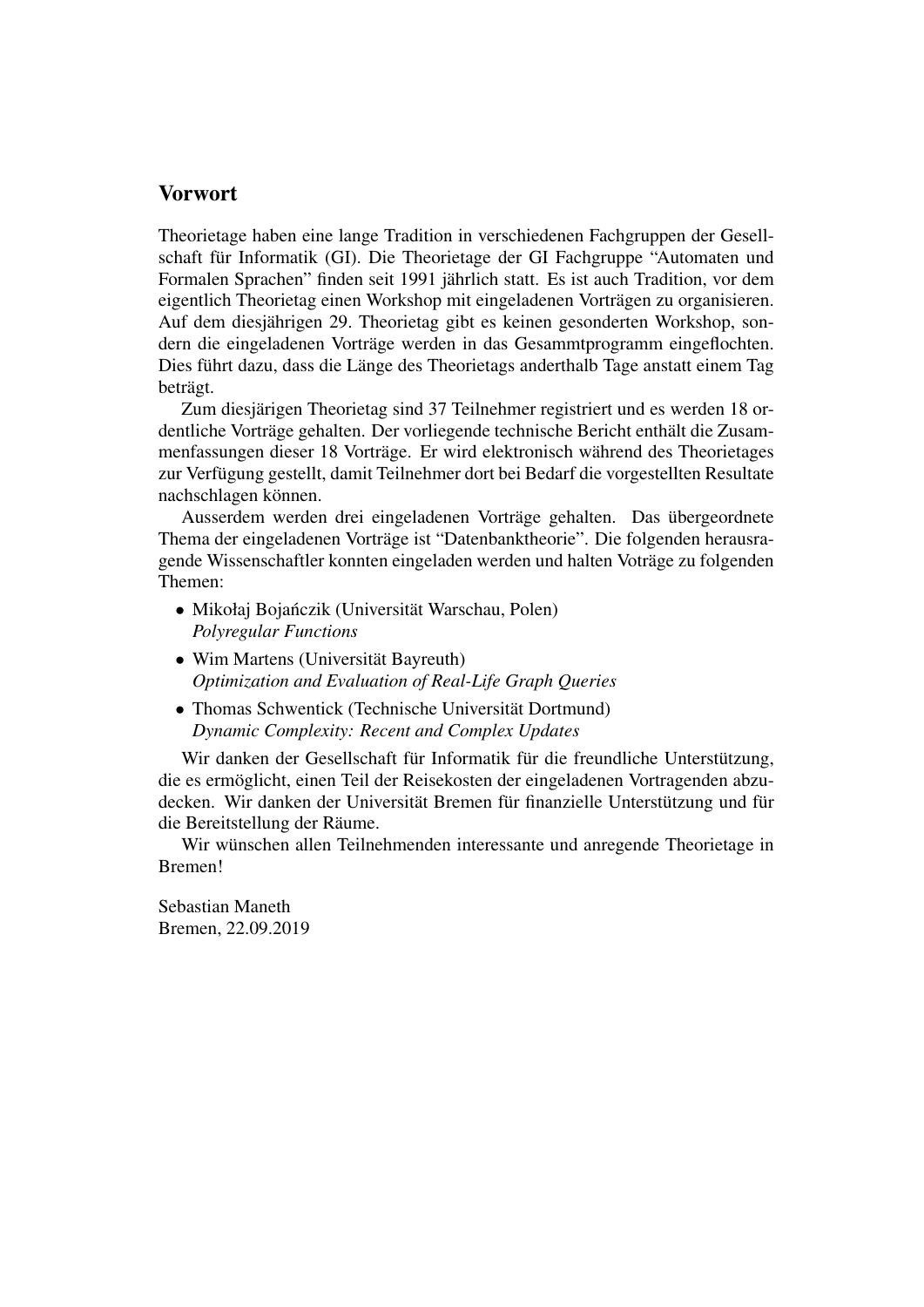## <span id="page-2-0"></span>Conference Program

|    | <b>Thursday, September 26</b>                                                                                               | $\mathbf{1}$ |
|----|-----------------------------------------------------------------------------------------------------------------------------|--------------|
|    | Invited Talk, 9:00-10:00h                                                                                                   | 1            |
|    | Session 1, 10:30–11:30h                                                                                                     | 1            |
| 1  | On Solution Sets of Word Equations<br>Dirk Nowotka                                                                          |              |
| 2  | On Iterated Uniform Finite-State Transducers<br><b>Andreas Malcher</b>                                                      |              |
| 3  | Semirecognizable Sets and Right One-Way Jumping Finite Automata<br>Simon Beier                                              |              |
|    | Session 2, 11:40–12:40                                                                                                      | 7            |
| 7  | <b>Tree Substitution Grammars</b><br>Andreas Maletti                                                                        |              |
| 8  | Average Case Analysis of Leaf-Centric Binary Tree Sources<br>Louisa Seelbach Benkner                                        |              |
| 11 | Generating Hypergraph Languages by (Context-dependent) Fusion Grammars and Splitting/Fusion<br><b>Grammars</b><br>Aaron Lye |              |
|    | <b>Invited Talk, 14:00-15:00h</b>                                                                                           | 16           |
|    | Session 3, 15:30–16:30h                                                                                                     | 16           |
|    | 16 Structural Sparsity<br>Sebastian Siebertz                                                                                |              |
|    | 22 Balancing Straight-Line Programs<br>Markus Lohrey                                                                        |              |
| 23 | Decidability and Complexity of $\mathscr{ALeb} \mathscr{OIF}$ with Transitive Closure<br>Jean Christoph Jung                |              |
|    | Session 4, 16:40-17:40h                                                                                                     | 24           |
| 24 | Tissue P Systems with Anti-Cells<br>Rudolf Freund                                                                           |              |
|    | 28 Accepting Networks of Evolutionary Processors with Resources Restricted Filters<br><b>Bianca Truthe</b>                  |              |
| 32 | How are Eulerian trails connected to formal languages?<br>Meenakshi Paramasivan                                             |              |
|    | Invited Talk, 9:00-10:00h                                                                                                   | 36           |
|    | <b>Friday, September 27</b>                                                                                                 | 36           |
|    | Session 5, 10:30–11:30h                                                                                                     | 36           |
|    | 36 Erweiterungen zu kleinen synchronisierenden Wörtern<br>Henning Fernau                                                    |              |
| 38 | Computational Complexity of Synchronization under Regular Constraints<br>Petra Wolf                                         |              |
| 42 | Eigenschaften und Zustandskomplexität kommutativer regulärer Sprachen<br>Stefan Hoffmann                                    |              |

*Stefan Hoffmann*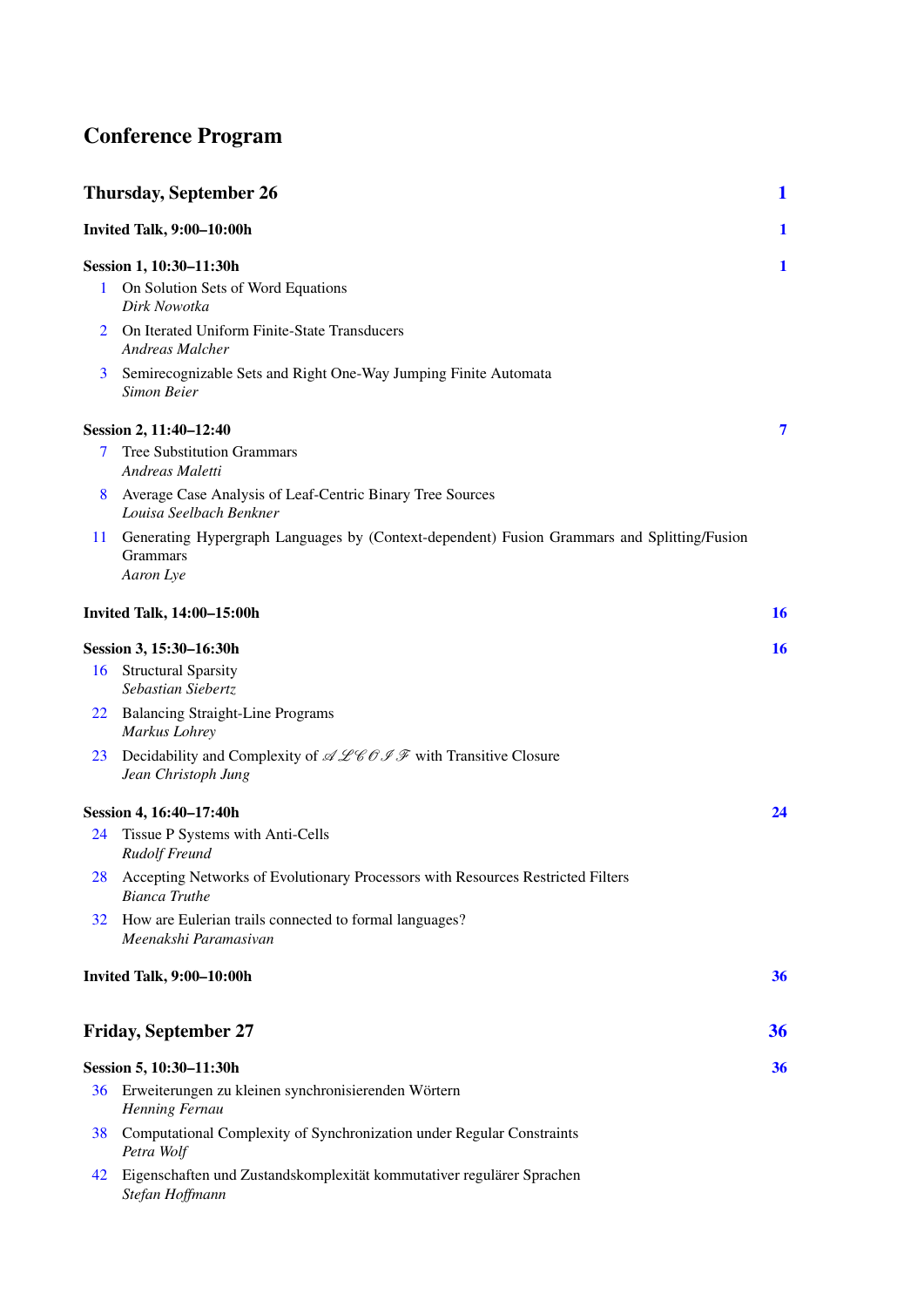#### <span id="page-3-0"></span>Session 6, 11:40–12:40 [45](#page-48-0)

- [45](#page-48-0) Graph and String Parameters: Connections Between Pathwidth, Cutwidth and the Locality Number *Florin Manea*
- [49](#page-52-0) Separating Languages of Infinite Words in the Mostowski Hierarchy *Christopher Hugenroth*
- [52](#page-55-0) Regular Expressions with Backreferences: Polynomial-Time Matching Techniques *Markus L. Schmid*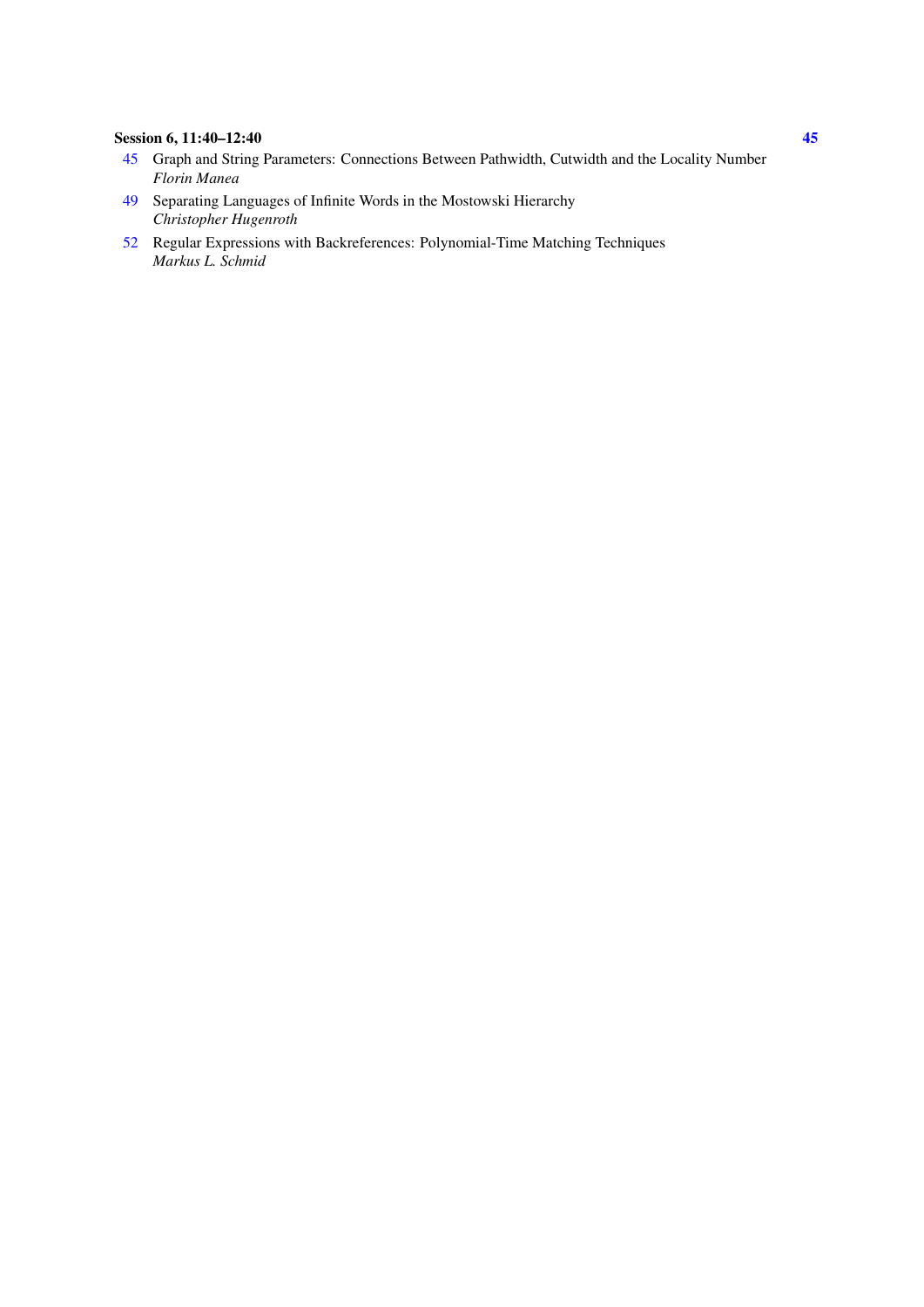<span id="page-4-1"></span><span id="page-4-0"></span>



## [On Solution Sets of Word Equations](#page-0-0)

Dirk Nowotka

Dependable Systems Group, Dept. of Computer Science, Kiel University, 24098 Kiel, Germany dn@zs.uni-kiel.de

#### Abstract

We take a fresh look at word equations which is different from the approaches of Makanin (exponent of periodicity) and Jez (recompression). Using representations of letters as arbitrary but distinct numbers, we are able to find some normalisations on the representation of the solutions of word equations which enable us to solve two long-standing open problems. Firstly, we prove that a one variable word equation with constants has either at most three or an infinite number of solutions. This bound is both surprising and optimal. Secondly, we consider independent systems of three variable word equations without constants and establish a constant bound on the size of such systems, if they allow a nonperiodic solution.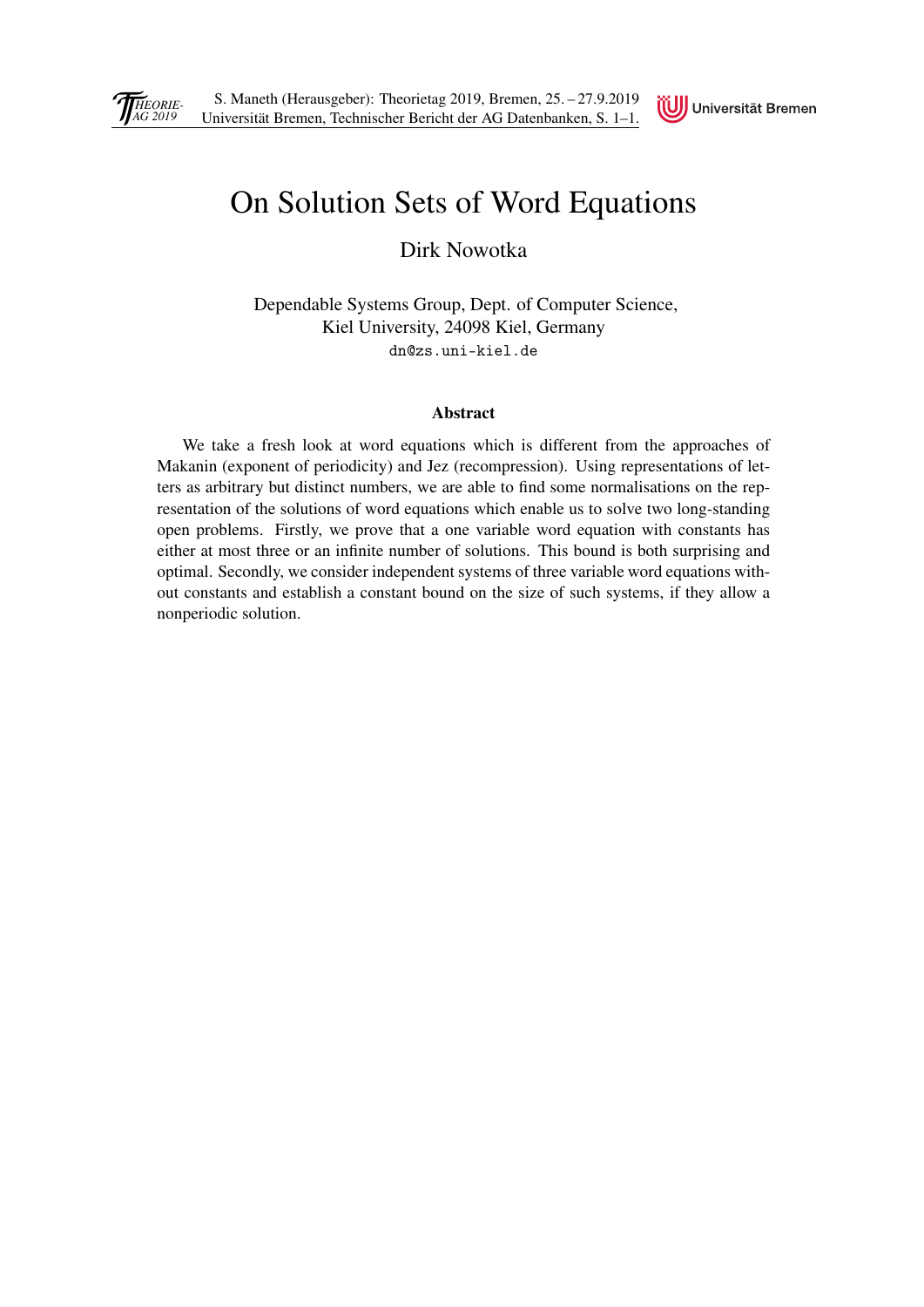<span id="page-5-1"></span><span id="page-5-0"></span>



## [On Iterated Uniform Finite-State Transducers](#page-0-0)

Martin Kutrib<sup>(A)</sup> Andreas Malcher<sup>(A)</sup> Carlo Mereghetti<sup>(B)</sup> Beatrice Palano $(C)$ 

> $(A)$ Institut für Informatik, Universität Giessen, Arndtstr. 2, 35392 Giessen, Germany kutrib@informatik.uni-giessen.de andreas.malcher@informatik.uni-giessen.de

 $(B)$ Dipartimento di Fisica "Aldo Pontremoli", Università degli Studi di Milano via Celoria 16, 20133 Milano, Italy mereghetti@unimi.it

 $^{(C)}$ Dipartimento di Informatica "G. degli Antoni", Università degli Studi di Milano via Celoria 18, 20133 Milano, Italy palano@unimi.it

#### Zusammenfassung

We introduce the deterministic computational model of an *iterated uniform finite-state transducer (*IUFST*)*. A IUFST performs the same length-preserving transduction on several left-to-right sweeps. The first sweep takes place on the input string, while any other sweep processes the output of the previous one. The IUFST accepts or rejects upon halting in an accepting or rejecting state along its sweeps. First, we focus on constant sweep bounded IUFSTs. We study their descriptional power vs. deterministic finite automata, and the state cost of implementing language operations. Then, we focus on non-constant sweep bounded IUFSTs, showing a nonregular language hierarchy depending on the sweep complexity. The hardness of some classical decision problems on constant sweep bounded IUFSTs is also investigated.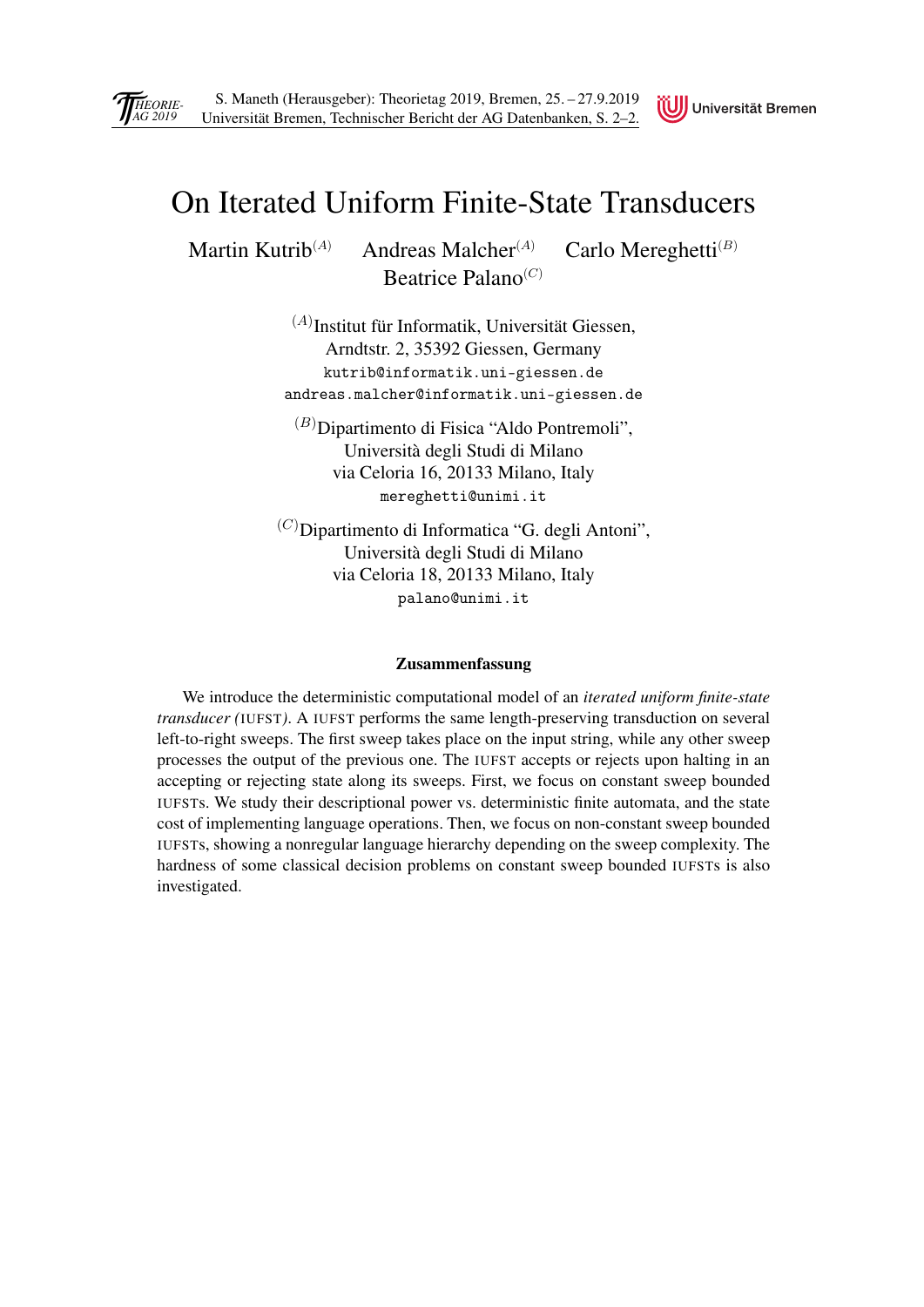

## <span id="page-6-0"></span>Semirecognizable Sets and [Right One-Way Jumping Finite Automata](#page-0-0)

Simon Beier Markus Holzer

Institut für Informatik, Universität Giessen, Arndtstr. 2, 35392 Giessen, Germany {simon.beier,holzer}@informatik.uni-giessen.de

#### Abstract

We generalize the notion of recognizable subsets of monoids and call a subset of a monoid semirecognizable if it is the premimage of a finite set under a monoid homomorphism. Especially semirecognizable subsets of the free commutative moniod  $\mathbb{N}^k$  are investigated by us; those build a subfamily of the semilinear sets. A key role in our theory is played by lattices, which are special semirecognizable sets that extend "the pattern" of a linear set to the whole  $\mathbb{N}^k$ . We show connections between semirecognizable subsets of  $\mathbb{N}^k$  and rational cones. Right one-way jumping finite automata (ROWJFAs) are an automaton model for deterministic but non-contiguous information processing that was introduced in 2016 by Chigahara, Fazekas, and Yamamura. In 2018 we showed that the permutation closed languages accepted by ROWJFAs are exactly the permutation closed semirecognizable languages. Using our results about semirecognizable subsets of  $\mathbb{N}^k$  we give a characterization of permutation closed languages accepted by ROWJFAs with multiple initial states.

### 1. Introduction

A subset S of a monoid M is called *recognizable* if there are a finite monoid N and a monoid homomorphism  $f: M \to N$  such that  $S = f^{-1}(f(S))$ . So, for each  $a \in M$  the value  $f(a)$  tells us if  $a \in S$ . There is a connection between recognizability and the syntactic congruence, which was introduced in a paper by Rabin and Scott and was credited to Myhill [7]. Given a subset S of a monoid M, the *syntactic congruence*  $\sim_S$  is an equivalence relation on M. For  $a, b \in M$  we have  $a \sim_S b$  if for all  $c, d \in M$  the condition  $cad \in S$  is equivalent to the condition  $h \in S$ . The set M/ ∼s is a monoid, called the *syntactic monoid* of S. A subset of a monoid is recognizable if and only if its syntactic monoid is finite. The recognizable subsets of the free monoid over a finite set are the regular languages. *McKnight's Theorem* says that each recognizable subset of a finitely generated monoid is rational. This gives us especially that each recognizable subset of the free commutative monoid  $\mathbb{N}^k$  is semilinear. A permutation closed language is regular if and only if its Parikh-image is a recognizable subset of  $\mathbb{N}^k$ . The recognizable subsets of  $\mathbb{N}^k$ are well understood, because *Mezei's Theorem* states that these are exactly the finite unions of direct products of semilinear subsets of N. Using Presburger arithmetic, Ginsburg and Spanier showed that it is deciadable if a given semilinear set is recognizable [6].

Recognizability is generalized by us in the following way. A subset S of a monoid M is called *semirecognizable* if there are a monoid N and a monoid homomorphism  $f : M \to N$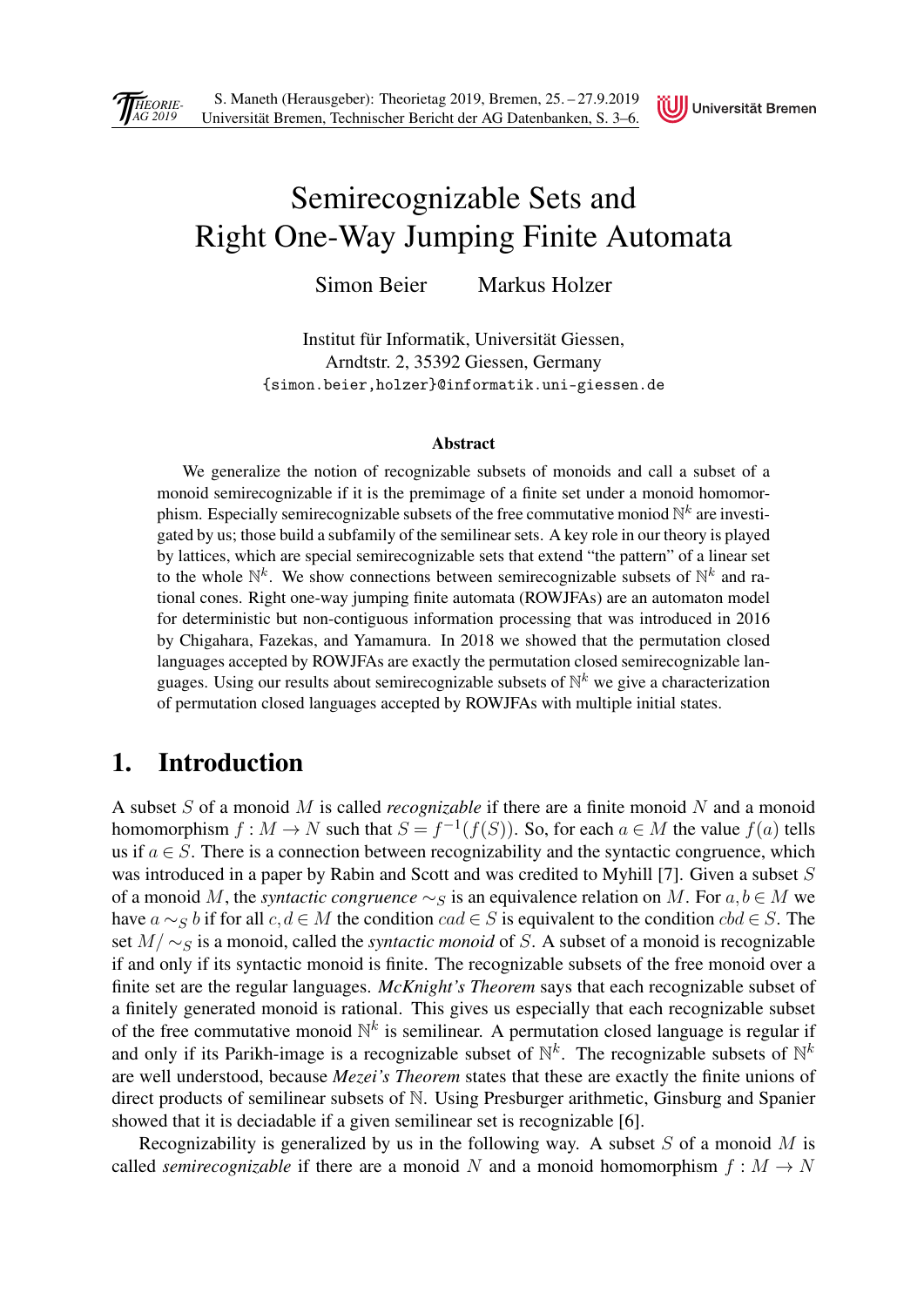such that  $f(S)$  is finite and  $S = f^{-1}(f(S))$ . This is equivalent to the condition that the projection  $S/\sim_S$  of S to its syntactic monoid is finite. If we replace "finite" by "a singleton or the empty set" in the last two sentences, we get the notion of a *strongly semirecognizable* subset of a monoid. We are especially interested in (strongly) semirecognizable subsets of  $\mathbb{N}^k$ . Each semirecognizable subset of  $\mathbb{N}^k$  is a finite union of strongly semirecognizable linear subsets of  $\mathbb{N}^k$ . It is decidable whether a given semilinear set is (strongly) semirecognizable. We characterize when a linear subset of  $\mathbb{N}^k$  is semirecognizable and show a connection to rational cones. Lattices are introduced as special strongly semirecognizable subsets of  $\mathbb{N}^k$ . They are defined like linear subsets of  $\mathbb{N}^k$ , but allowing integer coefficients for the period vectors, instead of only natural numbers. However our lattices are still, per definition, subsets of  $\mathbb{N}^k$ . Each strongly semirecognizable subset of  $\mathbb{N}^k$  equals a lattice if we only consider vectors where all components are "large enough". Motivated by the result of Ginsburg and Spanier that each semilinear set is a finite union of linear sets with linearly independent periods [5], we study in which cases lattices and arbitrary strongly semirecognizable subsets of  $\mathbb{N}^k$  are a finite union of (strongly) semirecognizable linear sets with linearly independent periods; again there is a [connection to rational cones. That is why we study these objects in more detail and show that](#page-1-0) the set of vectors with only non-negative components in a linear subspace of dimension n of  $\mathbb{R}^k$ spanned by a subset of  $\mathbb{N}^k$  always forms a rational cone spanned by a linearly independent subset of  $\mathbb{N}^k$  if and only if  $n \in \{0,1,2,k\}$ . A result is given that states in terms of lattices when an arbitrary subset of  $\mathbb{N}^k$  is a finite union of (strongly) semirecognizable (linear) subsets of  $\mathbb{N}^k$ .

*Right one-way jumping finite automata* (ROWJFAs) were proposed by Chigahara, Fazekas, and Yamamura [4]. These automata are defined like DFAs with a partial transition function, but process the input differently: If the device cannot read the current symbol, the head jumps over it and continues the computation with the next one. When the head reaches the end of the input, it jumps back to the beginning and goes on with its deterministic computation. We proved that the permutation closed languages accepted by ROWJFAs are exactly the permutation closed semirecognizable languages [1]. A characterization of permutation closed languages accepted by ROWJFAs with multiple initial states is given by applying our results about semirecognizable subsets of  $\mathbb{N}^k$ . The results of the current paper are mainly from [3], see also [2].

#### 2. Results

A subset of  $\mathbb{N}^k$  is called *linear* if it is of the form  $\mathsf{L}(\vec{c},P) = \{\vec{c} + \sum_{\vec{p} \in P} \lambda_{\vec{p}} \cdot \vec{p} \mid \forall \vec{p} \in P : \lambda_{\vec{p}} \in \mathbb{N} \}$ for a finite set  $P \subseteq \mathbb{N}^k$  and a  $\vec{c} \in \mathbb{N}^k$ , where P is called the set of *periods* and  $\vec{c}$  is called the *constant vector* of this representation. A subset of  $\mathbb{N}^k$  is called *semilinear* if it is a finite union of linear subsets of  $\mathbb{N}^k$ . Clearly, the (strongly) semirecognizability of a linear subset of  $\mathbb{N}^k$ depends only on its period set, but not on the constant vector.

Proposition 2.1 *Each semirecognizable subset of* N k *is a finite union of strongly semirecogniz*able linear subsets of  $\mathbb{N}^k$ . It is decidable if a given semilinear set is (strongly) semirecognizable.

For a set  $S \subseteq \mathbb{R}^k$  let span $(S)$  be the linear subspace of  $\mathbb{R}^k$  spanned by S. For a finite  $S \subseteq \mathbb{Z}^k$ the *rational cone spanned by* S is  $cone(S) = \left\{ \sum_{\vec{s} \in S} \lambda_{\vec{s}} \cdot \vec{s} \mid \forall \vec{s} \in S : \lambda_{\vec{s}} \in \mathbb{R}_{\geq 0} \right\} \subseteq \mathbb{R}^k$ . A *linearly independent rational cone* in  $\mathbb{R}^k$  is a set of the form cone(S) for a linearly independent  $S \subseteq \mathbb{Z}^k$ . It is well known that each rational cone is a finite union of linearly independent rational cones.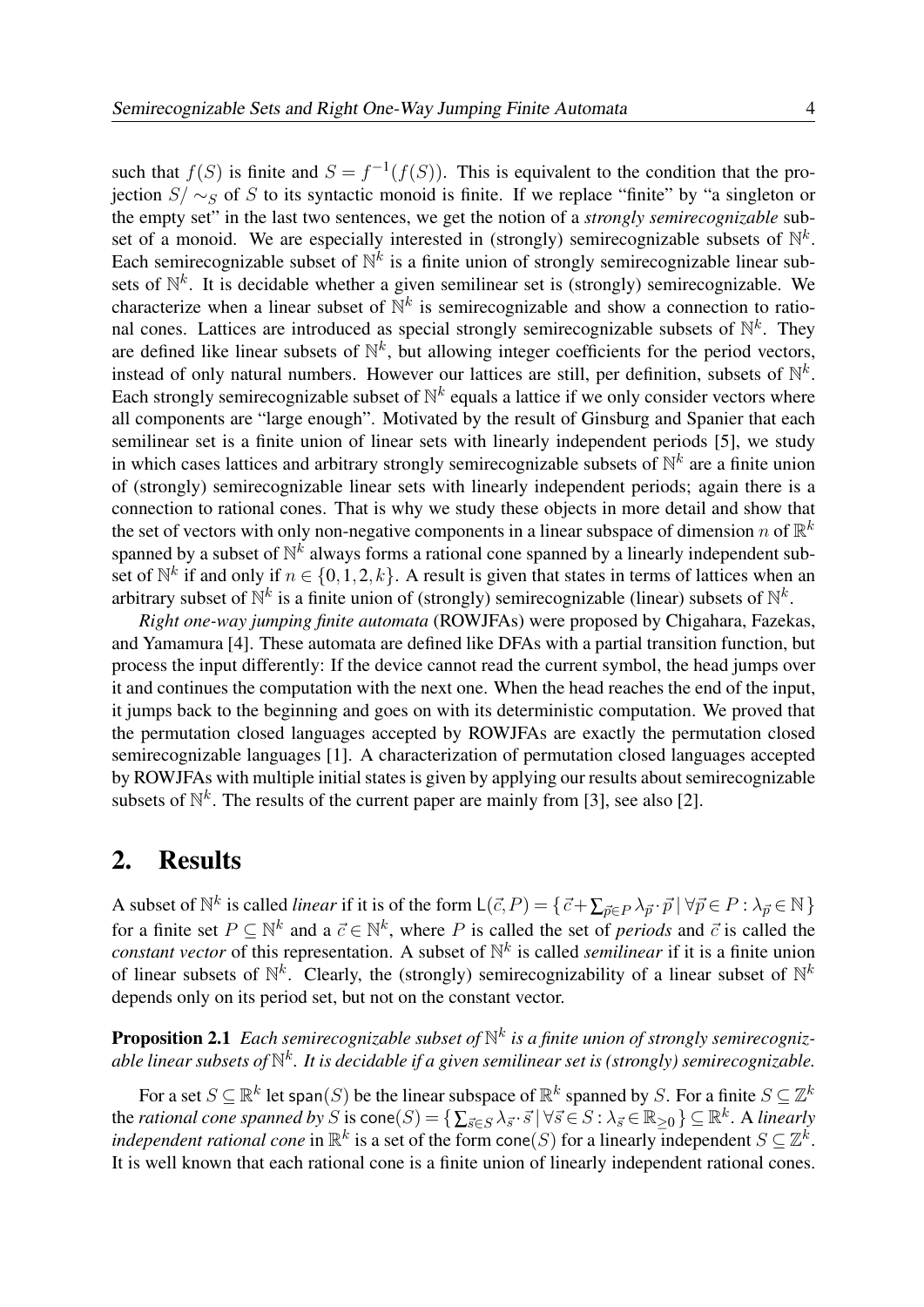We define two properties of subsets of  $\mathbb{N}^k$  which involve rational cones. Let  $k \geq 0$  and  $S \subseteq \mathbb{N}^k$ . Then, the set S has the *linearly independent rational cone property* if span $(S) \cap (\mathbb{R}_{\geq 0})^k =$ cone(*T*), for some linearly independent  $T \subseteq \mathbb{N}^k$ . The set *S* has the *own rational cone property* if S is finite and it holds  $\textsf{span}(S) \cap (\mathbb{R}_{\geq 0})^k = \textsf{cone}(S)$ .

**Theorem 2.2** Let  $k \geq 0$  and  $P \subseteq \mathbb{N}^k$  be finite. Then,  $\mathsf{L}(\vec{0},P)$  is semirecognizable if and only if P *has the own rational cone property. If* P *is linearly independent*,  $L(\vec{0},P)$  *is semirecognizable if and only if it is strongly semirecognizable.*

A subset of  $\mathbb{N}^k$  is called a *lattice* if it is of the form  $\text{La}(\vec{c},P) = \{\vec{c} + \sum_{\vec{p} \in P} \lambda_{\vec{p}} \cdot \vec{p} \mid \forall \vec{p} \in \mathbb{N}\}$  $P: \lambda_{\vec{p}} \in \mathbb{Z} \} \cap \mathbb{N}^k$  for a finite set  $P \subseteq \mathbb{N}^k$  and a  $\vec{c} \in \mathbb{N}^k$ . Clearly, each lattice is a strongly semirecognizable subset of  $\mathbb{N}^k$ . For  $\vec{x}, \vec{y} \in \mathbb{R}^k$  we write  $\vec{x} \leq \vec{y}$  if all components of  $\vec{x}$  are less or equal to the corresponding components of  $\vec{y}$ .

**Lemma 2.3** Let  $k \geq 0$ , S be a strongly semirecognizable subset of  $\mathbb{N}^k$ , and  $\vec{s} \in S$ . Then, there *is a lattice*  $L \subseteq \mathbb{N}^k$  such that  $\{\vec{x} \in S \mid \vec{x} \geq \vec{s}\} = \{\vec{x} \in L \mid \vec{x} \geq \vec{s}\}.$ 

**Theorem 2.4** *For*  $k \geq 0$ ,  $\vec{c} \in \mathbb{N}^k$ , and a finite  $P \subseteq \mathbb{N}^k$  the following conditions are equivalent: *1. The lattice*  $\text{La}(\vec{c},P)$  *is a finite union of semirecognizable linear sets with linearly independent periods.* 2. The lattice  $\text{La}(\vec{c},P)$  *is a finite union of strongly semirecognizable linear sets with linearly independent periods. 3. The set* P *has the linearly independent rational cone property.*

There is a generalization of Theorem 2.4 from lattices to strongly semirecognizable sets.

**Theorem 2.5** *Let*  $k \geq 0$  *and*  $n \in \{0, 1, ..., k\}$ *. Then, the condition that each*  $S \subseteq \mathbb{N}^k$  *fulfill* $ing \dim(\text{span}(S)) = n$  *has the linearly independent rational cone property holds if and only if*  $n \in \{0, 1, 2, k\}.$ 

A subset  $S \subseteq \mathbb{N}^k$  is called a *quasi lattice* if there are  $\vec{y} \in \mathbb{N}^k$ ,  $m \ge 0$ ,  $\vec{c_1}, \vec{c_2}, \dots, \vec{c_m} \in \mathbb{N}^k$ , and finite  $P_1, P_2, \ldots, P_m \subseteq \mathbb{N}^k$  such that the set  $\{\vec{x} \in S \mid \vec{x} \geq \vec{y}\}\$ is equal to  $\{\vec{x} \in \bigcup_{j=1}^m \mathsf{La}(\vec{c_j}, P_j) \mid \vec{x} \geq \vec{y}\}\$  $x \geq y$ . For  $k \geq 0$  and  $T \subseteq \{1, 2, ..., k\}$  with  $T = \{t_1, t_2, ..., t_{|T|}\}$  and  $t_1 < t_2 < ... < t_{|T|}$  we define  $\pi_{k,T}: \mathbb{N}^k \to \mathbb{N}^{|T|}$  through  $\pi_{k,T}(\vec{x}_1, \vec{x}_2, \dots, \vec{x}_k) = (\vec{x}_{t_1}, \vec{x}_{t_2}, \dots, \vec{x}_{t_{|T|}}).$ 

**Theorem 2.6** For a  $k \geq 0$  and a subset  $S \subseteq \mathbb{N}^k$  the following three conditions are equiv*alent: 1. The set* S *is a finite union of semirecognizable sets. 2. The set* S *is a finite union of strongly semirecognizable linear sets.* 3. For all  $T \subseteq \{1, 2, ..., k\}$  and  $\vec{x} \in \mathbb{N}^{|T|}$  the *set*  $\pi_{k,\{1,2,\ldots,k\}\setminus T}$   $(\{\vec{z} \in S \mid \pi_{k,T}(\vec{z}) = \vec{x}\})$  *is a quasi lattice.* 

A ROWJFA with multiple initial states is a system  $A = (Q, \Sigma, \delta, S, F)$ , where the symbols have the same meaning as for an ordinary DFA with multiple initial states and a partial transition function. We define the binary relation  $\circlearrowright_A$  on the set  $Q\Sigma^*$  as follows. For  $p, q \in Q$ ,  $a \in \Sigma$  $Σ$ , and  $w ∈ Σ^*$  with  $δ(p, a) = q$  we have  $paw ∅<sub>A</sub> qw$ . On the other hand, for  $p ∈ Q$ ,  $a ∈ Σ$ , and  $w \in \Sigma^*$  such that  $\delta(p, a)$  is undefined we have  $paw \circ A pwa$ . The language accepted by A is  $L(A) = \{w \in \Sigma^* \mid \exists s \in S, f \in F : sw \circlearrowright_A^* f\}$ . Clearly, each language accepted by a ROWJFA [with multiple initial states is a finite union of languages accepted by ROWJFAs with a single](#page-2-0) initial state. However, it is not clear that each permutation closed language accepted by a ROWJFA with multiple initial states is a finite union of permutation closed languages accepted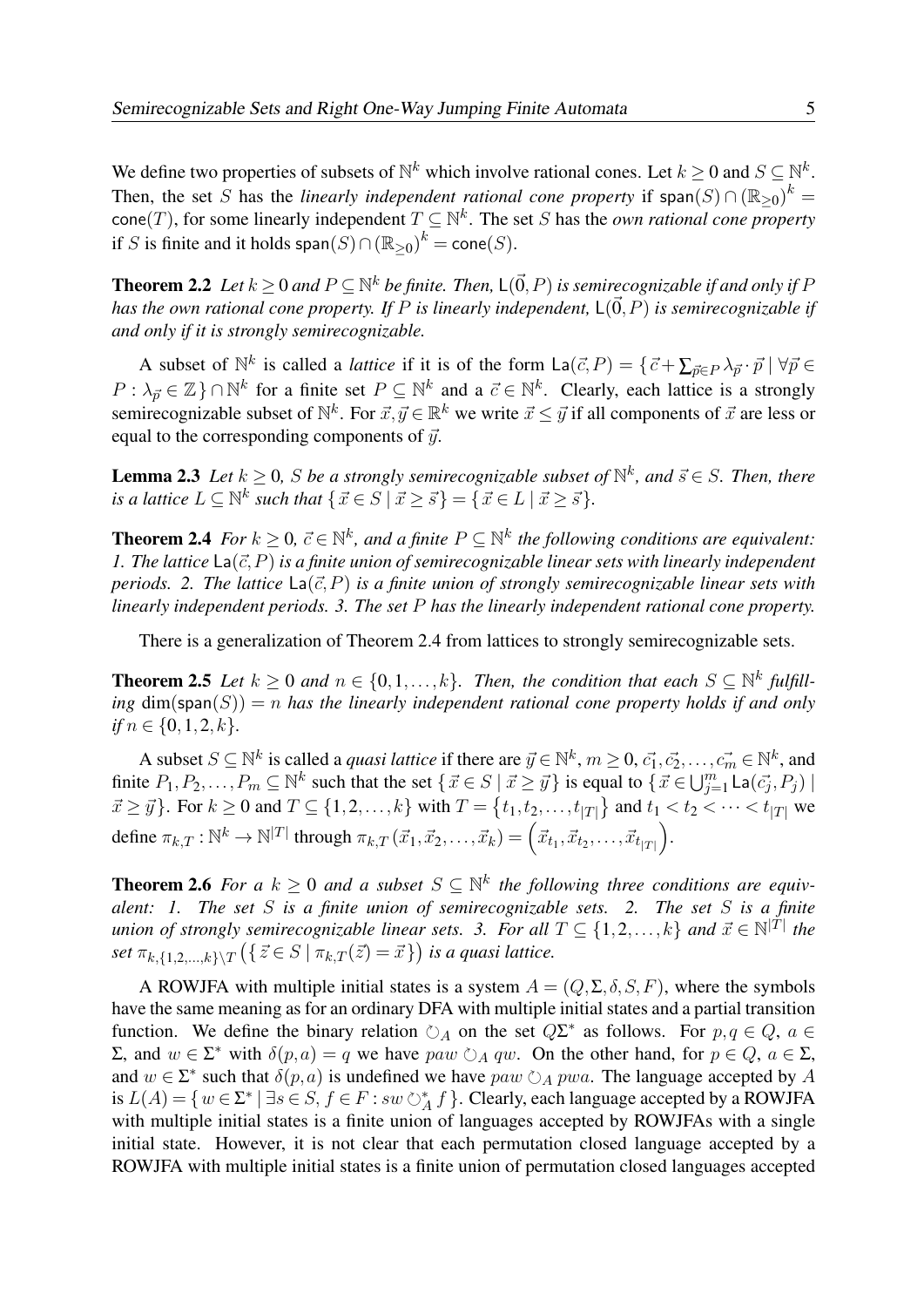[by ROWJFAs with a single initial state. Such a characterization would be very useful, because](#page-3-0) in an earlier paper we have shown that the permutation closed languages accepted by ROWJFAs with a single initial state are exactly the permutation closed semirecogniazable languages [1].

Theorem 2.7 *The Parikh-image of each permutation closed language accepted by a ROWJFA with multiple initial states is a quasi lattice.*

To get a characterization result, we define the language operation of *disjoint quotient* of a language  $L \subseteq \Sigma^*$  with a word  $w \in \Sigma^*$  as follows:

L/<sup>d</sup>w = { $v \in \Sigma^* \mid vw \in L, \forall a \in \Sigma : |v|_a \cdot |w|_a = 0$ } = (L/w)  $\cap$  { $a \in \Sigma \mid |w|_a = 0$ }<sup>\*</sup>.

The family of permutation closed semirecogniazable languages is closed under quotient with a word and under disjoint quotient with a word. For an alphabet  $\Sigma$ ,  $\Gamma \subseteq \Sigma$ , and an  $L \subseteq \Sigma^*$ accepted by a ROWJFA with multiple initial states,  $L \cap \Gamma^*$  is also accepted by such a device. Using Theorem 2.7 and our results about semirecognizable subsets of  $\mathbb{N}^k$ , we get:

**Corollary 2.8** Let  $\Sigma$  *be an alphabet and*  $L \subseteq \Sigma^*$  *be permutation closed. Then,* L *is a finite union of permutation closed semirecognizable languages if and only if for all* w ∈ Σ ∗ *the language*  $L/d$ *w* is accepted by a ROWJFA with multiple initial states.

Notice that for binary alphabets the last condition is equivalent to the fact that  $L$  is accepted by a ROWJFA with multiple initial states.

### References

- [1] S. BEIER, M. HOLZER, Properties of Right One-Way Jumping Finite Automata. In: S. KONSTAN-TINIDIS, G. PIGHIZZINI (eds.), *Proceedings of the* 20*th International Workshop on Descriptional Complexity of Formal Systems*. Number 10952 in LNCS, Springer, Halifax, Nova Scotia, Canada, 2018, 11–23.
- [2] S. BEIER, M. HOLZER, *Semi-Linear Lattices and Right One-Way Jumping Finite Automata*. IFIG Research Report 1901, Institut für Informatik, Justus-Liebig-Universität Gießen, Arndtstr. 2, D-35392 Gießen, Germany, 2019.
- [3] S. BEIER, M. HOLZER, Semi-Linear Lattices and Right One-Way Jumping Finite Automata (Extended Abstract). In: M. HOSPODÁR, G. JIRÁSKOVÁ (eds.), *Proceedings of the* 24*th International Conference on Implementation and Application of Automata*. LNCS, Springer, Košice, Slovakia, 2019, 70–82.
- [4] H. CHIGAHARA, S. FAZEKAS, A. YAMAMURA, One-Way Jumping Finite Automata. *Internat. J. Found. Comput. Sci.* 27 (2016), 391–405.
- [5] S. GINSBURG, E. H. SPANIER, Bounded ALGOL-like languages. *Trans. AMS* 113 (1964), 333–368.
- [6] S. GINSBURG, E. H. SPANIER, Bounded Regular Sets. *Proc. Amer. Math. Soc.* 17 (1966), 1043– 1049.
- [7] M. O. RABIN, D. SCOTT, Finite Automata and Their Decision Problems. *IBM Journal of Research and Development* 3 (1959), 114–125.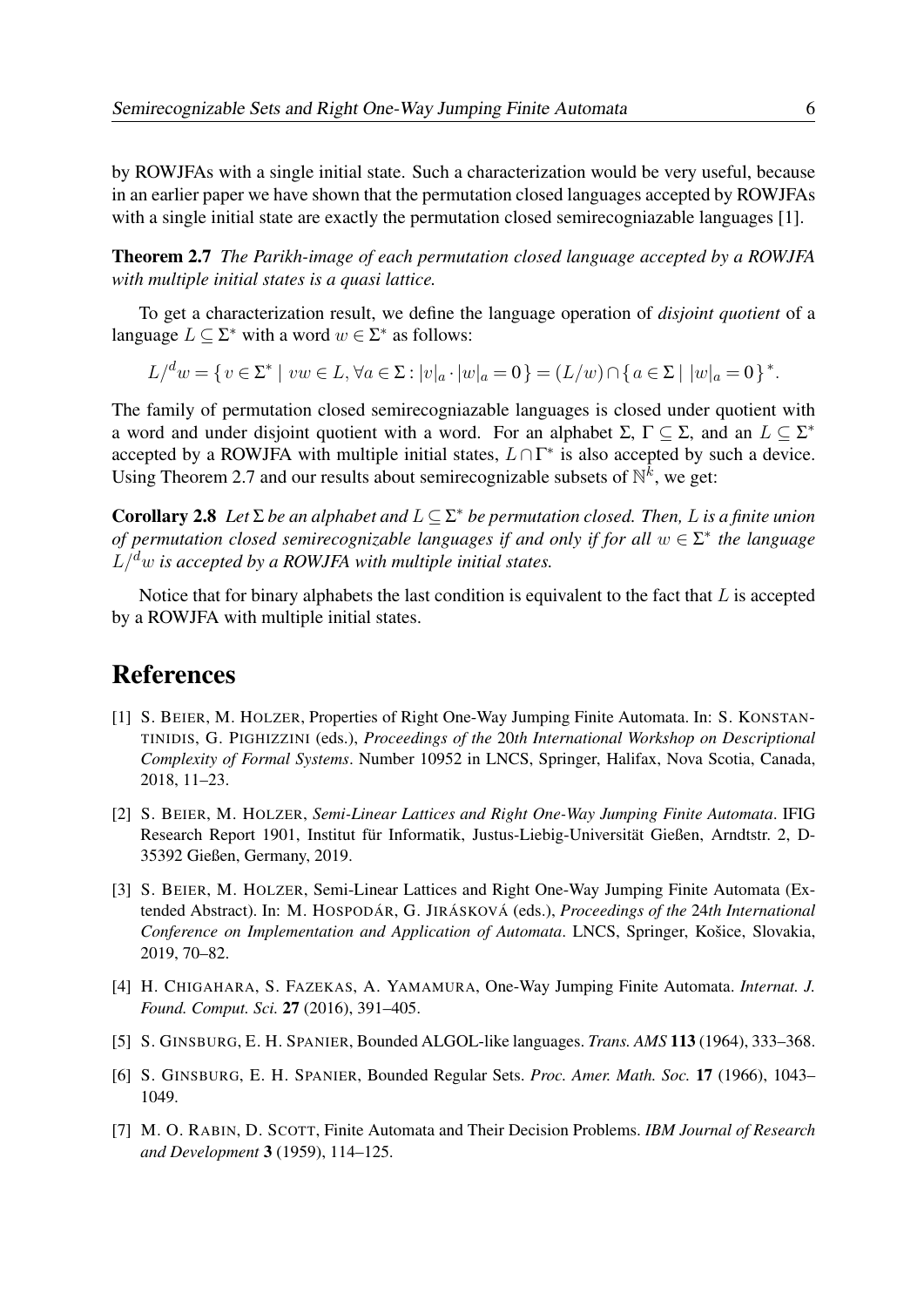<span id="page-10-0"></span>



## [Tree Substitution Grammars](#page-0-0)

Andreas Maletti

Fakultät für Mathematik und Informatik, Universität Leipzig PO box 100 920, 04009 Leipzig, Germany maletti@informatik.uni-leipzig.de

#### Abstract

We report work-in-progress on the expressive power of tree substitution grammars, which are popular grammar mechanisms in the area of parsing of natural languages. A tree substitution grammar is essentially a finite set of tree fragments together with a set of initial labels. Fragments with root label  $\sigma$  can be attached to any tree with a leaf labeled  $\sigma$ by replacing the leaf directly by the whole fragment. Repeated replacements starting from a leaf labeled with an initial label yield the trees generated by the grammar and a tree language is a tree substitution language if there exists a tree substitution grammar, which generates it. It is well known that each local tree language is a tree substitution language and in turn each tree substitution language is regular.

In this contribution we show that tree substitution languages enjoy none of the standard Boolean closures, but at least all finite and co-finite tree languages are tree substitution languages. In addition, we report on progress on the characterization of tree substitution languages inside the regular tree languages.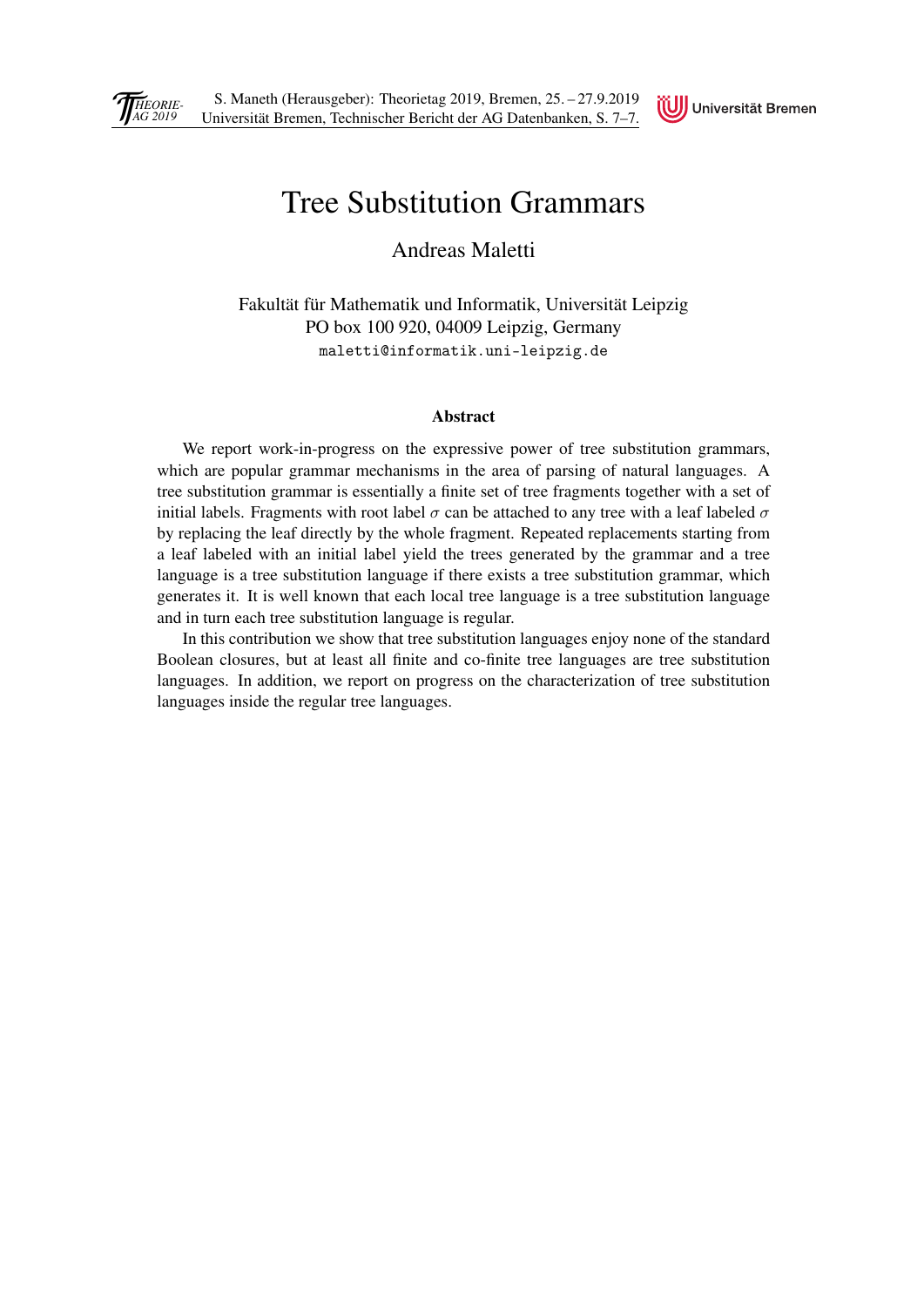<span id="page-11-0"></span>

S. Maneth (Herausgeber): Theorietag 2019, Bremen, 25. – 27.9.2019 Universität Bremen, Technischer Bericht der AG Datenbanken, S. 8–10.



## Average Case Analysis [of Leaf-Centric Binary Tree Sources](#page-0-0)

Louisa Seelbach Benkner<sup>(A)</sup> Markus Lohrey<sup>(A)</sup>

 $(A)$ University of Siegen Department of Electrical Engineering and Computer Science {seelbach, lohrey}@eti.uni-siegen.de

#### Abstract

We study the average size of the minimal directed acyclic graph (DAG) with respect to so-called leaf-centric binary tree sources as studied by Zhang, Yang, and Kieffer in [12]. A leaf-centric binary tree source induces for every  $n \geq 2$  a probability distribution on all binary trees with  $n$  leaves. We generalize a result shown by Flajolet, Gourdon, Martinez [6] and Devroye [5] according to which the average size of the minimal DAG of a binary tree that is produced by the binary search tree model is  $\Theta(n/\log n)$ , and a result shown by Flajolet, Sipala and Steyaert [7], according to which the average size of the minimal DAG of a binary tree with respect to the uniform probability distribution on all trees of size  $n$  is  $\mathcal{O}(n/\sqrt{\log n})$ .

### Introduction

One of the most important and widely used compression methods for trees is to represent a tree by its minimal *directed acyclic graph*, shortly referred to as minimal DAG. The minimal DAG of a tree t is obtained by keeping for each subtree s of t only one isomorphic copy of s to which all edges leading to roots of s-copies are redirected. DAGs found applications in numerous areas of computer science; let us mention compiler construction [1, Chapter 6.1 and 8.5], unification [10], XML compression and querying [4, 8], and symbolic model-checking (binary decision diagrams) [3].

We consider the problem of derving asymptotic estimates for the average size of the minimal DAG of a randomly chosen binary tree of size  $n$ . So far, this problem has been analyzed mainly for two particular distributions: In [7], Flajolet, Sipala and Steyaert proved that the average size of the minimal DAG with respect to the uniform distribution on all binary trees of size *n* is asymptotically equal to  $c \cdot n / \sqrt{\ln n}$ , where c is the constant  $2\sqrt{\ln(4/\pi)}$ . This result was extended to unranked and node-labelled trees in [2] (with a different constant c). An alternative proof to the result of Flajolet et al. was presented in [11] by Ralaivaosaona and Wagner. For the so-called binary search tree model, Flajolet, Gourdon and Martinez [6] and Devroye [5] proved that the average size of the minimal DAG becomes  $\Theta(n/\log n)$ . In the binary search

 $(A)$ This work has been supported by the DFG research project LO 748/10-1 (QUANT-KOMP)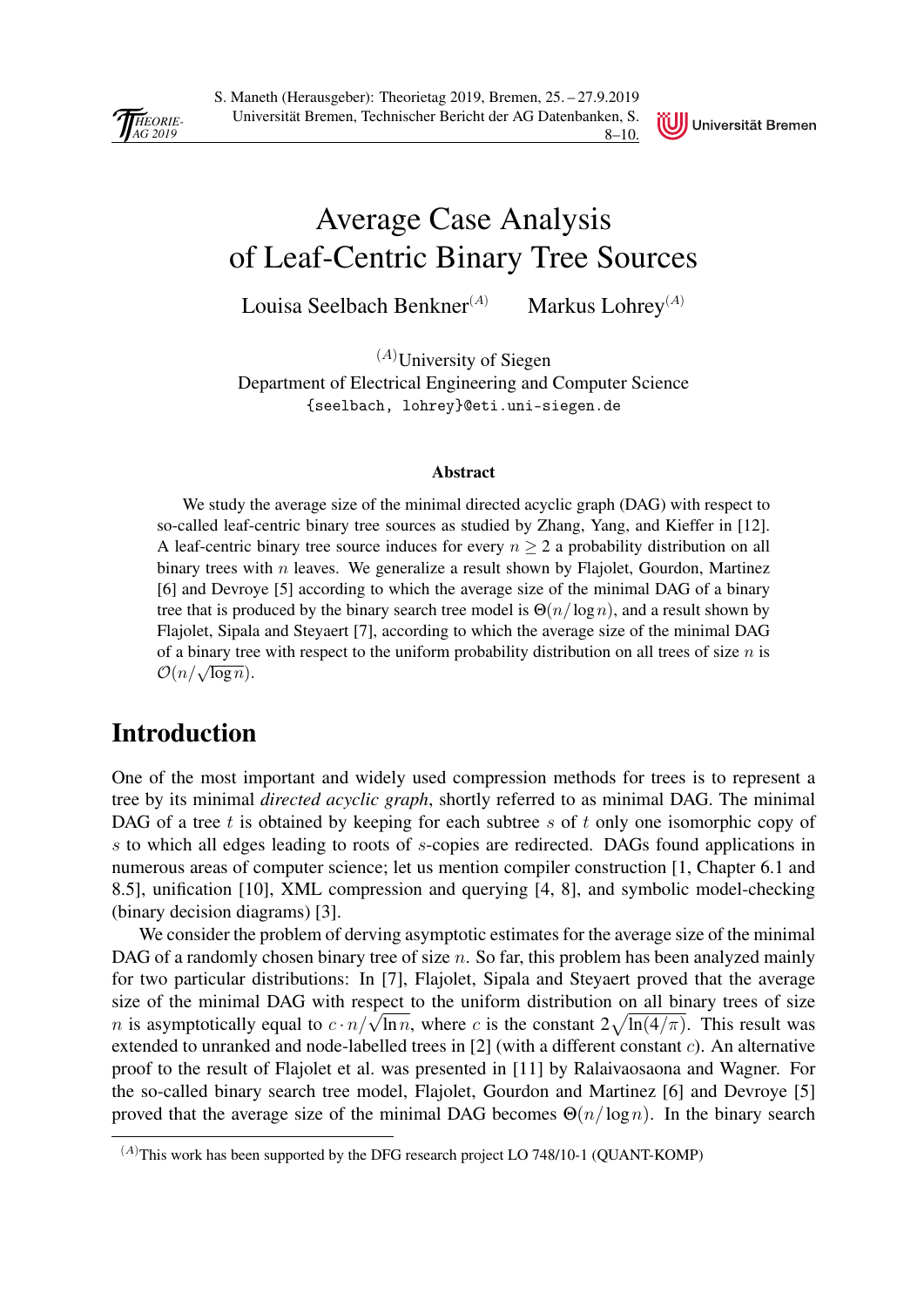tree model, a binary search tree of size n is built by inserting the keys  $1, \ldots, n$  according to a uniformly chosen random permutation on  $1, \ldots, n$ .

A general concept to produce probability distributions on the set of binary trees of size  $n$ was introduced by Zhang, Yang, and Kieffer in [12] (see also [9]), where the authors introduce so-called *leaf-centric binary tree sources*. This yields a general framework for studying the average size of a minimal DAG. Both the uniform distribution on all trees with  $n$  leaves and the binary search tree model can be modeled as a leaf-centric binary tree source.

We generalize the results of [5, 6] and [7] on the average size of the minimal DAG with [respect to the binary search tree model, respectively, the uniform distribution, by considering](#page-1-0) several classes of leaf-centric binary tree sources, for which we obtain asymptotic bounds for the average size of the minimal DAG.

### References

- [1] Alfred V. Aho, Ravi Sethi, and Jeffrey D. Ullman. *Compilers: Principles, Techniques, and Tools*. Addison-Wesley series in computer science / World student series edition. Addison-Wesley, 1986.
- [2] Mireille Bousquet-Mélou, Markus Lohrey, Sebastian Maneth, and Eric Noeth. XML compression via DAGs. *Theory of Computing Systems*, 57(4):1322–1371, 2015.
- [3] Randal E. Bryant. Symbolic boolean manipulation with ordered binary-decision diagrams. *ACM Computing Surveys*, 24(3):293–318, 1992.
- [4] Peter Buneman, Martin Grohe, and Christoph Koch. Path queries on compressed XML. In Johann Christoph Freytag et al., editors, *Proceedings of the 29th Conference on Very Large Data Bases (VLDB 2003)*, pages 141–152. Morgan Kaufmann, 2003.
- [5] Luc Devroye. On the richness of the collection of subtrees in random binary search trees. *Inf. Process. Lett.*, 65(4):195–199, 1998.
- [6] Philippe Flajolet, Xavier Gourdon, and Conrado Martínez. Patterns in random binary search trees. *Random Struct. Algorithms*, 11(3):223–244, 1997.
- [7] Philippe Flajolet, Paolo Sipala, and Jean-Marc Steyaert. Analytic variations on the common subexpression problem. In *Proceedings of the 17th International Colloquium on Automata, Languages and Programming (ICALP 1990)*, volume 443 of *Lecture Notes in Computer Science*, pages 220–234. Springer, 1990.
- [8] Markus Frick, Martin Grohe, and Christoph Koch. Query evaluation on compressed trees (extended abstract). In *Proceedings of the 18th Annual IEEE Symposium on Logic in Computer Science (LICS'2003)*, pages 188–197. IEEE Computer Society Press, 2003.
- [9] John C. Kieffer, En-Hui Yang, and Wojciech Szpankowski. Structural complexity of random binary trees. In *IEEE International Symposium on Information Theory, ISIT 2009*, pages 635–639. IEEE, 2009.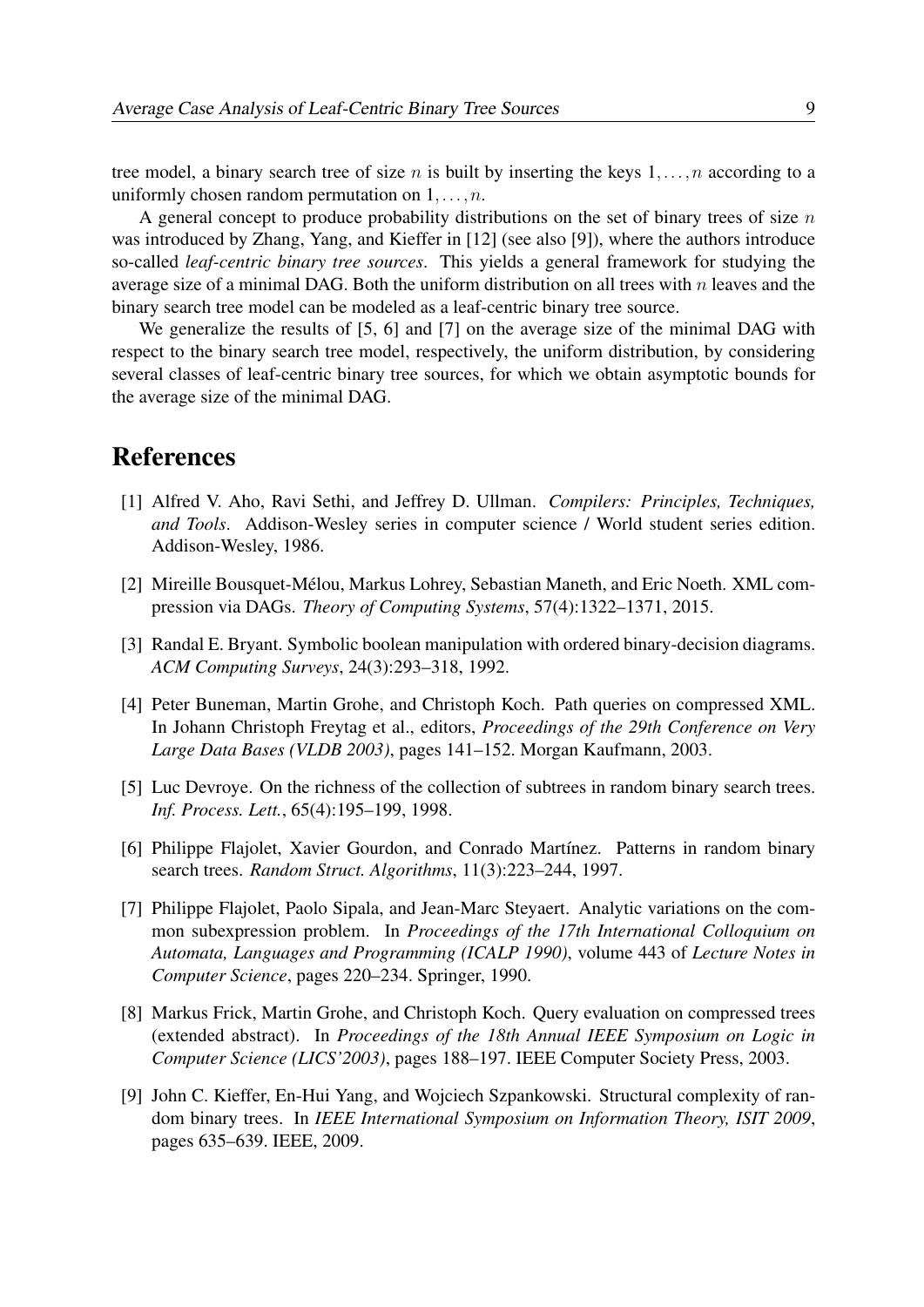- [10] Mike Paterson and Mark N. Wegman. Linear unification. *Journal of Computer and System Sciences*, 16(2):158–167, 1978.
- [\[11\] Dimbinaina Ralaivaosaona and Stephan G. Wagner. Repeated fringe subtrees in random](#page-2-0) rooted trees. In *Proceedings of the Twelfth Workshop on Analytic Algorithmics and Combinatorics, ANALCO 2015*, pages 78–88. SIAM, 2015.
- [12] Jie Zhang, En-Hui Yang, and John C. Kieffer. A universal grammar-based code for lossless compression of binary trees. *IEEE Transactions on Information Theory*, 60(3):1373–1386, 2014.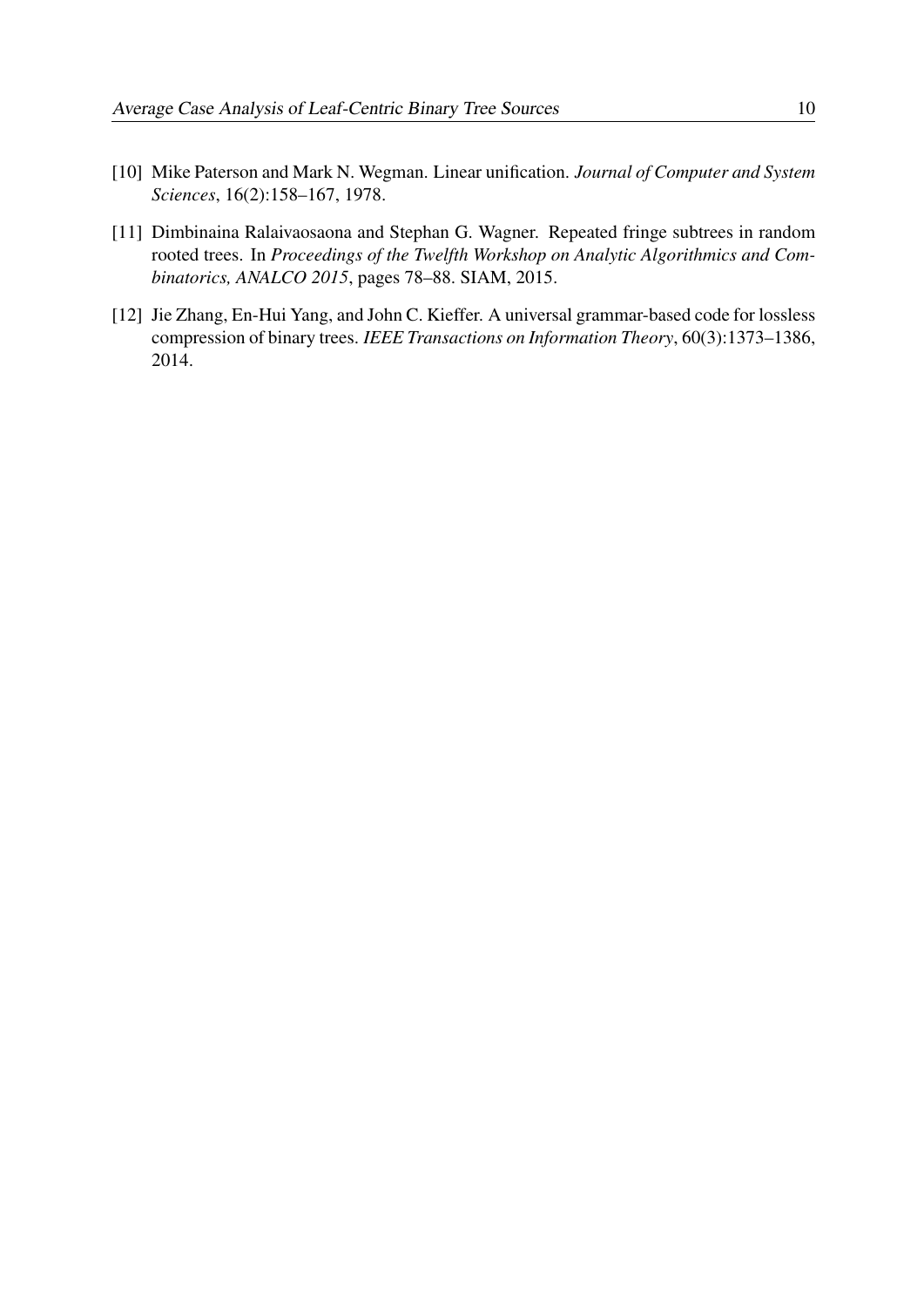<span id="page-14-0"></span>

## Generating Hypergraph Languages by [\(Context-dependent\) Fusion Grammars and](#page-0-0) Splitting/Fusion Grammars

Universität Bremen

Hans-Jörg Kreowski Sabine Kuske Aaron Lye

University of Bremen, Department of Computer Science P.O.Box 33 04 40, 28334 Bremen, Germany {kreo,kuske,lye}@informatik.uni-bremen.de

### Extended Abstract

Fusion grammars, context-dependent fusion grammars and splitting/fusion grammars were recently introduced as devices for the generation of hypergraph languages (see [?, ?, ?]). They are inspired by basic operations of DNA computing (cf, e.g., [?]). A fusion grammar provides a start hypergraph and a finite set of fusion labels (besides some markers and terminals). The fusion labels have complements and serve as rules. A fusion is defined by choosing two complementarily labeled hyperedges, removing them and merging the corresponding attachment vertices. Given a hypergraph, the set of all possible fusions is finite as fusions never create anything. To overcome this limitation, we allow arbitrary multiplications of connected components, i.e., connected subhypergraphs of maximal size, within derivations in addition to fusion. A useful generalization is the restriction of fusions by positive and negative context-conditions. Splitting is the inverse operation to fusion, i.e., a sequence of vertices is chosen, each of these may be split in two vertices and two complementarily labeled hyperedges are attached. In this presentation, we survey the very first results on these grammars.

Let  $\Sigma$  be a finite alphabet. A *hypergraph* over  $\Sigma$  is a system  $H = (V, E, att, lab)$  where V is a finite set of *vertices*, E is a finite set of *hyperedges*,  $att: E \to V^*$  is a function, called *attachment* (assigning a string of attachment vertices to each edge), and *lab*:  $E \to \Sigma$  is a function, called *labeling*. If some label  $x \in \Sigma$  has got a type  $k(x)$ , then the length of the attachment of each hyperedge labeled with x has length  $k(x)$ .  $\mathcal{H}_{\Sigma}$  denotes the set of all hypergraphs labeled over  $\Sigma$ .

A *fusion grammar* is a system *FG* = (Z,F,M,T) where Z is a finite *start hypergraph* and F,M and T are pairwise-disjoint subalphabets of Σ. Their elements are called *fusion labels*, *markers*, and *terminals*, respectively. Each  $A \in F$  has a type  $k(A) \in \mathbb{N}$  and a complement A of the same type.  $A \in F$  represents a *fusion rule fr*(A) which is applied to  $H \in \mathcal{H}_{\Sigma}$  by (1) choosing two complementarily labeled hyperedges, (2) removing them, and (3) merging the corresponding attachment vertices yielding the hypergraph  $H'$ :

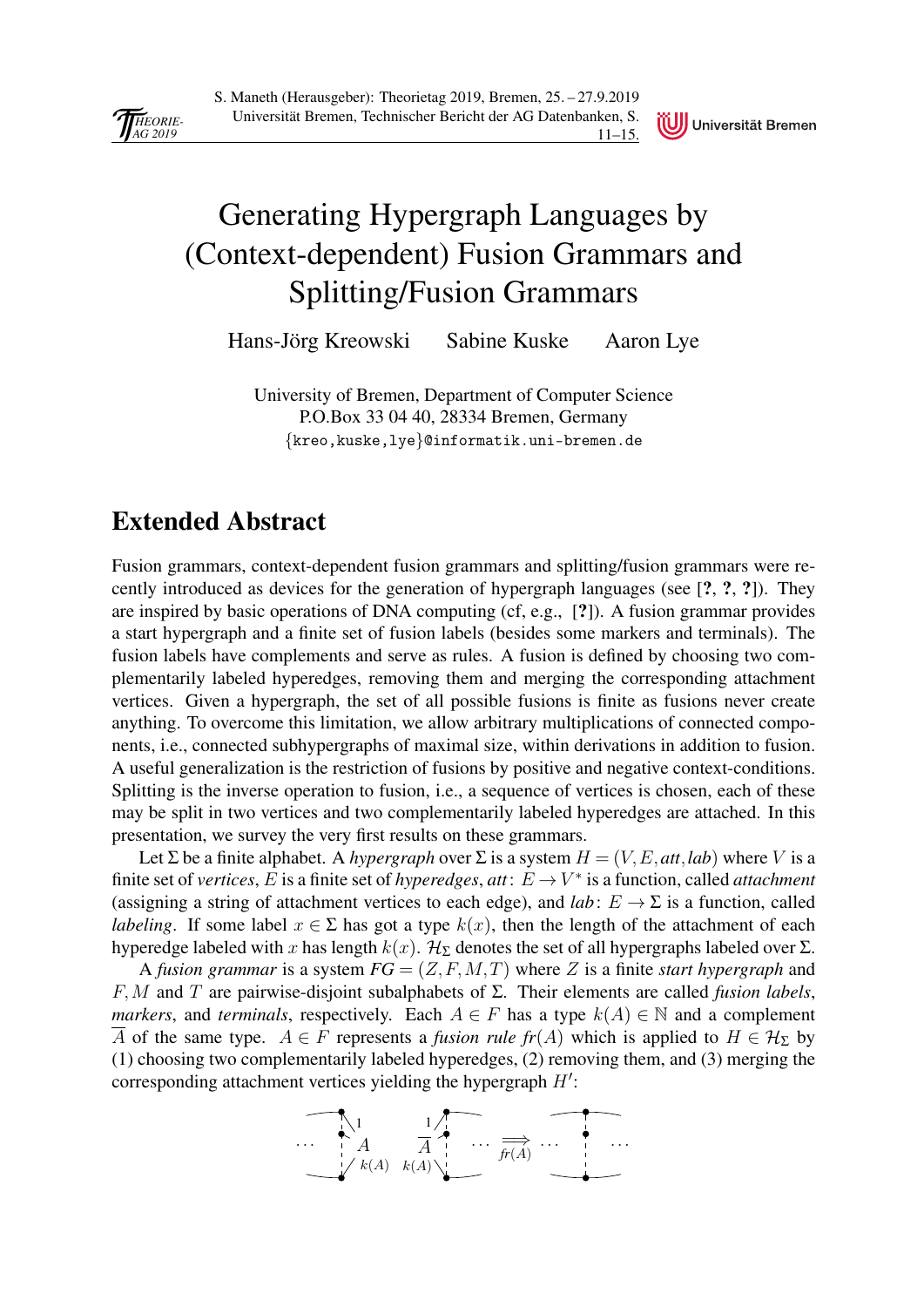

Figure 1:: Pseudotori

This is denoted by  $H \Longrightarrow H'$ . Besides such a rule application, a direct derivation may be a multiplication  $H \Longrightarrow m \cdot H$  for some multiplicity m which assigns a non-negative integer to each connected component C of H. The result  $m \cdot H$  consists of the disjoint union of  $m(C)$ copies of C for each connected component C of H. A *derivation*  $H \stackrel{n}{\Longrightarrow} H'$  of length n is a sequence  $H_0 \Longrightarrow H_1 \Longrightarrow \ldots \Longrightarrow H_n$  with  $H = H_0$  and  $H' = H_n$  including the case  $n = 0$ . One may write  $H \stackrel{*}{\Longrightarrow} H'$  for arbitrary *n*. The *generated language* of *FG* is  $L(FG) = \{rem_M(H) \mid$  $Z \stackrel{*}{\Longrightarrow} H, H \in \mathcal{H}_{T \cup M} - \mathcal{H}_T, H$  connected} where  $rem_M(H)$  is the hypergraph obtained when removing all hyperedges with labels in M.

**Example** Consider the set  $\{N, W, S, E\}$  and let  $F = \{N, W\}$  with  $k(N) = k(W) = 1$  and  $\overline{N} =$ S,  $\overline{W} = E$ . Then the fusion grammar *PSEUDOTORI* = (*CHECK*, *F*, { $\mu$ }, {\*}) with *CHECK* depicted in Fig. 1a generates graphs of structures related to tori and Klein bottles, as the following reasoning indicates.

Starting with a multiplication by  $-$  say  $-$  20, the fusion of disjoint components only yields [grid structures like the ones depicted in Fig. 1b where the markers and loops are omitted. If one](#page-1-0) continues now with fusions within connected components as long as possible, then one gets the resulting connected components as members of the generated language. Consider particularly the first connected component in Fig. 1b. If one fuses the vertices with  $W$ - and  $E$ -loops from top to bottom and the vertices with  $N$ - and  $S$ -loops from left to right, then one gets a torus (Fig. 1c, for simplicity the checks are replaced by rectangles). If one fuses the vertices with Wand E-loops in opposite order, then one gets a Moebius strip. The further fusion of the vertices with N- and S-loops from left to right yields the Klein bottle (Fig. 1d). All other terminal structures where the fusion is done in arbitrary order result in something between torus and Klein bottle. Hence we call them pseudotori.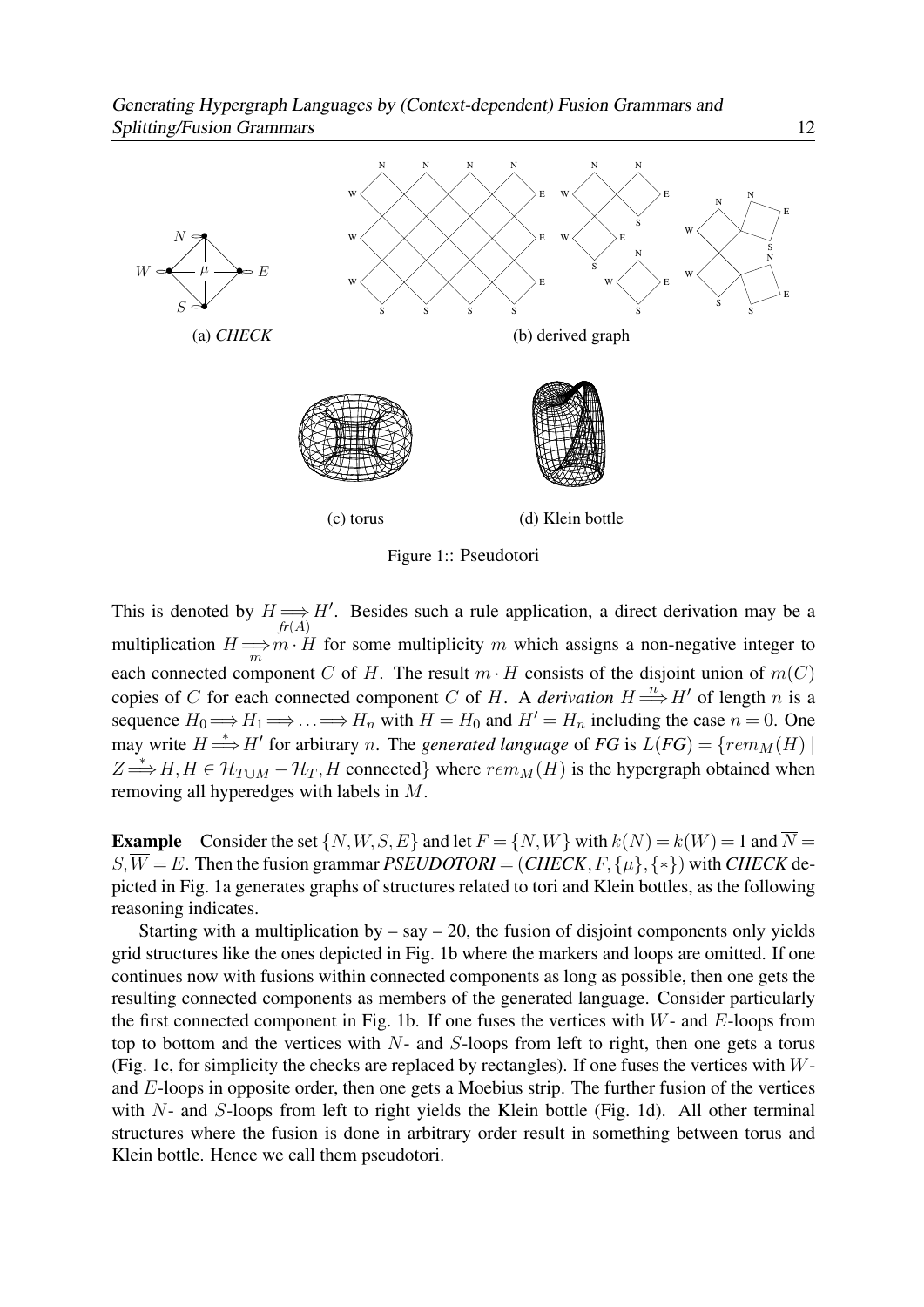

(a) application of a hyperedge replacement rule  $r$ (b) fusion component of the rule  $r$ 

Figure 2:: Components in the proof of Theorem 1

Fusion grammars are closely related to hyperedge replacement grammars [?, ?]. A hyperedge replacement grammar is a system  $HRG = (N, T, P, S)$  where N and T are disjoint subalphabets of  $\Sigma$  (elements in N and T are called *nonterminals* and *terminals*, respectively),  $S \in N$ is the *start symbol* of type 0, and P is a finite set of *rules* where a rule is a triple  $r = (A, R, ext)$ with  $A \in N, R \in \mathcal{H}_{\Sigma}$ , and ext is a sequence of  $k(A)$  vertices of R. To apply r to some  $H \in \mathcal{H}_{\Sigma}$ , one chooses an A-hyperedge of  $H$ , replaces it by  $R$ , and merges corresponding attachment vertices and the ext-vertices as depicted in Fig. 2a. The language generated by HRG contains all terminal hypergraphs that can be derived from an S-labeled hyperedge by a sequence of rule applications. It is easy to see that a hyperedge replacement can be obtained by a fusion of the replaced hyperedge and the replacing right-hand side of the applied rule if one adds a hyperedge with complementary label to the right-hand side with  $ext$  as attachment as depicted in Fig. 2b. This observation leads to the following result shown in [?].

**Theorem 1** Let *HRG* be a hyperedge replacement grammar with connected right-hand sides of rules and  $FG(HRG)$  be the corresponding fusion grammar. Then  $L(HRG) = L(FG(HRG))$ .

The converse does not hold. While the graph languages generated by hyperedge replacement grammars have bounded tree width, the set of square grids has unbounded tree width (cf. [?]) and consequently the set of pseudotori, too. This proves the following theorem.

**Theorem 2** Fusion grammars are more powerful than hyperedge replacement grammars.

Context-dependent fusion grammars were introduced in [?] to simulate Petri nets. A contextdependent fusion rule is a triple  $(A, PC, NC)$  where A is a fusion symbol and  $PC, NC$  are – slightly sloppily seen – two sets of hypergraphs, called positive and negative context conditions, respectively. Such a rule is applicable like  $fr(A)$ , but only if both the positive and negative context conditions hold in the usual way of context conditions (adapted to hypergraphs). A context[dependent fusion grammar extends a fusion grammar by a finite set of context-dependent fusion](#page-2-0) rules. A derivation step is either a context-dependent fusion rule application or a multiplication. The generated language is defined as for ordinary fusion grammars.

In [?] it is shown that Turing machines can be simulated by context-dependent fusion grammars. The construction works roughly as follows: (1) A Turing machine is represented by the usual state graph, (2) the tape is represented by a sequence of successive edges each labeled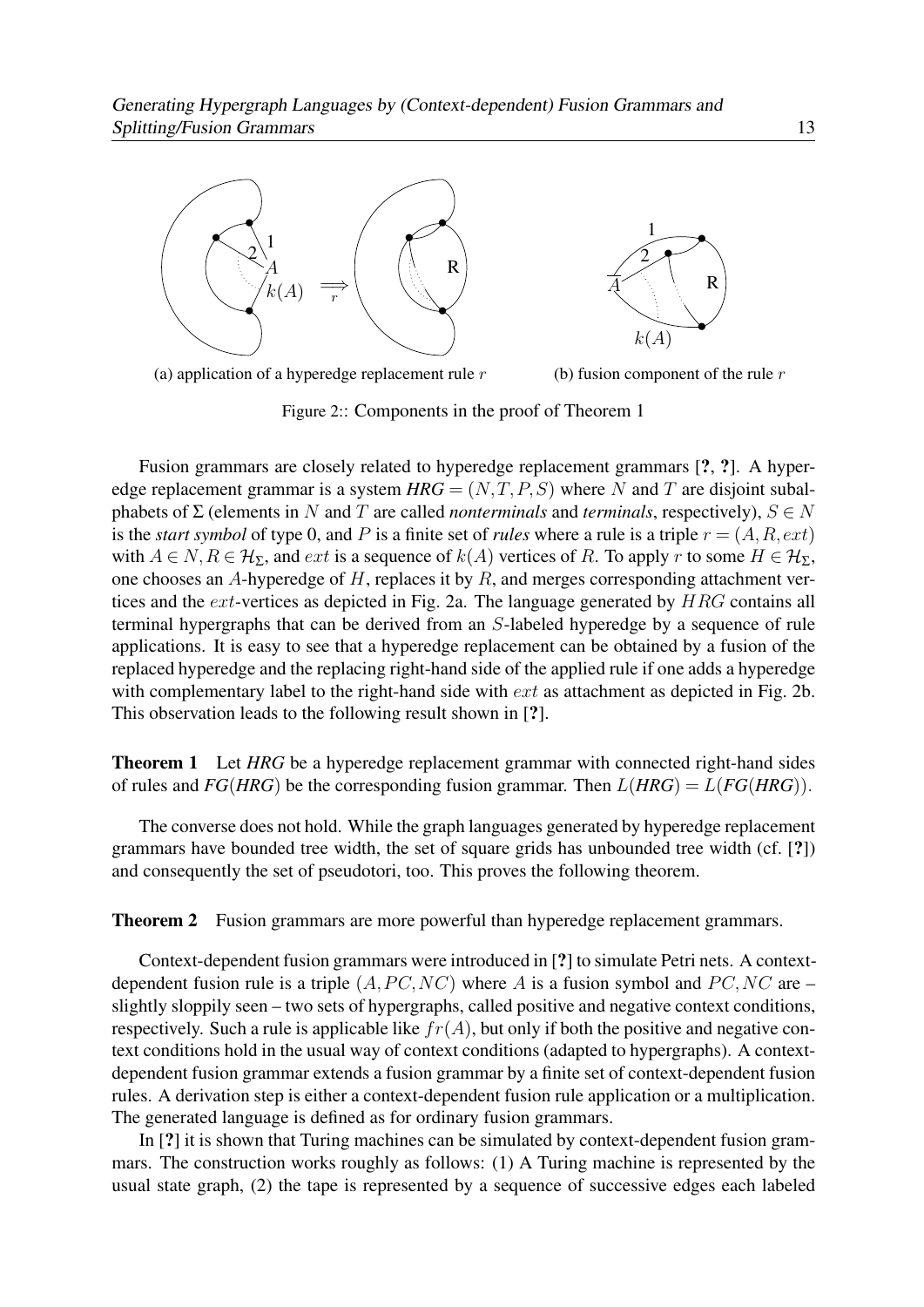with symbols of the working alphabet, (3) the state graph and the tape are connected by a hyperedge that is attached to the current position on the tape and indicates the current state, (4) in addition, the start hypergraph contains components that allow to generate the initial tape in a terminal and a fusion version, and (5) components that allow to simulate a transition step of the Turing machine by a sequence of applications of context-dependent fusion rules. Finally, there is a terminating component that allows to disconnect the terminal tape with the input string from the rest of the working hypergraph whenever an accepting state is reached. In other words, the grammar generates a tape with an input string if and only if the Turing machine accepts this string. This yields the following result.

**Theorem 3** Let *TM* be a Turing machine and  $CDFG(TM)$  the corresponding context-dependent fusion grammar. Then  $L(TM)$  and  $L(CDFG(TM))$  coincide up to representation.

In [?] we defined the notion of splitting which is inverse to fusion, i.e., each of a chosen sequence of  $k$  vertices may be split into two vertices and equipped with a pair of complementarily labeled hyperedges of type  $k$ , but using a splitting complement instead of the fusion complement. A splitting rule (here with fixed disjoint context) consists of a fusion label and a context hypergraph. The application requires that the context becomes a disjoint component by splitting equipped with the complementary hyperedge. A splitting/fusion grammar is a fusion grammar extended by a finite set of splitting rules. A direct derivation is then either a fusion rule application, a splitting rule application or a multiplication. The generated language is defined as in the case of fusion grammars.

It can be shown that Chomsky grammars can be simulated by splitting/fusion grammars. The construction works roughly as follows: (1) Strings are represented by sequences of successive edges labeled by the symbols in the string from left to right, and (2) the start hypergraph consists of the graph of the initial string and the graphs of the right-hand sides of the Chomsky rules equipped with an extra edge that is labeled with the complement of the rule considered as fusion label. The splitting rules correspond to the Chomsky rules and have the left-hand sides as contexts. A spitting wrt a Chomsky rule  $r$  followed by the fusion wrt to  $r$  has the same effect on a string graph as the application of  $r$  to the string. This yields the following result.

Theorem 4 Let *CG* be a Chomsky grammar and *SFG*(*CG*) the corresponding splitting/fusion grammar with rules restricted to fixed disjoint context. Then L(*CG*) and L(*SFG*(*CG*)) coincide up to representation.

Moreover, we proved in [?] that connective hypergraph grammars can be simulated by these kind of grammars.

Summarizing, fusion grammars have turned out to be more powerful than hyperedge replacement grammars and the generalizations to context-dependent fusion grammars and splitting/fusion grammars are both universal in the sense that they cover the class of recursively [enumerable languages. But the research on these type of hypergraph grammars is still in an](#page-3-0) early stage of development, and there are many open problems including:

1. Are fusion grammars, as we assume, not universal? And if so, is the emptiness problem or the membership problem or any other such problem decidable?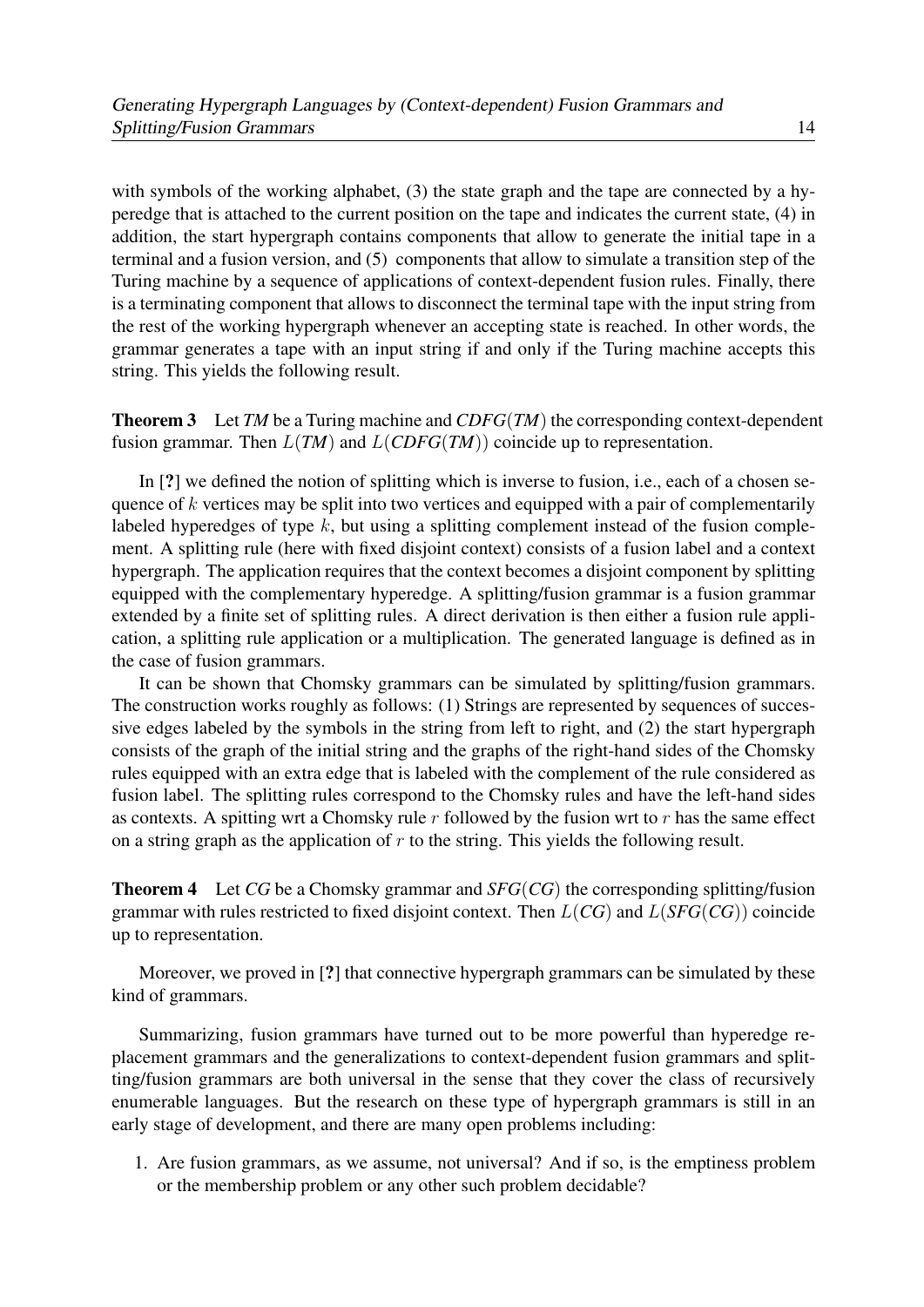- 2. [Are context-dependent fusion grammars restricted to either rules with positive context](#page-4-1)conditions or negative context conditions still universal?
- 3. Is there a natural transformation from context-dependent fusion grammars into splitting/fusion grammars or the other way round?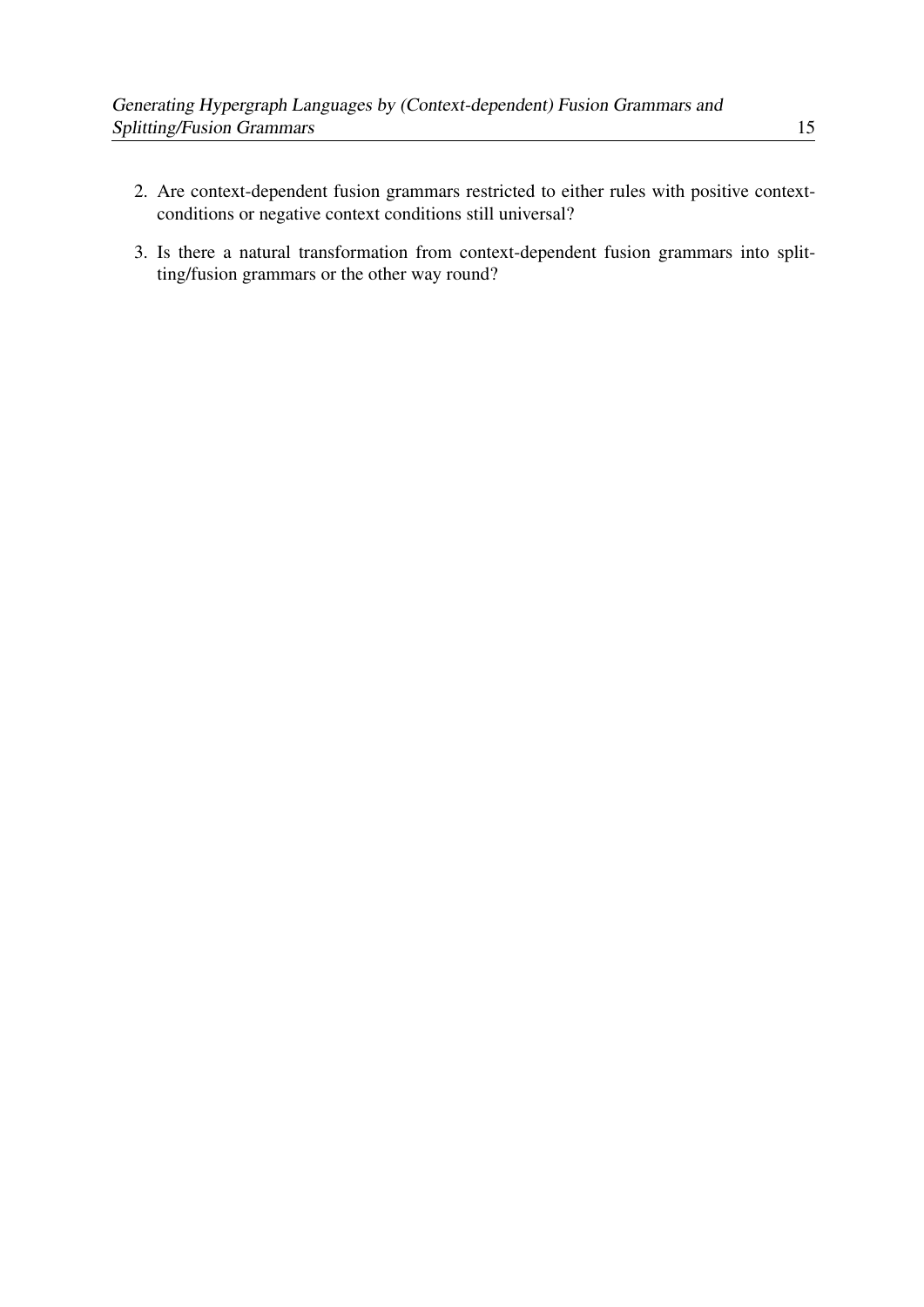<span id="page-19-0"></span>



## Structural Sparsity

Sebastian Siebertz

University of Bremen

#### Abstract

Sparse graph classes, such as classes of bounded treewidth, classes of bounded expansion and nowhere dense classes, have a rich structural and algorithmic theory. With the aim of generalizing the theory to dense classes we study structurally sparse graph classes, which are defined as appropriate transductions of sparse graph classes. In this talk we quickly review the classical results from formal language and automata theory, which identify classes of bounded cliquewidth as MSO-transductions of trees. We then discuss FO-transductions of sparse graph classes and the connections with classical model theory, in particular with stability theory.

### 1. MSO-transductions of trees

Logical transductions offer a powerful tool to translate results from one class of structures to another. In this work we are particularly interested in structural graph theory, hence, we consider only classes of finite graphs (finite structures over a relation with one binary relation symbol  $E$ [representing the edge relation\). For our purposes it is sufficient to consider the following](#page-0-0) restricted form of transductions.

**Definition 1.1** *A* simple transduction T with m parameters *is a formula*  $\varphi(x, y, Z_1, \ldots, Z_m)$ *, where* x, y are two free first-order variables and  $Z_1, \ldots, Z_m$  are free set variables. For a graph G *and parameters*  $P_1, \ldots, P_m \subseteq V(G)$ *, we define*  $\mathsf{T}(G, P_1, \ldots, P_m)$  *as the graph on vertex set*  $V(G)$ *with edge set*  $\{ \{u, v\} : G \models \varphi(u, v, P_1, \ldots, P_m) \text{ or } G \models \varphi(v, u, P_1, \ldots, P_m), u, v \in V(G) \}.$ 

If  $\varphi$  is a formula of a logic  $\mathcal{L}$ , then we speak of an  $\mathcal{L}$ -transduction. In this work we will deal with first-order logic (FO) and monadic second-order logic (MSO).

In general, one can consider more general transductions that allow to replace a structure  $\mathfrak A$ by the union of a fixed number of disjoint copies of  $\mathfrak{A}$ , augmented with appropriate relations between the copies, that define more general relations and restrictions of the universe. In model theory one commonly studies *interpretations* that usually come without set parameters. Copy operations can be simulated by interpretations in powers and by building quotients. We refer to the literature for more background on structures, logic, transductions and interpretations [6, 13].

**Definition 1.2** Let  $\mathscr C$  and  $\mathscr D$  be classes of graphs. We say that  $\mathscr C$  *is an*  $\mathcal L$ -transduction of  $\mathscr D$ *if there exists an*  $\mathcal{L}$ *-transduction*  $\mathsf{T}$  *with* m *parameters for some*  $m \in \mathbb{N}$  *such that for every*  $G \in \mathscr{C}$  there exists  $H \in \mathscr{D}$  and  $P_1, \ldots, P_m \subseteq V(H)$  such that G is an induced subgraph of  $T(H, P_1, \ldots, P_m)$ *. We write*  $\mathscr{C} \sqsubseteq_{\mathcal{L}} \mathscr{D}$  *if*  $\mathscr{C}$  *is an L*-transduction transduction of  $\mathscr{D}$ *.*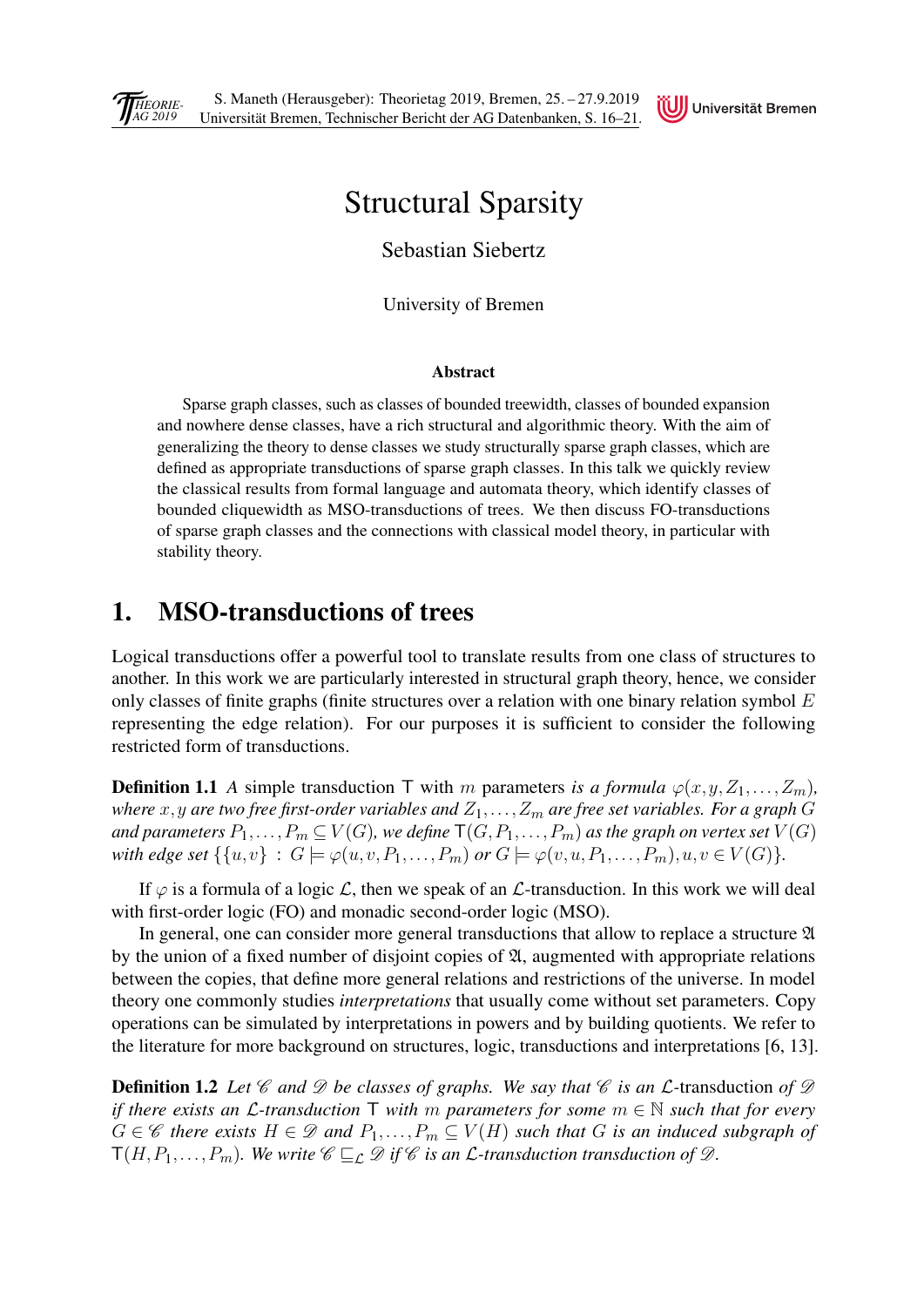If graphs are replaced by their incidence graphs, MSO-formulas become more powerful, because they can quantify over sets of edges. For each graph  $G$  we write  $G_{in}$  for the incidence representation of G, and for a class  $\mathscr C$  of graphs we write  $\mathscr C_{\text{in}}$  for the class containing all incidence representations of graphs in C. We write  $\mathcal{C} \sqsubseteq^{\text{in}}_{\mathcal{L}} \mathcal{D}$  if  $\mathcal{C}_{\text{in}} \sqsubseteq_{\mathcal{L}} \mathcal{D}_{\text{in}}$ . For  $n \in \mathbb{N}$  we denote the class of trees of height n by  $\mathscr{T}_n$ , the class of paths by  $\mathscr{P}$ , and the class of trees by  $\mathscr{T}$ .

**Theorem 1.3 (see e.g. [3, 5, 6])** *Every class*  $\mathcal{C}$  *of graphs in incidence representation can be encoded by MSO-transductions in one of the following classes.*

- If  $\mathscr C$  *satisfies*  $\mathscr C \sqsubseteq_{\text{MSO}}^{\text{in}} \mathscr T_n$  *for some*  $n \in \mathbb N$ *, then*  $\mathscr C$  *is called a class of* bounded treedepth.
- If  $\mathscr C$  *satisfies*  $\mathscr C \sqsubseteq_{\text{MSO}}^{\text{in}} \mathscr P$ *, then*  $\mathscr C$  *is called a class of* bounded pathwidth.
- If  $\mathscr C$  *satisfies*  $\mathscr C \sqsubseteq_{\text{MSO}}^{\text{in}} \mathscr T$ *, then*  $\mathscr C$  *is called a class of* bounded treewidth.
- *Every finite graph can be encoded in a sufficiently large finite square grid (by a fixed transduction* T*).*

*When considering the standard encoding we obtain the following classification.*

- If C satisfies  $\mathscr{C} \sqsubset_{\text{MSO}} \mathscr{T}_n$  for some  $n \in \mathbb{N}$ , then C is called a class of bounded shrubdepth.
- If C satisfies  $\mathcal{C} \subseteq_{\text{MSO}} \mathcal{P}$ , then C is called a class of bounded linear cliquewidth.
- If C satisfies  $\mathcal{C} \subseteq_{\text{MSO}} \mathcal{T}$ , then C is called a class of bounded cliquewidth.

We refer to the literature for background on the above defined graph theoretic concepts. For those familiar with transductions, the above definitions may be even more convenient than the definitions by tree models, tree decompositions and clique expressions.

Hence, from a logical point of view we can see the notions of shrubdepth, linear cliquewidth and cliquewidth as dense analogues of treedepth, pathwidth and treewidth. These analogies can also be seen from the graph theoretic point of view as follows. We call a class  $\mathscr C$  of graphs *weakly sparse* if and only if there is  $t \in \mathbb{N}$  such that every  $G \in \mathscr{C}$  excludes the complete bipartite graph  $K_{t,t}$  as a subgraph.

Theorem 1.4 Let  $\mathscr C$  be a weakly sparse graph class. Then

- C *has bounded treedepth if and only if* C *has bounded shrubdepth [8].*
- C *has bounded pathwidth if and only if* C *has bounded linear cliquewidth [12].*
- C *has bounded treewidth if and only if* C *has bounded cliquewidth [12].*

The power of MSO in transductions on trees is in fact only needed to define the least common ancestor of two vertices. First-order logic can express only local properties and in particular in [general cannot find the least common ancestor of two vertices. For paths and general trees we](#page-1-0) must change the representation to increase the power of FO accordingly. We write  $\mathcal{T}^{\leq}$  for the class of all trees represented by tree orders, i.e., by the relation  $u \leq v$  if u is an ancestor of v, and  $\mathscr{P}^{\leq}$  for the class of all linear orders.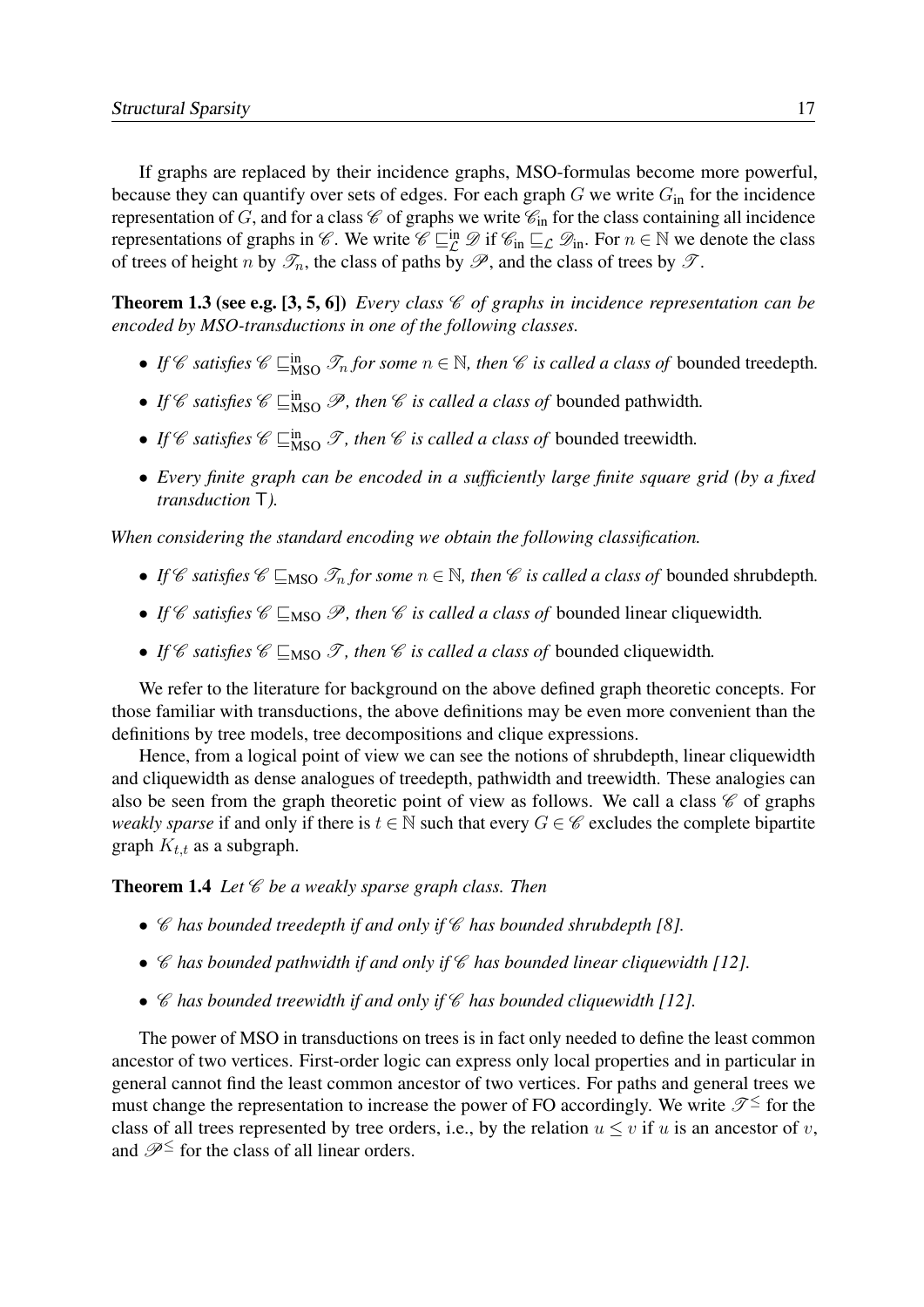**Theorem 1.5** *Let*  $\mathscr C$  *be a class of graphs.* 

- C has bounded treedepth if and only if  $C \sqsubseteq_{\text{FO}}^{\text{in}} \mathcal{I}_n$  for some  $n \in \mathbb{N}$  and it has bounded *shrubdepth if and only if*  $\mathscr{C} \sqsubseteq_{\mathsf{FO}} \mathscr{T}_n$  *for some*  $n \in \mathbb{N}$  *[9].*
- $\mathscr C$  has bounded pathwidth if and only if  $\mathscr C\sqsubseteq_{\text{FO}}^{\text{in}}\mathscr P^{\leq}$  and  $\mathscr C$  has bounded linear cliquewidth *if and only if*  $\mathscr{C} \sqsubset_{\mathsf{FO}} \mathscr{P}^{\leq}$  [4].
- C has bounded treewidth if and only if  $\mathscr{C} \sqsubseteq_{FO} \mathscr{T}^{\leq}$  and  $\mathscr{C}$  has bounded cliquewidth if and *only if*  $\mathscr{C} \sqsubset_{\text{FO}} \mathscr{T}^{\leq} 14$ .

This naturally raises the question about the expressive power of FO on paths and trees, or in other words, on the role of order in the above classification. This question brings us to classical model theory, in particular, to a branch of model theory called *classification theory* or *stability theory*.

#### 2. FO-transductions

[Stability theory aims to classify first-order theories by their difficulty. One of the key dividing](#page-2-0) lines between *tame* and *wild* theories is the ability of FO to define linear orders. Theories where no large orders can be defined are called *stable*. In our graph theoretic context, the concept can be defined as follows.

**Definition 2.1** *A class*  $\mathscr{C}$  *of graphs is called* stable *if for every first-order formula*  $\varphi(\bar{x}, \bar{y})$  *there exists an integer k such that for every graph*  $G \in \mathscr{C}$  *and for all tuples*  $\bar{a}_1, \ldots, \bar{a}_\ell \in V(G)^{|\bar{x}|}$  *and*  $\bar{b}_1,\ldots,\bar{b}_\ell\in V(G)^{|\bar{y}|},\,$ *if* 

$$
G \models \varphi(\bar{a}_i, \bar{b}_j) \quad \iff \quad i \leq j \tag{1}
$$

*for all*  $i, j \in [\ell]$ *, then*  $\ell \leq k$ *.* 

The combinatorial obstacle in this definition is called a *halfgraph* or *ladder* (of order  $\ell$ ). From a halfgraph we can define an order on tuples by  $G \models \bar{a}_i \bar{b}_i < \bar{a}_j \bar{b}_j \Leftrightarrow G \models \varphi(\bar{a}_i, \bar{b}_j) \wedge \neg \varphi(\bar{a}_j, \bar{b}_i)$ .



Still reasonably behaved theories are dependent theories, which in our context are defined as follows.

**Definition 2.2** *A class*  $\mathcal C$  *of graphs is called dependent (or NIP) if for every first-order formula*  $\varphi(\bar{x}, \bar{y})$  *there exists an integer* k *such that for every graph*  $G \in \mathscr{C}$  and for all tuples  $\bar{a}_i \in V(G)^{|\bar{x}|}$  $(i \in [\ell])$  and,  $\bar{b}_I \in V(G)^{|y|}$   $(I \subseteq [\ell])$ , if

$$
G \models \varphi(\bar{a}_i, \bar{b}_I) \iff i \in I \tag{2}
$$

*for all*  $i \in [\ell]$  *and all*  $I \subseteq [\ell]$ *, then*  $\ell \leq k$ *.*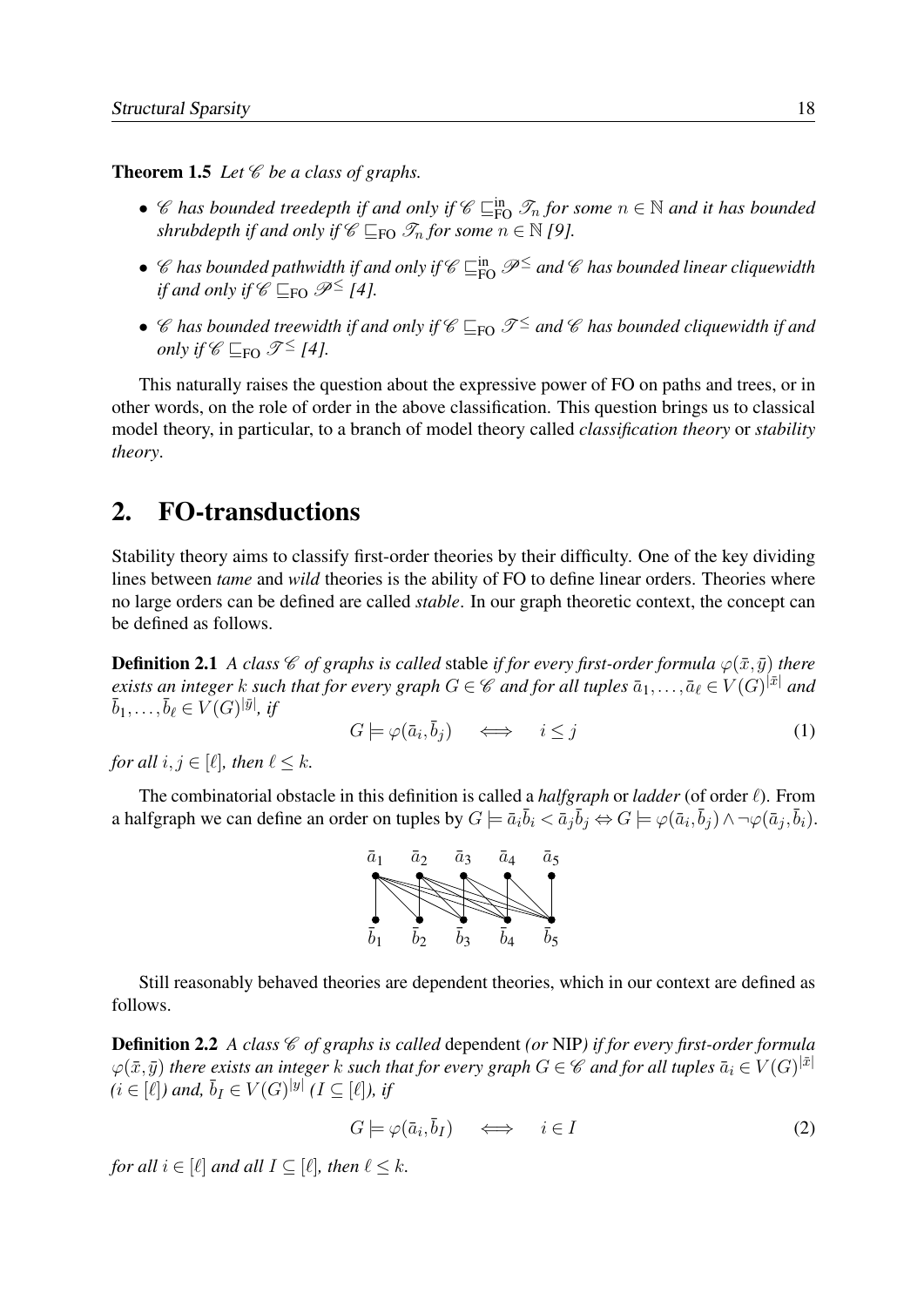A stronger notion of stability and of dependence arises when one allows to apply monadic lifts to the graphs in  $\mathscr C$  before using the formula  $\varphi$ . These variants are called *monadic stability* and *monadic dependence*. The additional expressive power gained by the introduction of a monadic lift is so important that tuples of free variables can be replaced by single free variables [in the above definitions \[2\]. This fits exactly to our notion of transductions and we have the](#page-3-0) following. We write  $\mathcal H$  for the class of all halfgraphs and  $\mathcal G$  for the class of all graphs.

#### Definition 2.3

- *A class*  $\mathscr{C}$  *of graphs is called* monadically stable *if and only if*  $\mathscr{H} \not\sqsubseteq_{FO} \mathscr{C}$ *.*
- *A class*  $\mathscr C$  *of graphs is called* monadically dependent *if and only if*  $\mathscr G \not\sqsubset_{\text{FO}} \mathscr C$ *.*

Prominent examples of monadically stable classes are nowhere dense graph classes and classes of bounded expansion [1, 18, 19]. We refer to [17] for extensive background on these graph classes. Classes of bounded cliquewidth are monadically dependent, see e.g. [11].

We recently obtained the following characterization of stable classes of bounded linear cliquewidth, explaining the role of order in these graph classes. We say that a bipartite graph  $H$ with parts A and B is semi-induced in a graph  $G$ , if H is a subgraph of G and the edges between A and B in G are induced, that is, if for  $a \in A$  and  $b \in B$  we have  $\{a, b\} \in E(H) \Leftrightarrow \{a, b\} \in E(G)$ . We write  $\mathscr{P}^n$  for the class of pathwidth at most n and  $\mathscr{T}^n$  for the class of treewidth at most n.

Theorem 2.4 ([15]) *Let* C *be a class with bounded linear cliquewidth. Then the following are equivalent.*

- $\bullet$  *C* is stable.
- C *excludes some half-graph as semi-induced subgraph.*
- $\mathscr{C} \sqsubseteq_{\text{FO}} \mathscr{P}^n$  for some  $n \in \mathbb{N}$ , *i.e.,*  $\mathscr{C}$  *is an FO-transduction of a class of bounded pathwidth.*

This leads naturally to the following conjecture.

**Conjecture 1** Let  $\mathcal C$  be a class with bounded cliquewidth. Then the following are equivalent.

- $\mathscr C$  is stable.
- $\mathscr C$  excludes some half-graph as semi-induced subgraph.
- $\mathscr{C} \sqsubseteq_{\text{FO}} \mathscr{T}^n$  for some  $n \in \mathbb{N}$ , i.e.,  $\mathscr{C}$  is an FO-transduction of a class of bounded treewidth.

We now turn to nowhere dense and bounded expansion classes. First, the weakly sparse classes among the monadically dependent and stable classes are especially well behaved.

Theorem 2.5 ([15]) *Let* C *be a weakly sparse graph class. Then the following are equivalent.*

- C *is monadically dependent.*
- C *is monadically stable.*
- C *is nowhere dense.*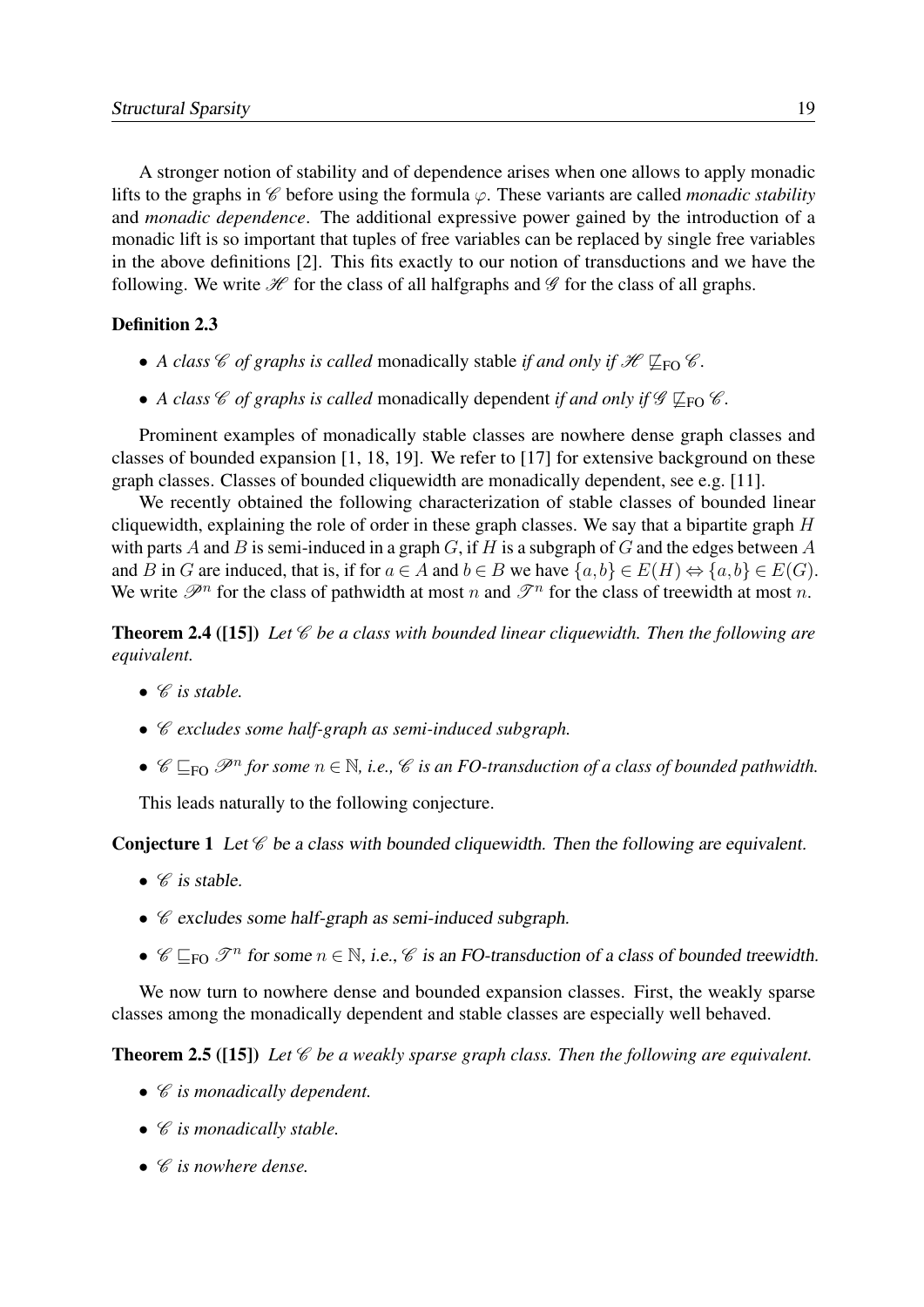Our main goal is to obtain a structural characterization of first-order transductions of nowhere dense and bounded expansion classes. We say that these classes are *structurally nowhere dense* and have *structurally bounded expansion*. Both are monadically stable. In particular, we are interested in extending the model-checking results from these classes [7, 10] to their structurally bounded counterparts. For classes with structurally bounded expansion we have obtained a nice characterization in terms of covers (or colorings).

A *p-cover*, for  $p \in \mathbb{N}$ , of a graph G is a family  $U_G$  of subsets of  $V(G)$  such that if every set of at most p elements of G is contained in some  $U \in \mathcal{U}_G$ . If  $\mathcal{C}$  is a class of graphs, then a *p-cover* of  $\mathscr C$  is a family  $\mathcal U = (\mathcal U_{\mathcal G})_{\mathcal G \in \mathscr C}$ , where  $\mathcal U_{\mathcal G}$  is a *p*-cover of  $G$ . A cover  $\mathcal U$  is *finite* if  $\sup\{|\mathcal{U}_A| : \mathcal{G} \in \mathscr{C}\}\$ is finite. Let  $\mathscr{C}[U]$  denote the class of graphs  $\{G[U] : G \in \mathscr{C}, U \in \mathcal{U}_G\}$ . If W is a class of graphs, we say that a cover U is a W-cover if  $\mathscr{C}[U] \subseteq \mathscr{W}$ .

**Theorem 2.6** ([16]) A class  $\mathcal C$  of graphs has bounded expansion if and only if

- *for every*  $p \in \mathbb{N}$  *there is a class*  $\mathscr{D}^p$  *of bounded treedepth such that*  $\mathscr{C}$  *admits a*  $\mathscr{D}^p$ - $p$ -cover.
- *for every*  $p \in \mathbb{N}$  *there is a class*  $\mathscr{P}^p$  *of bounded pathwidth such that*  $\mathscr{C}$  *admits a*  $\mathscr{P}^p$ - $p$ -cover.
- *for every*  $p \in \mathbb{N}$  *there is a class*  $\mathcal{T}^p$  *of bounded treewidth such that*  $\mathscr{C}$  *admits a*  $\mathscr{T}^n$ - $p$ -cover.

With the above introduction the following will not come as a surprise.

**Theorem 2.7** *A monadically stable class*  $\mathcal C$  *of graphs has structurally bounded expansion if and only if*

- *for every*  $p \in \mathbb{N}$  *there is a class*  $\mathscr{D}^p$  *of bounded shrubdepth such that*  $\mathscr{C}$  *admits a*  $\mathscr{D}^p$ - $p$ *cover [8].*
- *for every*  $p \in \mathbb{N}$  *there is a class*  $\mathcal{P}^p$  *of bounded linear cliquewidth such that*  $\mathcal C$  *admits a* P<sup>p</sup> *-*p*-cover [15].*
- Conjecture: for every  $p \in \mathbb{N}$  there is a class  $\mathcal{F}^p$  of bounded cliquewidth such that  $\mathscr{C}$ admits a  $\mathscr{T}^p$ -p-cover.

We studied classes with bounded cliquewidth covers in [14].

### 3. Conclusion

[While classes of bounded treedepth, pathwidth and treewidth, as well as classes of bounded](#page-4-1) shrubdepth, linear cliquewidth and cliquewidth are very well understood as MSO-transductions of bounded depth trees, paths and general trees, much less is known about FO-transductions of sparse graph classes. The notions of FO-transductions fit very well into the framework of monadic stability and monadic dependence that is studied in classical stability theory. Nevertheless, these notions are usually studied in the context of infinite structures and we are only beginning to develop a structural and algorithmic theory of finite graphs that have these properties. I hope that with this short note I could wake the readers enthusiasm for the topic.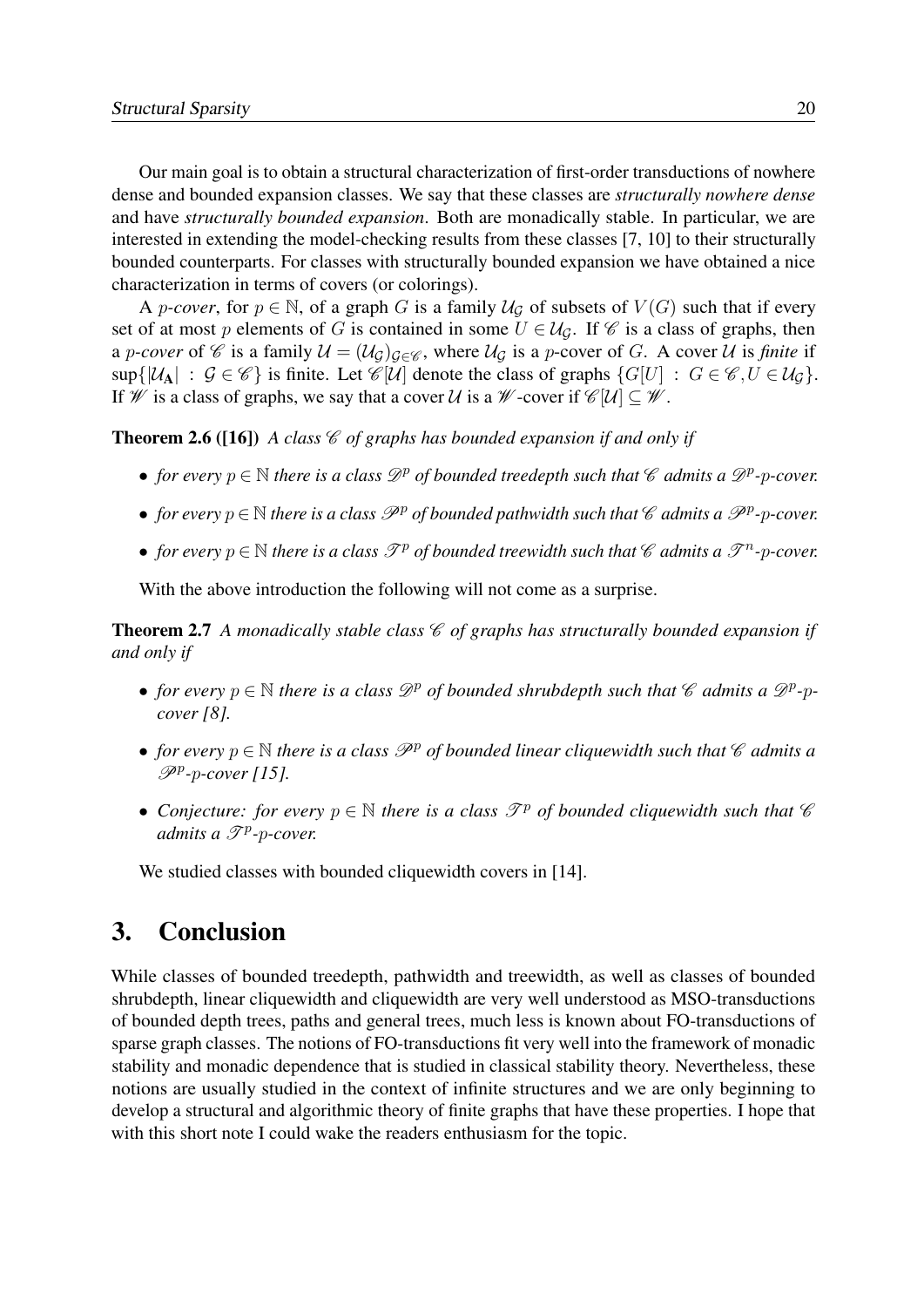### References

- [1] H. ADLER, I. ADLER[, Interpreting nowhere dense graph classes as a classical notion of model theory.](#page-5-1) *European Journal of Combinatorics* 36 (2014), 322–330.
- [2] J. T. BALDWIN, S. SHELAH, Second-order quantifiers and the complexity of theories. *Notre Dame Journal of Formal Logic* 26 (1985) 3, 229–303.
- [3] A. BLUMENSATH, B. COURCELLE, On the Monadic Second-Order Transduction Hierarchy. *Logical Methods in Computer Science* 6 (2010) 2.
- [4] T. COLCOMBET, A combinatorial theorem for trees. In: *International Colloquium on Automata, Languages, and Programming*. Springer, 2007, 901–912.
- [5] B. COURCELLE, The monadic second-order logic of graphs VII: Graphs as relational structures. *Theoretical Computer Science* 101 (1992) 1, 3–33.
- [6] B. COURCELLE, J. ENGELFRIET, *Graph structure and monadic second-order logic: a language-theoretic approach*. 138, Cambridge University Press, 2012.
- [7] Z. DVOŘÁK, D. KRÁL', R. THOMAS, Deciding First-Order Properties for Sparse Graphs. In: 51<sup>*st*</sup> Annual *IEEE Symposium on Foundations of Computer Science (FOCS 2010)*. 2010, 133–142.
- [8] J. GAJARSKÝ, S. KREUTZER, J. NEŠETŘIL, P. OSSONA DE MENDEZ, M. PILIPCZUK, S. SIEBERTZ, S. TORUNCZYK, First-order interpretations of bounded expansion classes. In: 45th International Colloquium *on Automata, Languages, and Programming (ICALP 2018)*. Leibniz International Proceedings in Informatics (LIPIcs), Schloss Dagstuhl–Leibniz-Zentrum für Informatik, 2018, 126:1–126:14.
- [9] R. GANIAN, P. HLINĚNÝ, J. NEŠETŘIL, J. OBDRŽÁLEK, P. OSSONA DE MENDEZ, R. RAMADURAI, When Trees Grow Low: Shrubs and Fast MSO<sub>1</sub>. In: *International Symposium on Mathematical Foundations of Computer Science*. Lecture Notes in Computer Science 7464, Springer-Verlag, 2012, 419–430.
- [10] M. GROHE, S. KREUTZER, S. SIEBERTZ, Deciding first-order properties of nowhere dense graphs. In: *Proceedings of the 46th Annual ACM Symposium on Theory of Computing*. ACM, 2014, 89–98.
- [11] M. GROHE, G. TURÁN, Learnability and definability in trees and similar structures. *Theory of Computing Systems* 37 (2004) 1, 193–220.
- [12] F. GURSKI, E. WANKE, *The Tree-Width of Clique-Width Bounded Graphs without*  $K_{n,n}$ , Lecture Notes in Computer Science 1928, Springer, 2000, 196–205.
- [13] W. HODGES, H. WILFRID, et al., *Model theory*. 42, Cambridge University Press, 1993.
- [14] O. KWON, M. PILIPCZUK, S. SIEBERTZ, On low rank-width colorings. In: *Graph-theoretic concepts in computer science*. Lecture Notes in Comput. Sci. 10520, Springer, 2017, 372–385.
- [15] J. NEŠETŘIL, P. O. DE MENDEZ, R. RABINOVICH, S. SIEBERTZ, Classes of graphs with low complexity: the case of classes with bounded linear rankwidth. *submitted* (2019).
- [16] J. NEŠETŘIL, P. OSSONA DE MENDEZ, Grad and Classes with Bounded Expansion I. Decompositions. *European Journal of Combinatorics* 29 (2008) 3, 760–776.
- [17] J. NEŠETŘIL, P. OSSONA DE MENDEZ, *Sparsity (Graphs, Structures, and Algorithms)*. Algorithms and Combinatorics 28, Springer, 2012. 465 pages.
- [18] M. PILIPCZUK, S. SIEBERTZ, S. TORUŃCZYK, On the number of types in sparse graphs. In: *Proceedings of the 33rd Annual ACM/IEEE Symposium on Logic in Computer Science*. ACM, 2018, 799–808.
- [19] K.-P. PODEWSKI, M. ZIEGLER, Stable graphs. *Fund. Math.* 100 (1978), 101–107.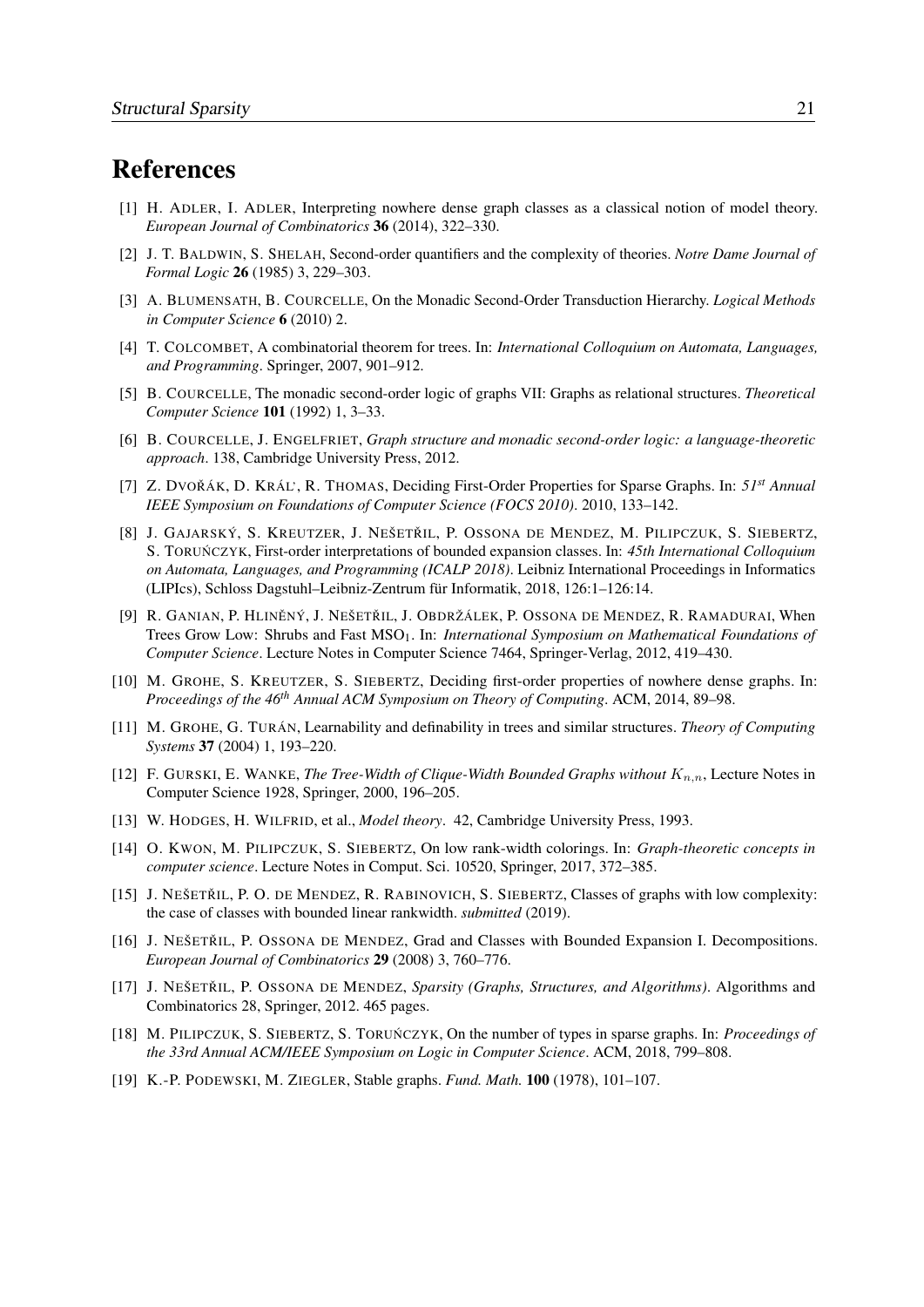<span id="page-25-0"></span>

S. Maneth (Herausgeber): Theorietag 2019, Bremen, 25. – 27.9.2019 Universität Bremen, Technischer Bericht der AG Datenbanken, S. 22–22.



## [Balancing Straight-Line Programs](#page-0-0)

Moses Ganardi<sup>(A)</sup> Artur Je $\dot{z}^{(B)}$ Markus Lohrey<sup>(A)</sup>

> $(A)$ University of Siegen, Germany {ganardi,lohrey}@eti.uni-siegen.de

 $(B)$ University of Wrocław, Poland aje@cs.uni.wroc.pl

A straight-line program (SLP for short) is a context-free string grammar that produces exactly one string. SLPs are widely used in the areas of data compression and algorithmics on compressed data. The size of an SLP (usually measured as the sum of the lengths of all right-hand sides) for a string s can be much smaller than the length of s. This happens in particular, if s contains many repetitions of a pattern. String compression using SLPs is also tightly related to dictionary based compression, in particular the well-known LZ77 and LZ78 compressors. Besides the size of an SLP, also its depth is important. The depth of an SLP is the height of its derivation tree. The running time or space consumption of many algorithms for SLPs depends on the depth of the input SLP. Trivially, the depth of an SLP is upper bounded by its size. Moreover, an SLP for a string of length n must have depth  $log(n)$ . We prove that SLPs can be balanced in the following sense: Given an SLP of size  $m$  for a string of length  $n$  one can compute in linear time an equivalent SLP of size  $O(m)$  and depth  $O(\log n)$ . This improves a previous result of Rytter (where the size of the SLP was  $O(m \cdot \log n)$ ) and solves a long-standing open problem from the area of grammar-based compression. If time permits, we will also discuss analogous balancing results from the area of grammar-based tree compression.

A short version of this paper will appear in the Proceedings of FOCS 2019. A long version can be found at https://arxiv.org/abs/1902.03568.

 $(A)$ Markus Lohrey has been supported by the DFG research project LO 748/10-1.

 $(B)$ Artur Jez was supported under National Science Centre, Poland project number 2017/26/E/ST6/00191.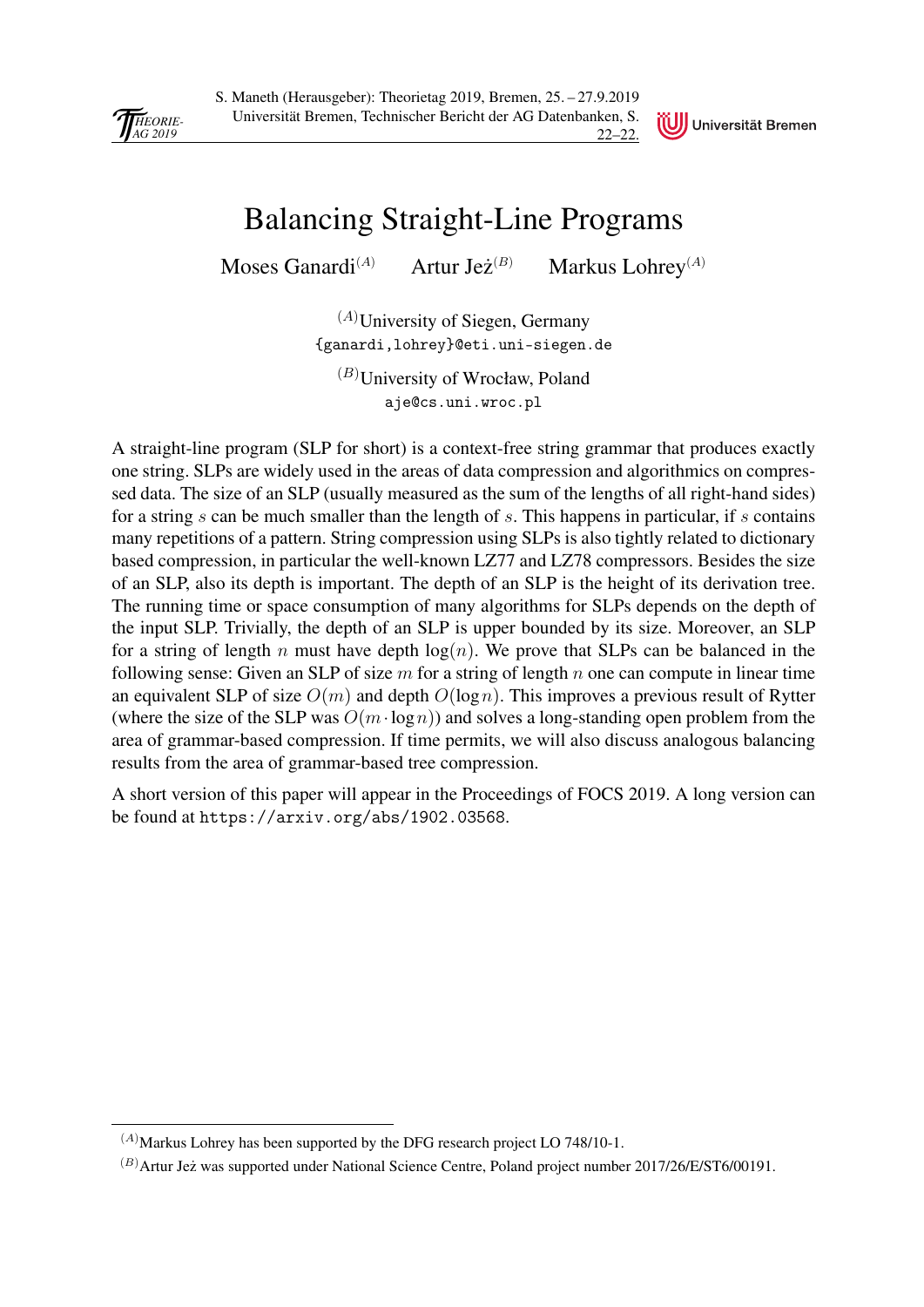<span id="page-26-0"></span>

Universität Bremen

## [Decidability and Complexity of](#page-0-0) ALCOIF with Transitive Closure

Jean Christoph Jung<sup>(A)</sup> Carsten Lutz<sup>(A)</sup> Thomas Zeume<sup>(B)</sup>

 $(A)$ Universität Bremen {jeanjung,clu}@uni-bremen.de

 $(B)$ TU Dortmund thomas.zeume@cs.tu-dortmund.de

#### Abstract

We study decidability and complexity of the description logic  $\text{ALCOLF}$  extended with transitive closure. In particular, we show decidability and NEXPTIME-completeness of finite and unrestricted satisfiability. Our results are interesting and relevant beyond the area of description logics, for two reasons. First, the logic we study is a notational variant of propositional dynamic logic (PDL) extended with converse, nominals, and deterministic programs, subject to the restriction that programs of the form  $\alpha^*$  contain either no deterministic program or only a single atomic program (and possibly its converse). It is worth mentioning that the decidability of the logic without the latter restriction is still open, and that the  $\mu$ -calculus with the same three extensions is undecidable. The second interesting perspective is provided by the fact that  $ALCOTF$  is an expressive fragment of  $C^2$ , two variable first-order logic with counting quantifiers, and in fact even of the guarded fragment  $GC^2$  thereof. It is known that  $GC^2$  easily becomes undecidable when (an unrestricted number of) relations can be declared to have special semantic properties such as being a linear order, a transitive relation, or an equivalence relation. In some cases, decidability can be attained when only a limited number of special relations is admitted. In the logic studied in this paper, it is possible to express that a role is transitive, an equivalence relation, a linear order, or a forest, respectively, possibly using auxiliary symbols. Thus, our results show that (finite) satisfiability of  $ALCOTF$  remains decidable when we admit that an unbounded number of relations is declared to have any of the mentioned semantic properties, in marked contrast to  $C^2$  and  $GC^2$ . In fact, they raise the question for a maximal logic with this property.

This paper has been presented at DL 2019.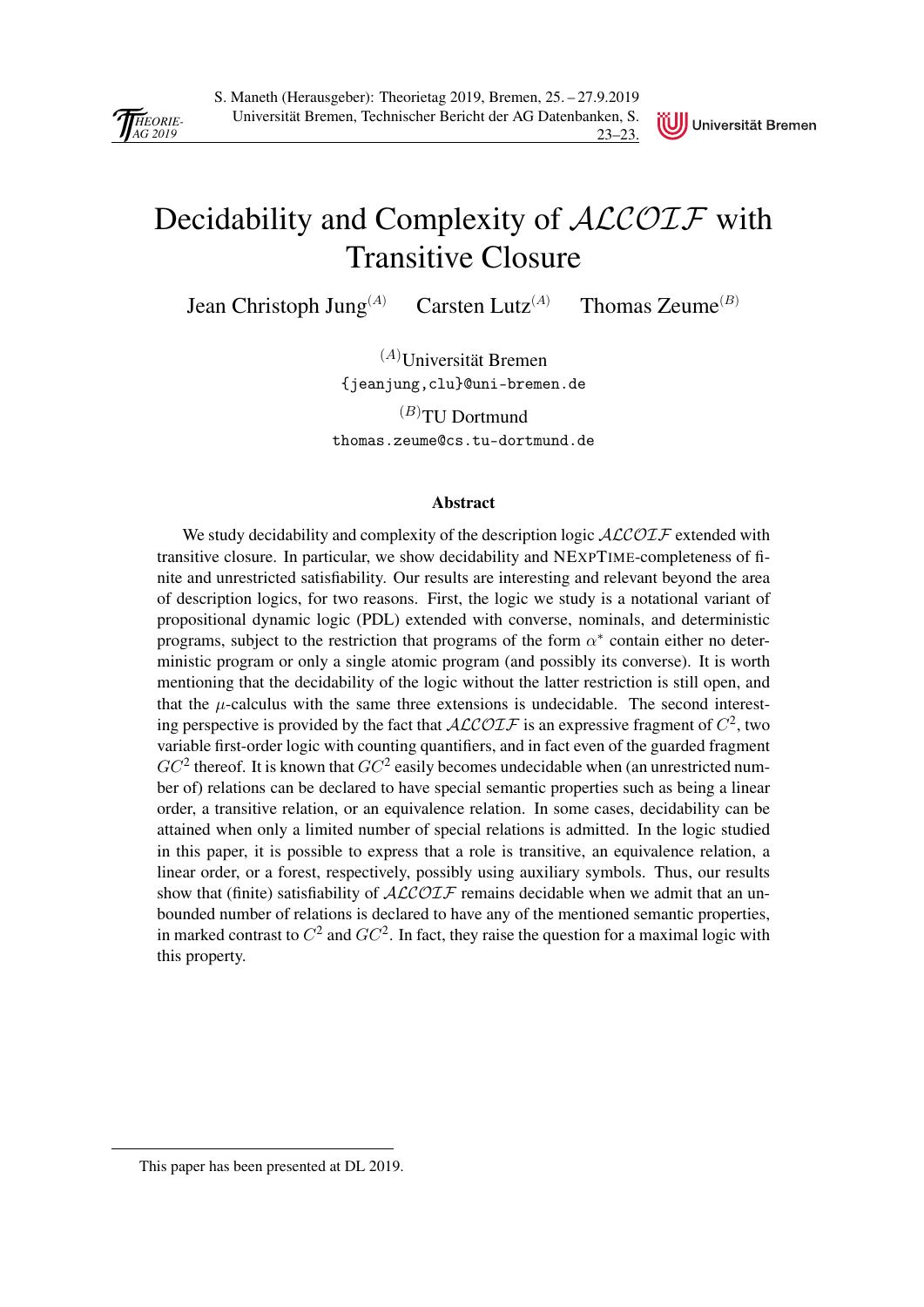<span id="page-27-0"></span>



## [Tissue P Systems with Anti-Cells](#page-0-0)

Artiom Alhazov<sup>(A)</sup> Rudolf Freund<sup>(B)</sup> Sergiu Ivanov<sup>(C)</sup>

 $(A)$ Institute of Mathematics and Computer Science Academiei 5, Chisinău, MD-2028, Moldova artiom@math.md

 $(B)$ TU Wien, Institut für Logic and Computation Favoritenstraße 9–11, 1040 Wien, Austria rudi@emcc.at

 $^{(C)}$ IBISC, Université Évry, Université Paris-Saclay 23, boulevard de France, 91034 Évry, France sergiu.ivanov@univ-evry.fr

#### Abstract

The concept of a matter object being annihilated when meeting its corresponding antimatter object is taken over for tissue P systems with cell division rules and cell / anti-cell annihilation rules. As derivation modes we may take any of the maximally parallel derivation modes as well as any of the maximal set derivation modes (non-extendable (multi)set of rules, (multi)set with maximal number of rules, (multi)set of rules affecting the maximal number of objects).

#### 1. Introduction

For an introduction to the field of P systems we refer to the monograph [2] and the handbook of membrane systems [3]; for actual news and results we refer to the P systems webpage [4] as well as to the Bulletin of the International Membrane Computing Society.

In [1], the concept of anti-matter was introduced: for any object a *(matter)*, its anti-object (*anti-matter*)  $a^-$  is considered together with the corresponding *annihilation rule*  $aa^- \rightarrow \lambda$ . This annihilation rule is assumed to be a special non-cooperative rule having priority over all other rules in the sense of weak priority i.e., other rules then also may be applied if objects cannot be bound by some annihilation rule any more.

Natural numbers can be represented by the corresponding number of cells with a specific label in a tissue P system. Hence, in this paper we take over the idea of anti-objects for cells, i.e., for every cell  $\bigcirc_h$  we take the anti-cell  $\bigcirc_{h^-}$  and the cell */* anti-cell annihilation rule  $\bigcirc_h \bigcirc_{h^-} \to \lambda$ . In the simplest case, we only use cell division, i.e., rules of the form  $\bigcirc_h \to \bigcirc_{h'} \bigcirc_{h''}$ , possibly also allowing cell renaming rules of the form  $\bigcirc_h \to \bigcirc_{h'}$  and cell deletion rules of the form  $\bigcirc_h \to \lambda$ .

Natural numbers can be represented by the corresponding number of cells with a specific label. In this setting, computational completeness results can be obtained for tissue P systems with cell division rules and cell/anti-cell annihilation rules only. As derivation modes we may take any of the maximally parallel derivation modes as well as any of the maximally parallel set derivation modes.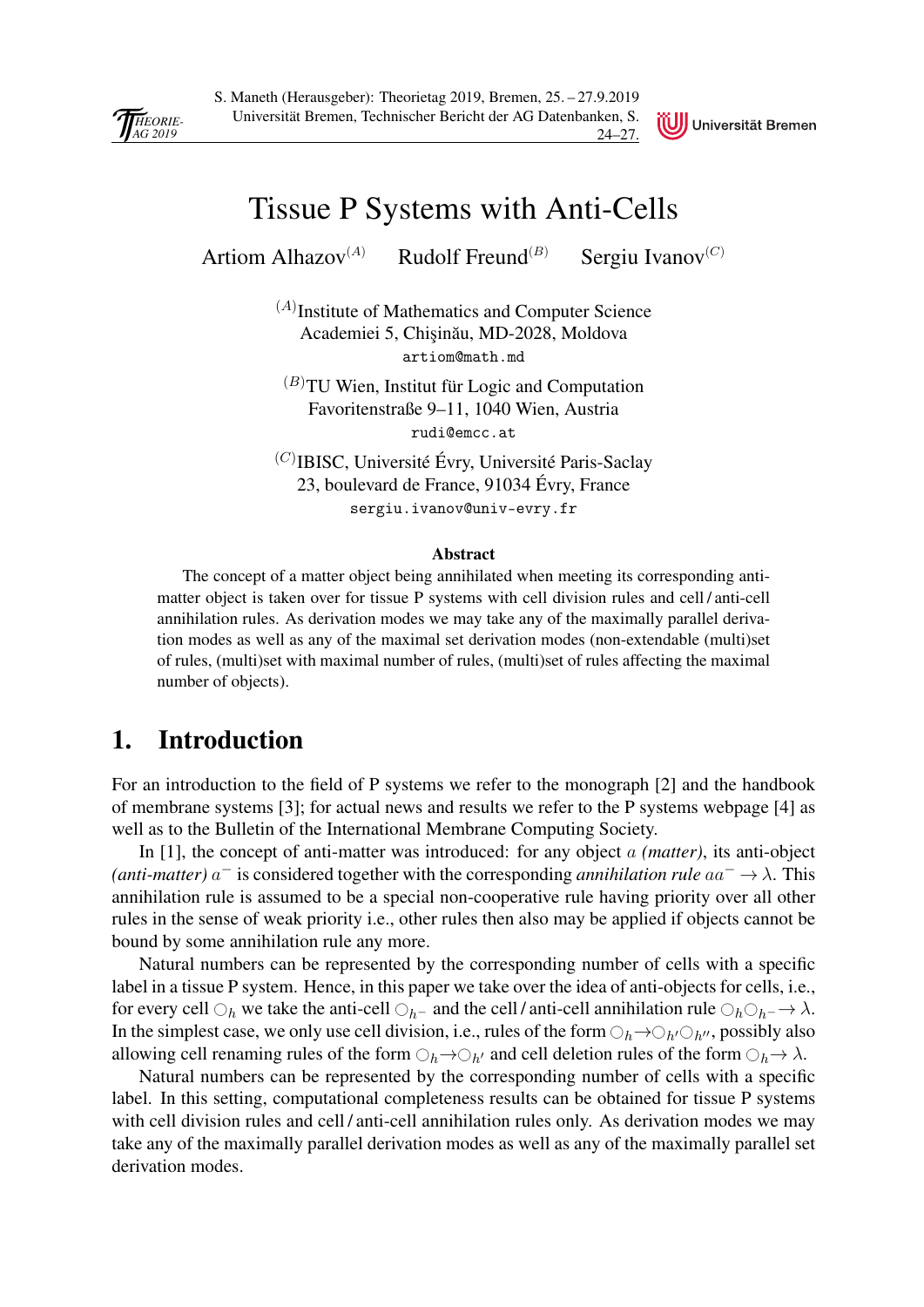#### [2. Tissue P Systems with Cell Division and Anti-Cells](#page-1-0)

Only the following types of rules for cells in the tissue P system are used:

cell division  $\bigcirc_h \to \bigcirc_{h'} \bigcirc_{h''}$ : the cell  $\bigcirc_h$  is divided into two cells, possibly changing the label h of the parent cell  $\bigcirc_h$  to two new labels  $h', h''$  for the child cells  $\bigcirc_{h'}$  and  $\bigcirc_{h''}$ 

**changing cell label**  $\bigcirc_h \to \bigcirc_{h'}$ : the label h of cell  $\bigcirc_h$  is changed to h'

cell deletion  $\bigcirc_h \rightarrow \lambda$ : the cell  $\bigcirc_h$  is deleted

cell / anti-cell  $\bigcirc_h \bigcirc_{h-} \to \lambda$ : the cell  $\bigcirc_h$  and its anti-cell  $\bigcirc_{h-}$  annihilate each other

We may use any of the following derivation modes:

max take a non-extendable multiset of rules

 $max_{rules}$  take a non-extendable multiset of rules with the maximal number of rules possible  $max_{objects}$  take a non-extendable multiset of rules affecting the maximal number of objects setmax take a non-extendable set of rules

 $setmax_{rules}$  take a non-extendable set of rules with the maximal number of rules possible  $setmax_{objects}$  take a non-extendable set of rules affecting the maximal number of objects

Formally, a *tissue P system with anti-cells* (a *tPAC* for short) is a construct  $\Pi = (H, w_0, R)$ where H is the set of *cell labels* used in the rules specified in  $R$ ,  $w_0$  is the initial set of cells with labels from  $H$ , and  $R$  is the set of rules of the forms described above, with the labels of the cells taken from H. In any computation step of  $\Pi$  a multiset or set of rules is chosen from the set  $R$  in such a way that it is consistent with the derivation mode. We emphasize that we assume cell / anti-cell annihilation rules to have weak priority over all other rules, i.e., as long as cell / anti-cell annihilation rules may bind some cells, other rules are not allowed to yet be taken into the multiset or set of rules constructed to be applied.

A *configuration* of the system can be represented by the currently existing cells. Starting from a given *initial configuration* and applying evolution rules as described above in the given derivation mode, we get *transitions* among configurations; a sequence of transitions forms a *computation*. A computation is *halting* if it reaches a configuration where no rule can be applied any more. In the *generative case*, a halting computation has associated a result, in the form of the number of cells present in the system; their numbers represents a vector of natural numbers. In the *accepting case*, all (vectors of) non-negative integers are accepted whose input, given as the corresponding numbers of initial cells in addition to  $w_0$ , leads to a halting computation. The set of non-negative integers and the set of (Parikh) vectors of non-negative integers generated/accepted as results of halting computations in  $\Pi$  using the derivation mode  $\gamma$  are denoted by  $N_{\gamma,\delta}(\Pi)$  and  $Ps_{\gamma,\delta}(\Pi)$ , respectively, with  $\delta \in \{gen, acc\}$ . The corresponding families of sets of non-negative integers and the sets of vectors of non-negative integers generated/accepted by tPACs are denoted by  $N_{\gamma,\delta}$ (tPAC) and  $Ps_{\gamma,\delta}$ (tPAC), respectively.

#### 3. Results

As a first result, we observe that rules changing a cell label, i.e.,  $\bigcirc_h \rightarrow \bigcirc_{h'}$ , and cell deletion rules, i.e.,  $\bigcirc_h \to \lambda$ , are not needed and can be replaced by using only cell division and suitable cell / cell annihilation rules.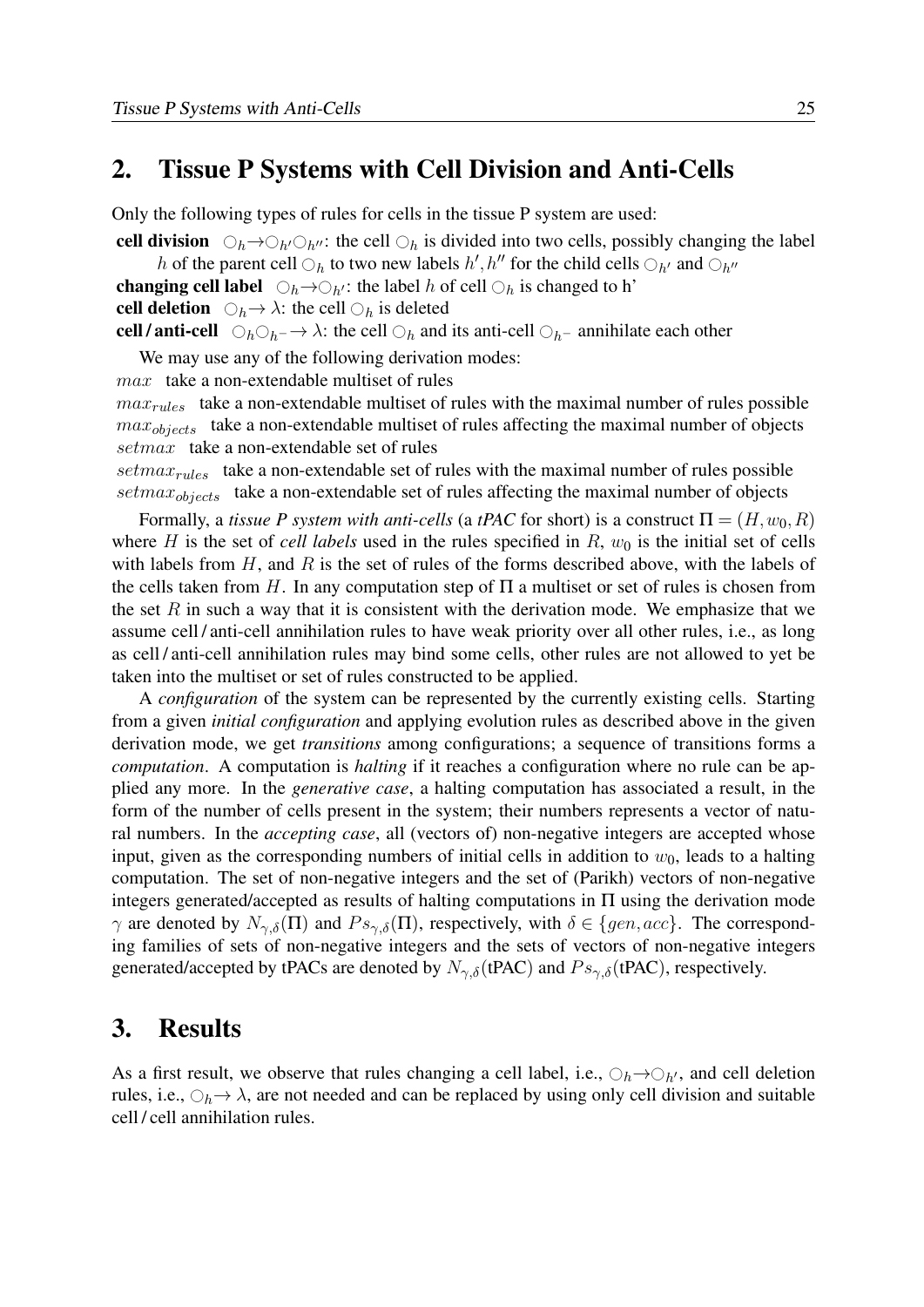**Lemma 3.1** *Rules changing cell label, i.e.,*  $\bigcirc_h \to \bigcirc_{h'}$ *, and cell deletion rules, i.e.,*  $\bigcirc_h \to \lambda$ *, can be simulated by cell division and cell / anti-cell annihilation rules.*

*Proof.* A rule changing the cell label, i.e.,  $\bigcirc_h \to \bigcirc_{h'}$ , can be simulated by the rules  $\bigcirc_h \to \bigcirc_{h'} \bigcirc_{h''}$ ,  $\bigcirc_{h''} \rightarrow \bigcirc_{g} \bigcirc_{g^-}$ , and  $\bigcirc_{g} \bigcirc_{g^-} \rightarrow \lambda$ , where  $h'', g, g^-$  are new labels.

A cell deletion rule, i.e.,  $\bigcirc_h \to \lambda$ , can be simulated by the rules  $\bigcirc_h \to \bigcirc_g \bigcirc_g$ - and  $\bigcirc_g \bigcirc_g$ - $\to$  $\lambda$ , where  $q, q^-$  are new labels.

A tPAC only using cell division and cell / anti-cell annihilation rules is called a *tPAC in normal form*. As an immediate consequence of Lemma 3.1 we obtain the following normal form theorem:

**Theorem 3.2** For every tPAC  $\Pi$  we can construct a tPAC  $\Pi'$  in normal form such that  $Y_{\gamma,\delta}(\Pi)$  =  $Y_{\gamma,\delta}(\Pi')$  for any  $Y \in \{N,Ps\}$  and any  $\delta \in \{gen,acc\}$  as well as any

 $\gamma \in \{max, max_{rules}, max_{objects}, setmax, setmax_{rules}, setmax_{objects}\}.$ 

We now show that tPACs, even in normal form, characterize the families  $NRE$  and  $PsRE$ , respectively. The main proof idea – as used very often in the area of P systems – is to simulate [\(the computations of\) register machines, as carried out in a similar way in \[1\] for P systems with](#page-2-0) anti-matter. The bracket notation [NF]tPACs indicates that the result holds for tPACs as well as for tPACs in normal form:

**Theorem 3.3** *For any*  $Y \in \{N, Ps\}$  *and*  $\delta \in \{gen, acc\}$ *,*  $Y_{\gamma,\delta}(INF)$ *tPAC* $) = YRE$  *for any* 

 $\gamma \in \{max, max_{rules}, max_{objects}, setmax, setmax_{rules}, setmax_{objects}\}.$ 

*Proof.* Let  $M = (m, B, l_0, l_h, P)$  be a register machine, where m is the number of registers, B is the set of instruction labels,  $l_0$  is the initial label,  $l_h$  is the final label, and P is the set of instructions. We now construct a tPAC  $\Pi$  which simulates (the computations of) M:

- $\Pi = (H, w_0, R);$
- $-H = \{r, r^- \mid 1 \le r \le m\} \cup \{l, l' \mid l \in B\} \cup \{l, l^+ \mid r^- \}$  is the set of labels for the cells; the label  $r, 1 \le r \le m$ , is for the copies of cell  $\bigcirc_r$  representing the contents of register r; the labels  $r^-$  are for the corresponding anti-cells;
- in the generating case, only the cell  $\bigcirc_{l_0}$  is present at the beginning; in the accepting case, suitable copies of cells for representing the input vector are to be added;
- $-$  R contains the rules described in the following.

The contents of register r is represented by the number of copies of cells  $\bigcirc_r$ ,  $1 \le r \le m$ , and for each cell  $\bigcirc_r$  we also consider the corresponding anti-cell  $\bigcirc_{r}$ -.

The instructions of M are simulated by the following rules in  $R_1$ :

- $l_1: (ADD(j), l_2, l_3)$ , with  $l_1 \in B \setminus \{l_h\}, l_2, l_3 \in B, 1 \le j \le m$ . Simulated by the rules  $\bigcirc_{l_1} \rightarrow \bigcirc_r \bigcirc_{l_2}$  and  $\bigcirc_{l_1} \rightarrow \bigcirc_r \bigcirc_{l_3}$ .
- $l_1: (SUB(r), l_2, l_3),$  with  $l_1 \in B \setminus \{l_h\}, l_2, l_3 \in B, 1 \le r \le m$ .

As rules common for the simulations of all SUB-instructions, we have

- $\odot_{r}$  → $\odot_{\#}$ ,  $1 \leq r \leq m$ ,
- the annihilation rules  $\bigcirc_r \bigcirc_{r-} \to \lambda$ , 1 ≤ r ≤ m, and  $\bigcirc_{\#} \bigcirc_{\#} \to \lambda$ ,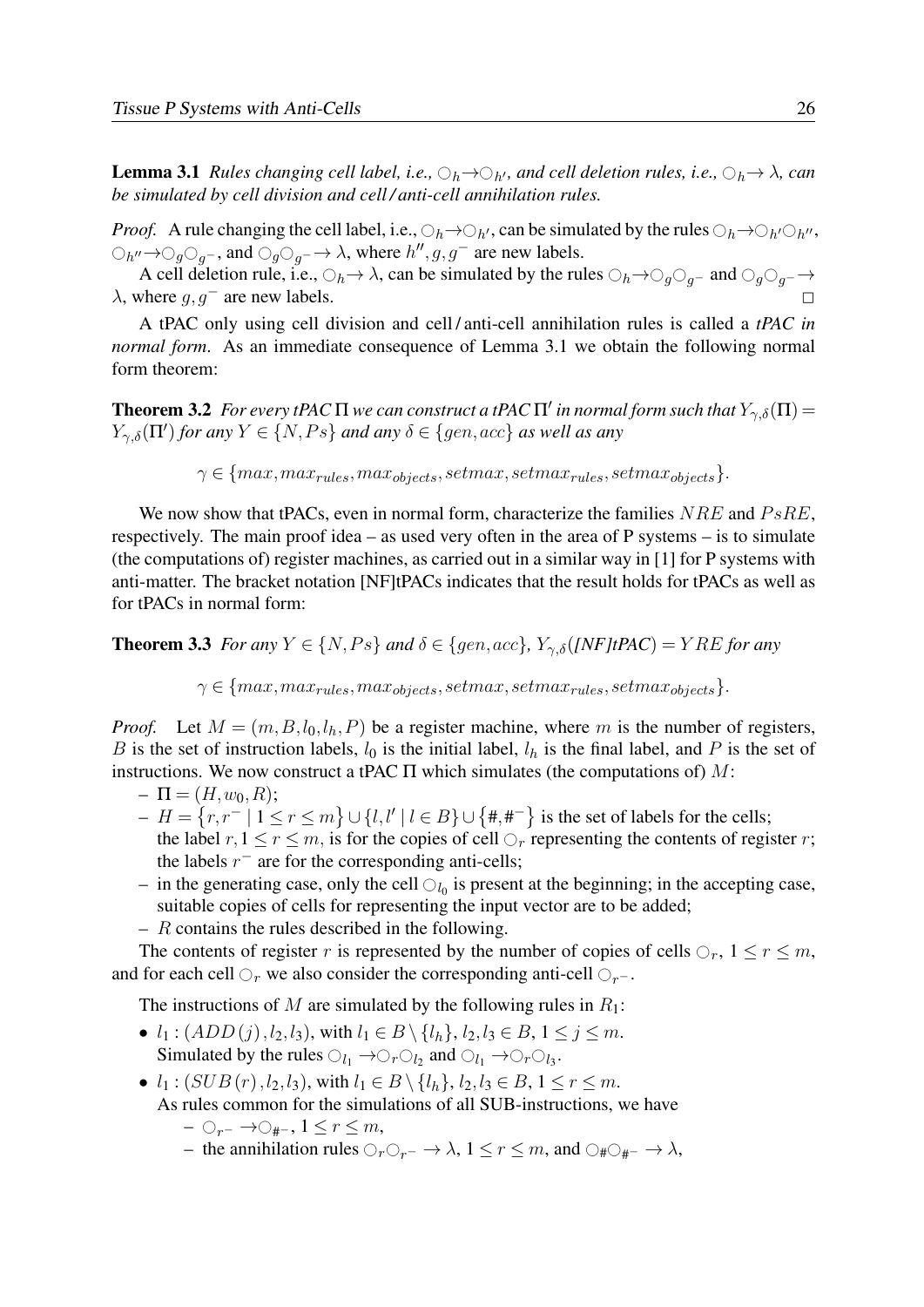- as well as the trap rules  $\bigcirc_{\#} \to \bigcirc_{\#} \bigcirc_{\#}$  and  $\bigcirc_{\#} \to \bigcirc_{\#} \bigcirc_{\#}$ ; these last two rules lead the system into an infinite computation whenever a cell with one of the trap symbols # or #− is left without being annihilated.
- (a) The *zero test* for instruction  $l_1$  is simulated by the rules

 $\bigcirc_{l_1} \rightarrow \bigcirc_{l_1'} \bigcirc_{r^-}$  and  $\bigcirc_{l'_1} \rightarrow \bigcirc_{\#} \bigcirc_{l_3}$ .

The cell labeled by #, generated by the second rule  $\bigcirc_{l'_1} \rightarrow \bigcirc_{\#} \bigcirc_{l_3}$  can only be eliminated if the anti-cell  $\bigcirc_{r-}$  generated by the first rule  $\bigcirc_{l_1} \rightarrow \bigcirc_{l_1'} \bigcirc_{r-}$  is not annihilated by  $\bigcirc_r$ , i.e., only if register r is empty, which allows us to apply the rule  $\bigcirc_{r^-} \to \bigcirc_{\#^-}$  and then the annihilation rule  $\bigcirc_{\# \bigcirc_{\#^-} \to \lambda$ .

(b) The *decrement case* for instruction  $l_1$  is simulated by the rule  $\bigcirc_{l_1} \rightarrow \bigcirc_{l_2} \bigcirc_{r^-}.$ The anti-cell  $\bigcirc_{r-}$  either correctly annihilates one copy of cell  $\bigcirc_r$ , thus decrementing the register r, or else traps an incorrect guess by forcing the anti-cell  $\bigcirc_{r-}$  to evolve to  $\bigcirc_{\#^-}$  and then to  $\bigcirc_{\#}\bigcirc_{\#}$  in the next two steps in case register r is empty.

We finally observe that these two remaining derivation steps for trapping the decrement case as well as the remaining derivation step for correctly completing the decrement case or the zero test case do not influence the correct simulation of another SUB-instruction, even on the same register  $r$ , as the involved symbols have evolved at least one step before they could influence the symbols being generated by the new simulation sequence.

•  $l_h : HALT$ . Simulated by  $\bigcirc_{l_h} \to \lambda$ .

When the computation in M halts, the cell  $\bigcirc_{l_h}$  is removed, and no further rules can be [applied provided the simulation has been carried out correctly, i.e., if no cells labeled by trap](#page-3-0) symbols # are present in this situation. The remaining cells in the system represent the result computed by M.

Using Lemma 3.1 we can even transform the tPAC constructed above in a tPAC in normal form. We finally observe that throughout the proof the rules used in the simulations of register machine instructions need only be used once in each derivation step, so the construction works for the set modes, too.  $\Box$ 

Finally we mention that computational completeness can also be extended from the generating and accepting case to the computing case, i.e., and tPAC, even in normal form, can also compute any partial recursive function or relation.

#### References

- [1] A. ALHAZOV, B. AMAN, R. FREUND, P Systems with Anti-Matter. In: M. GHEORGHE, G. ROZENBERG, A. SALOMAA, P. SOSÍK, C. ZANDRON (eds.), *Membrane Computing - 15th International Conference, CMC 2014, Prague, Czech Republic, August 20-22, 2014, Revised Selected Papers*. Lecture Notes in Computer Science 8961, Springer, 2014, 66–85.
- [2] GH. PAUN, *Membrane Computing: An Introduction*. Springer, 2002.
- [3] GH. PAUN, G. ROZENBERG, A. SALOMAA (eds.), *The Oxford Handbook of Membrane Computing*. Oxford University Press, 2010.
- [4] The P Systems Website. http://ppage.psystems.eu/.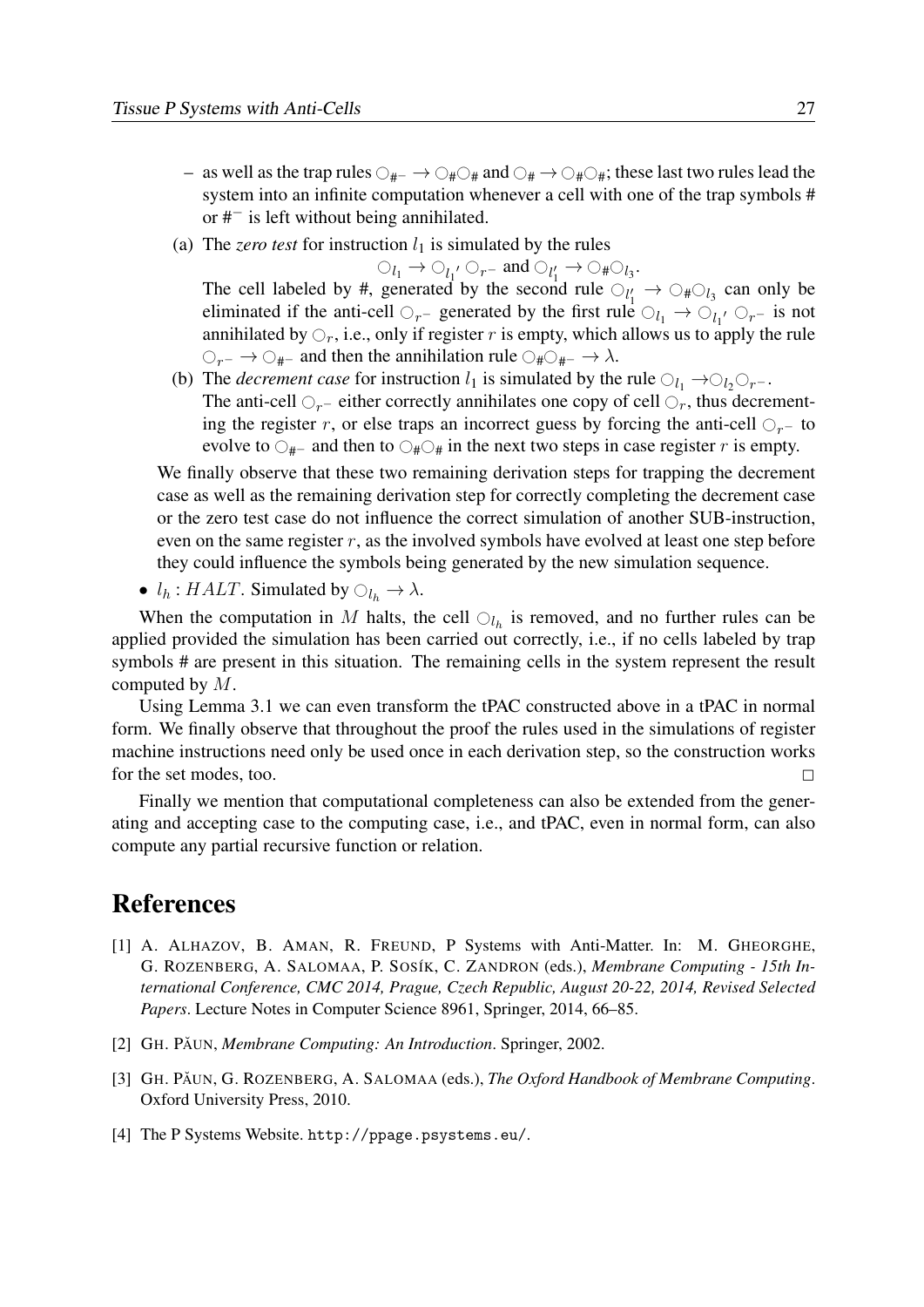

## <span id="page-31-0"></span>[Accepting Networks of Evolutionary Processors with](#page-0-0) Resources Restricted Filters

Bianca Truthe

Institut für Informatik, Universität Giessen, Arndtstr. 2, 35392 Giessen, Germany bianca.truthe@informatik.uni-giessen.de

#### Abstract

In this paper, we continue the research on accepting networks of evolutionary processors where the filters belong to several special families of regular languages. These subregular families are defined by restricting the resources needed for generating or accepting them (the number of states of the minimal deterministic finite automaton accepting a language of the family as well as the number of non-terminal symbols or the number of production rules of a right-linear grammar generating such a language). We insert the newly defined language families into the hierachy of language families obtained by using as filters languages of other subregular families (such as ordered, non-counting, power-separating, circular, suffix-closed regular, union-free, definite, combinational, finite, monoidal, nilpotent, or commutative languages).

## 1. Introduction

Networks of language processors have been introduced in [2] by E. CSUHAJ-VARJÚ and A. SA-LOMAA. Such a network can be considered as a graph where the nodes represent processors which apply production rules to the words they contain. In a derivation step (an evolutionary step), any node derives from its language all possible words as its new language. In a communication step, any node sends those words to other nodes which satisfy an output condition given as a regular language (called the output filter) and any node adopts words sent by the other nodes if the words satisfy an input condition also given by a regular language (called the input filter).

Inspired by biological processes, in [1] a special type of networks of language processors was introduced. The nodes of such networks are called evolutionary processors because the allowed productions model the point mutation known from biology. The productions of a node allow that one letter is substituted by another letter, letters are inserted, or letters are deleted; the nodes are then called substitution nodes, insertion nodes, or deletion nodes, respectively.

Networks of evolutionary processors can be defined as language generating devices (the processors start working with finite sets of axioms and all words which are in a designated processor at some time form the generated language) and accepting ones (input words are accepted if there is a computation which leads to a word in a designated processor).

This is a short version of a paper presented at NCMA 2019 in Valencia (Spain) [4].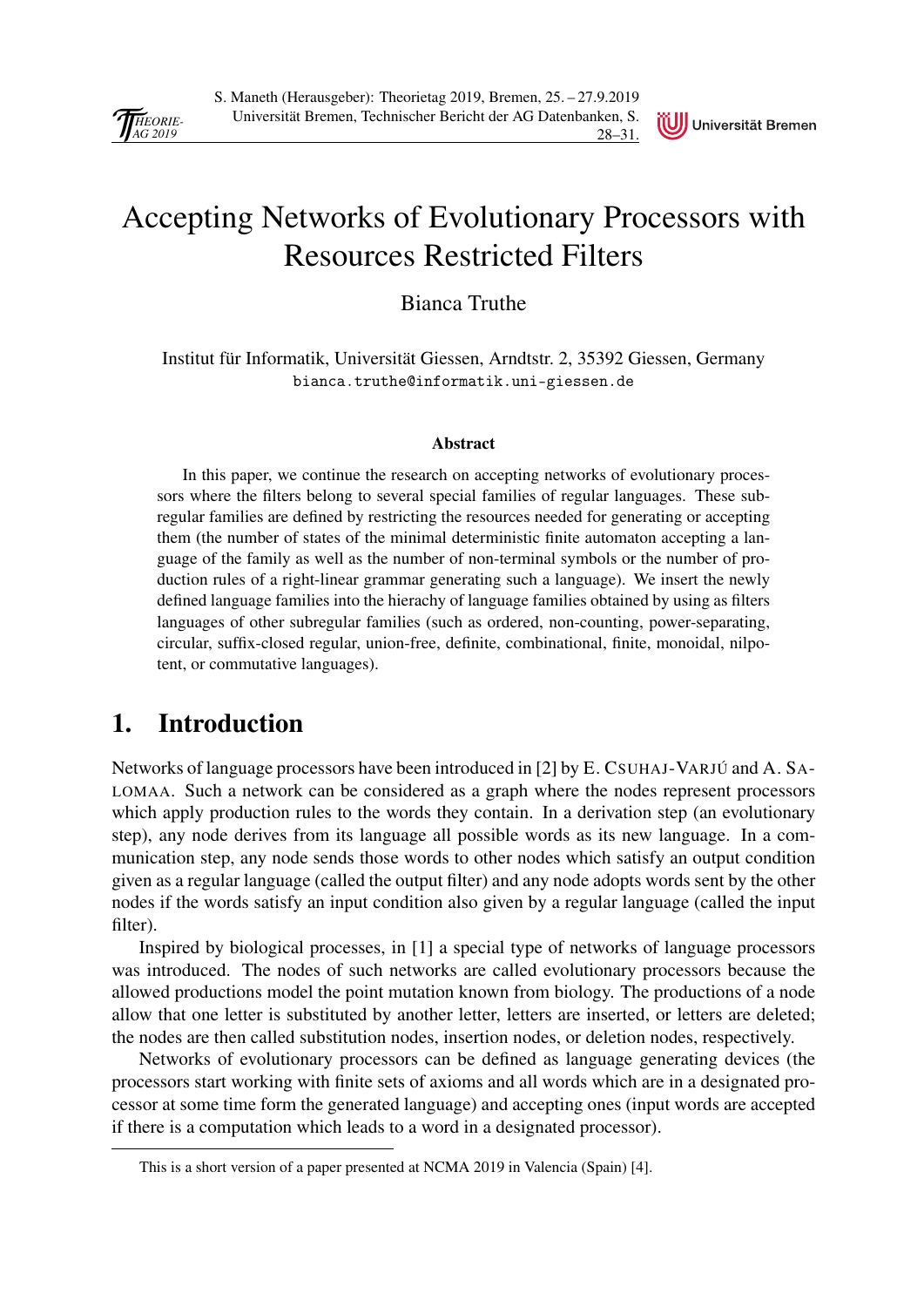In [3], the computational power of accepting networks of evolutionary processors was investigated for cases that all filters belong to a certain subfamily of the set of all regular languages.

In [4], the research on accepting networks of evolutionary processors was continued where [the filters are restricted by bounded resources, namely the number of non-terminal symbols or](#page-1-0) the number of production rules which are necessary for generating the languages or the number of states which are necessary for accepting the languages by deterministic finite automata. The language classes obtained by these restrictions are compared to those obtained in [3].

#### 2. Preliminaries

Here, we explain accepting networks of evolutionary processors (ANEPs) and present the language families which are considered for the filters. Let V be an alphabet. By  $V^*$  we denote the set of all words over the alphabet V (including the empty word  $\lambda$ ).

Intuitively, an accepting network over an alphabet  $V$  with  $n$  evolutionary processors is a graph consisting of n nodes (also called processors) and a set of directed edges between nodes. One of the nodes is the input node, one is the output node of the network. Any processor  $N_i$ with  $1 \le i \le n$  consists of a set  $M_i$  of evolutionary rules, an input filter  $I_i$ , and an output filter  $O_i$ . We say that  $N_i$  is

- a substitution node if  $M_i \subseteq \{a \to b \mid a, b \in V\}$  (by any rule, a letter is substituted by another one),
- a deletion node if  $M_i \subseteq \{a \to \lambda \mid a \in V\}$  (by any rule, a letter is deleted), or
- an insertion node if  $M_i \subseteq {\{\lambda \to b \mid b \in V\}}$  (by any rule, a letter is inserted).

Every node has rules from one type only. The input filter  $I_i$  and the output filter  $O_i$  control the words which are allowed to enter and to leave the node, respectively. With any node  $N_i$ and any time moment  $t \geq 0$ , we associate a set  $C_t(i)$  of words (the words contained in the node at time t). Initially, the input node  $N_{n_i}$  contains the one word (the input word); the other nodes have no words. In an evolutionary step, we derive from  $C_t(i)$  all words by applying rules from the set  $M_i$ . In a communication step, any processor  $N_i$  sends out all words from the set  $C_t(i) \cap O_i$  (which pass the output filter) to all processors to which a directed edge exists (only the words from  $C_t(i) \setminus O_i$  remain in the set associated with  $N_i$ ) and, moreover, it receives from any processor  $N_k$  such that there is an edge from  $N_k$  to  $N_i$  all words sent by  $N_k$  and passing the input filter  $I_i$  of  $N_i$ , i.e., the processor  $N_i$  gets in addition all words of  $C_t(k) \cap O_k \cap I_i$ . We start with an evolutionary step and then communication steps and evolutionary steps are alternately performed. If, at some moment t with  $t > 0$ , the output node contains a word, then the input word is accepted. The accepted language is the set of all input words which are accepted by the network.

For a family  $X$ , we denote the family of languages accepted by networks of evolutionary processors where all filters are of type X by  $A(X)$ .

In this paper, we consider filters which are defined by bounding the resources which are necessary for accepting or generating these languages. By  $RL_n^V$ ,  $RL_n^P$ , and  $REG_n^Z$ , we denote the family of all languages which are generated by a right-linear grammar with at most  $n$  nonterminal symbols or production rules or accepted by a deterministic finite automaton with at most  $n$  states, respectively.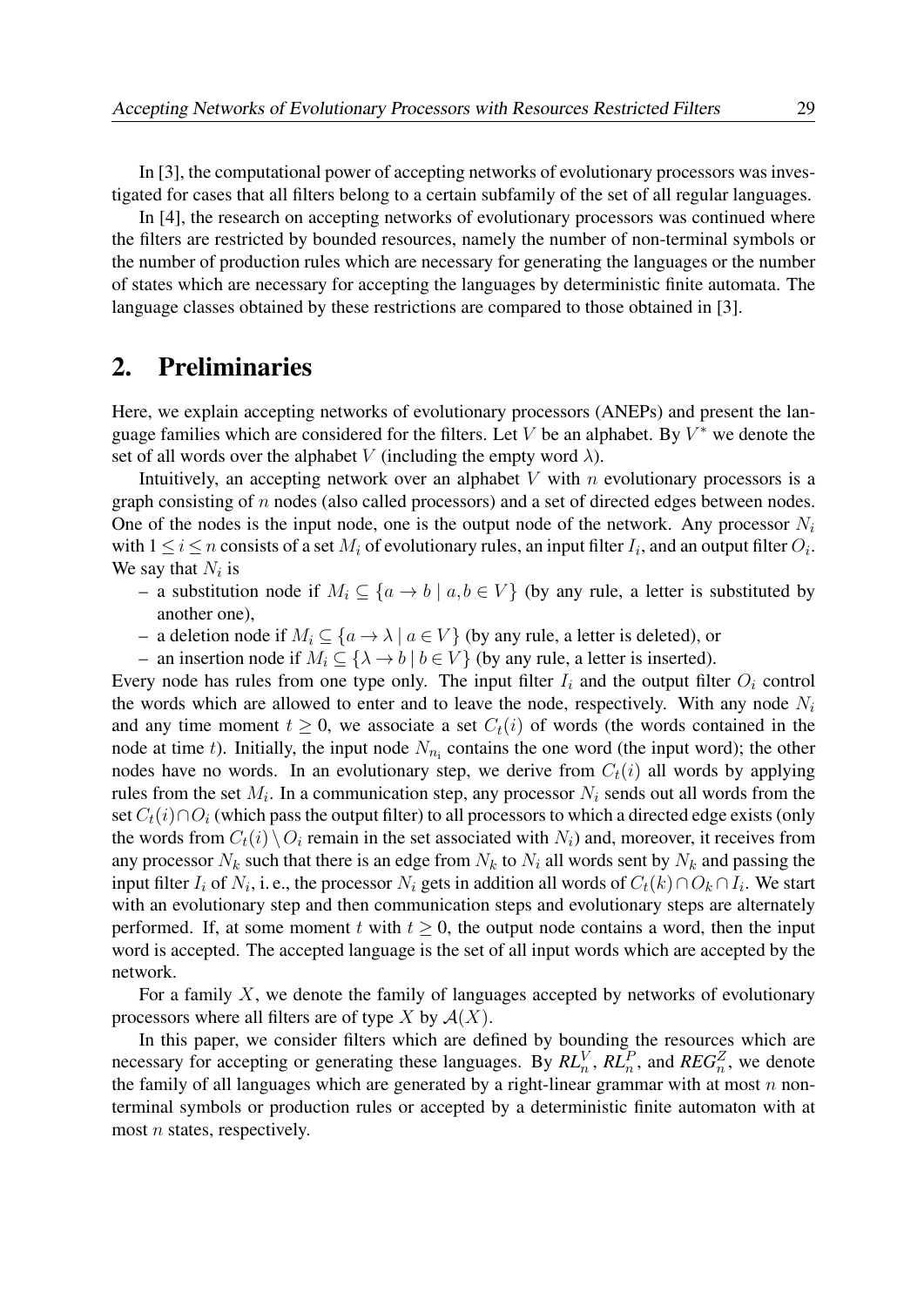In [3], the following restrictions for regular languages are considered. In order to relate our results of this paper to the results there, we explain here those special regular languages. Let L be a language and V the minimal alphabet of  $L$ . We say that the language  $L$ , with respect to the alphabet  $V$ , is

- $-$  *monoidal* if  $L = V^*$ ,
- − *combinational* if it has the form  $L = V^*A$  for some subset  $A \subseteq V$ ,
- $-$  *definite* if it can be represented in the form  $L = A \cup V^*B$  where A and B are finite subsets of  $V^*,$
- $-$  *nilpotent* if L is finite or  $V^* \setminus L$  is finite,
- *− commutative* if  $L = \{ a_{i_1} \ldots a_{i_n} \mid a_1 \ldots a_n \in L, n \ge 1, \{i_1, i_2, \ldots, i_n\} = \{1, 2, \ldots, n\} \}$ ,
- $-$  *circular* if  $L = \{ vu | uv \in L, u, v \in V^* \}$ ,
- $\sim$  *suffix-closed* if the relation  $xy \in L$  for some words  $x, y \in V^*$  implies that also the suffix y belongs to L or equivalently,  $L = \{ v \mid uv \in L, u, v \in V^* \}$ ,
- *non-counting* (or star-free) if there is an integer  $k \ge 1$  such that, for any  $x, y, z \in V^*$ , the relation  $xy^k z \in L$  holds if and only if also  $xy^{k+1} z \in L$  holds,
- *power-separating* if for any word  $x \in V^*$  there is a natural number  $m \ge 1$  such that either the equality  $J_x^m \cap L = \emptyset$  or the inclusion  $J_x^m \subseteq L$  holds where  $J_x^m = \{x^n \mid n \ge m\}$ ,
- *ordered* if L is accepted by some finite automaton  $A = (Z, V, \delta, z_0, F)$  where  $(Z, \prec)$  is a totally ordered set and, for any  $a \in V$ ,  $z \preceq z'$  implies  $\delta(z, a) \preceq \delta(z', a)$ ,
- *union-free* if L can be described by a regular expression which is only built by product and star.

Among the commutative, circular, suffix-closed, non-counting, and power-separating languages, we consider only those which are also regular.

By *FIN*, *MON*, *COMB*, *DEF*, *NIL*, *COMM*, *CIRC*, *SUF*, *NC*, *PS*, *ORD*, and *UF*, we denote the families of all finite, monoidal, combinational, definite, nilpotent, regular commutative, regular circular, regular suffix-closed, regular non-counting, regular power-separating, ordered, and union-free languages, respectively. Furthermore, *REG* and *RE* denote the families of all regular and all recursively enumerable languages, respectively.

The following theorem is known (see, e. g., [3]).

**Theorem 2.1** *We have*  $A(REG) = RE$ .

#### 3. Summary of the Results

Accepting networks of evolutionary processors are investigated where the filters belong to subregular language families which are defined by restricting the resources needed for generating or accepting them (the number of states of the minimal deterministic finite automaton accepting [a language of the family, the number of non-terminal symbols, or the number of production](#page-2-0) rules of a right-linear grammar generating such a language). These language families are inserted into the hierachy of language families obtained by using languages of other subregular families as filters (such as ordered, non-counting, power-separating, circular, suffix-closed regular, unionfree, definite, combinational, finite, monoidal, nilpotent, or commutative languages) which was published in [3]. The hierarchy with the new results is shown in Figure 1.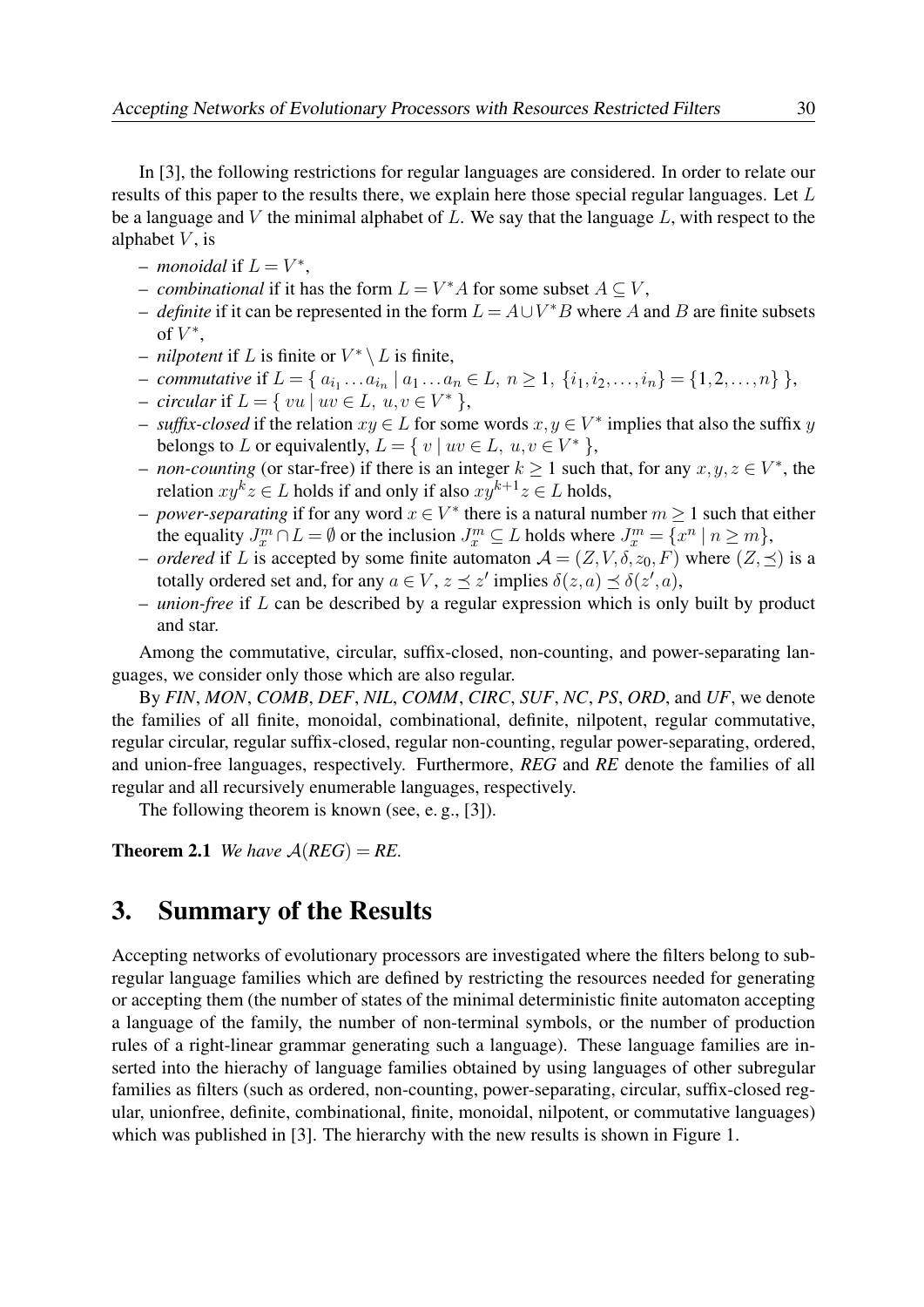

[Figure 1: Hierarchy of language families by ANEPs with filters from subregular families. An arrow from](#page-3-0) a language family X to a language family Y stands for the proper inclusion  $X \subset Y$ . If two families X and Y are not connected by a directed path, then the families are incomparable.

### References

- [1] J. CASTELLANOS, C. MARTÍN-VIDE, V. MITRANA, J. M. SEMPERE, Solving NP-Complete Problems with Networks of Evolutionary Processors. In: *IWANN '01: Proceedings of the 6th International Work-Conference on Artificial and Natural Neural Networks*. LNCS 2084, Springer-Verlag Berlin, 2001, 621–628.
- [2] E. CSUHAJ-VARJÚ, A. SALOMAA, Networks of Parallel Language Processors. In: *New Trends in Formal Languages – Control, Cooperation, and Combinatorics*. LNCS 1218, Springer-Verlag Berlin, 1997, 299–318.
- [3] F. MANEA, B. TRUTHE, Accepting networks of evolutionary processors with subregular filters. *Theory of Computing Systems* 55 (2014) 1, 84–109.
- [4] B. TRUTHE, Accepting Networks of Evolutionary Processors with Resources Restricted Filters. In: R. FREUND, M. HOLZER, J. M. SEMPERE (eds.), *11th Workshop on Non-Classical Models of Automata and Applications (NCMA), Valencia, Spain, July 2–3, 2019, Proceedings*. books@ocg.at 336, Österreichische Computer Gesellschaft, Austria, 2019, 187–202.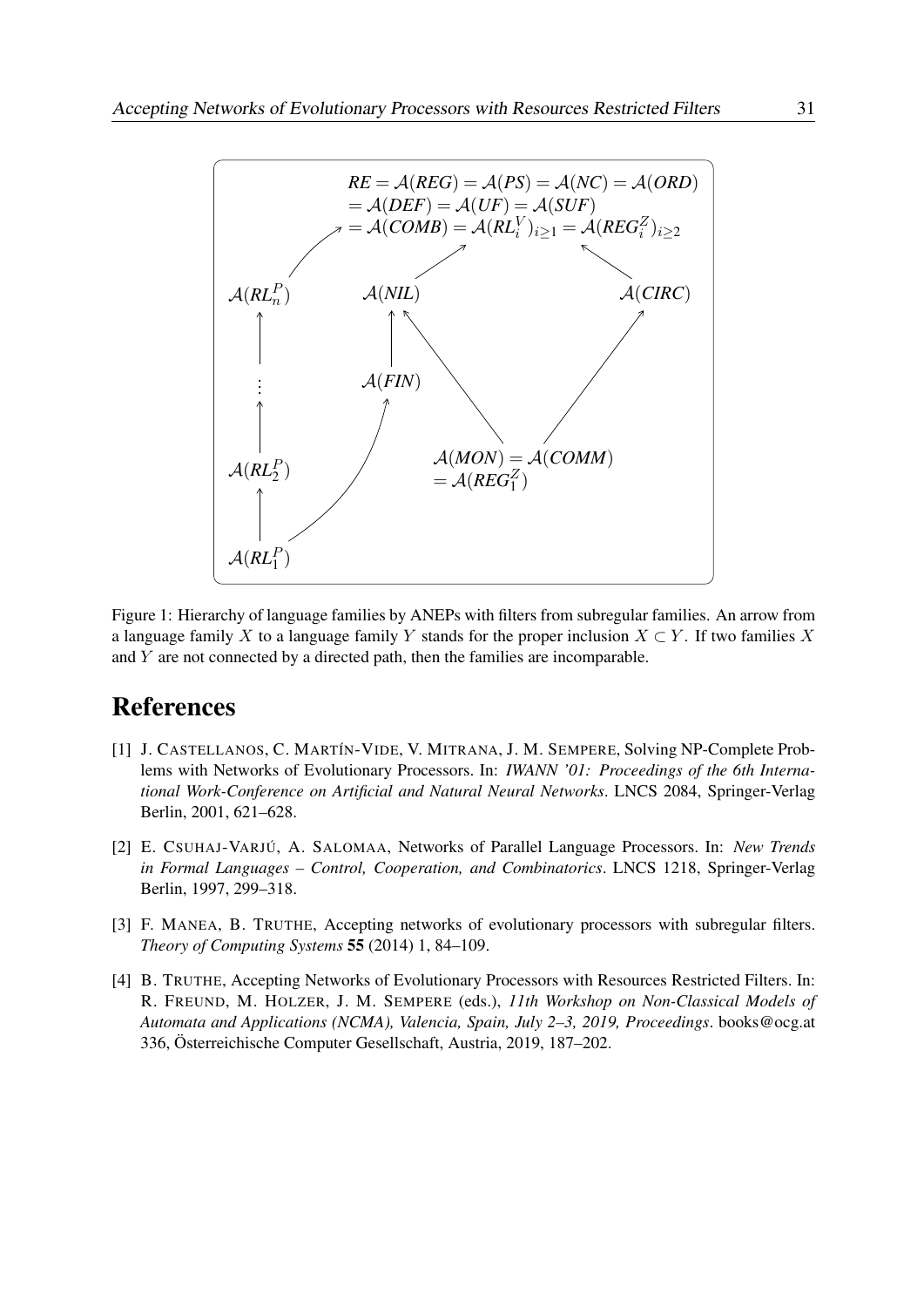<span id="page-35-0"></span>

### UJ Universität Bremen

## [How are Eulerian trails connected to formal](#page-0-0) languages?

Meenakshi Paramasivan

Institut für Informatik, Universität Leipzig, D-04009 Leipzig, Germany meena\_maths@yahoo.com

#### Abstract

Some detailed proofs of few theorems in [1] and some additional results are given in [2].

### 1. Introduction and Definitions

We consider connected graphs. If we draw all the vertices of a graph  $G = (V, E, \psi)$  on a horizontal line, then we associate different integers to the vertices by a function called *pseudolinear drawing*, which is defined as follows:

**Definition 1.1** *A* pseudo-linear drawing *(PLD)* is an injective function  $\phi: V \to \mathbb{Z}$ .

**Definition 1.2** PLD<sub> $\phi$ </sub> $(G)$  *is a graph with vertex set*  $\phi$  $(V)$  *such that PLD*<sub> $\phi$ </sub> $(G) \cong G$ *.* 

**Definition 1.3** *If*  $\phi$  *is a PLD, then u is to the* left *of v in the drawing PLD*<sub> $\phi$ </sub>(*G*) *if and only if*  $\phi(u) < \phi(v)$ *. Similarly u is to the right of v in the drawing PLD<sub>* $\phi$ *</sub>(G) if and only if*  $\phi(v) < \phi(u)$ *<i>.* 



Figure 1: Graph G and  $PLD_{\phi}(G)$  in Example 1.4

**Example 1.4** Let G be graph as in Fig. 1 and let  $\phi$  be a PLD defined as  $\phi(v_0) = 100$ ,  $\phi(v_1) =$ 1000 and  $\phi(v_2) = 2000$  then  $PLD_{\phi}(G)$  is as in Fig. 1.

The word representation of the Eulerian trails is as follows: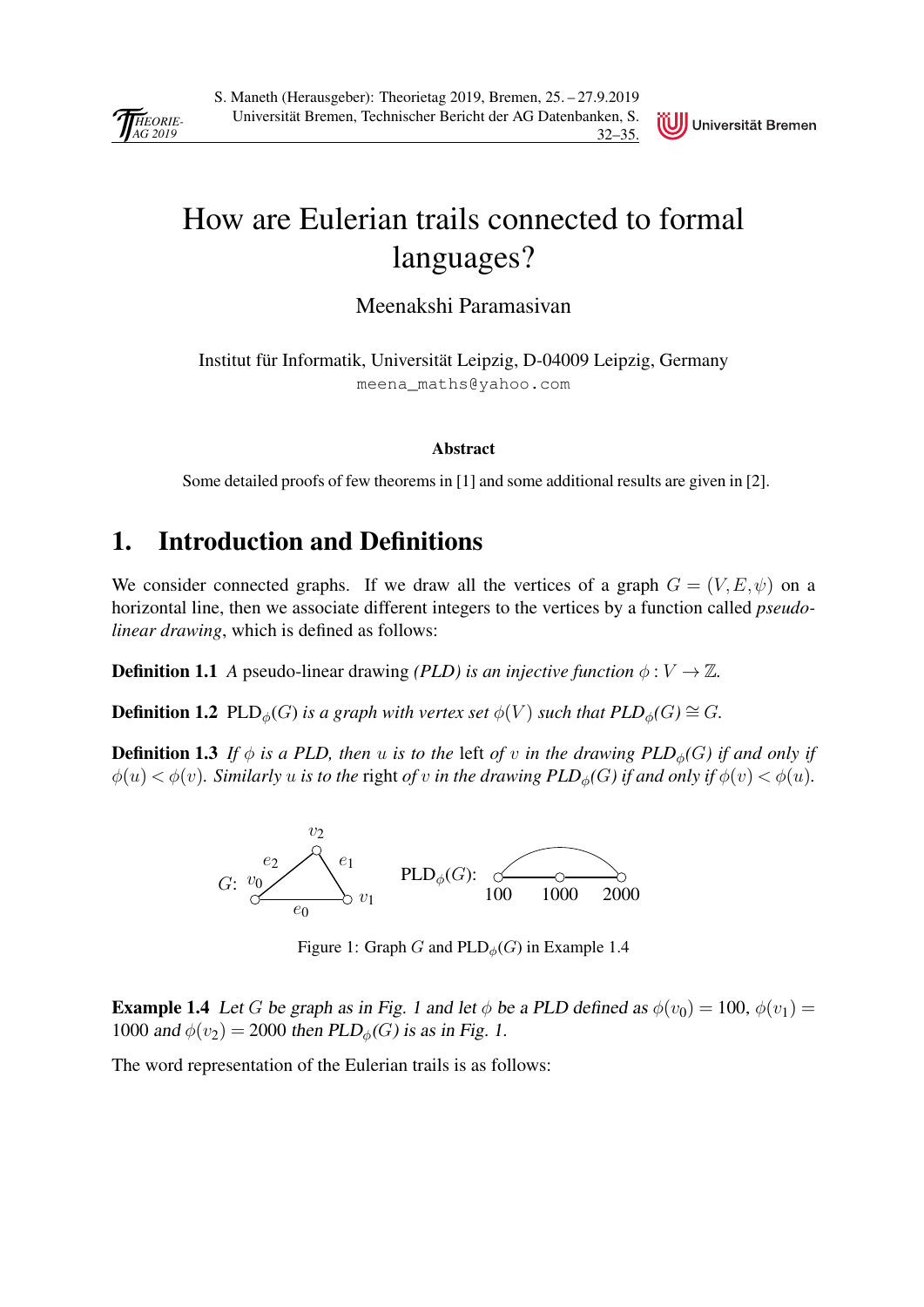**Definition 1.5** *A connected graph*  $G = (V, E, \psi)$ *, with an Eulerian trail*  $W = v_0e_0 \dots e_{k-1}v_k$ *and any PLD*  $\phi: V \to \mathbb{Z}$ , defines a word  $w = word(G, \phi, W) \in \Sigma^*$ ,  $\Sigma = \{\to, \leftarrow, \cdot | \}$  associated *to*  $G$ *,*  $\phi$  *and*  $W$  *as follows:* 

$$
word(G, \phi, W) = \begin{cases} \varepsilon & \text{if } W = v_0 \\ w'w'', w'' = \rightarrow |s| & \text{if } s = \phi(v_k) - \phi(v_{k-1}) \ge 0 \land W \ne v_0 \\ w'w'', w'' = \leftarrow |s| & \text{if } s = \phi(v_{k-1}) - \phi(v_k) > 0 \land W \ne v_0 \end{cases}
$$

*Here*  $w' = word(G', \phi', W')$ , where  $W' = v_0 e_0 ... e_{k-2} v_{k-1}$ ,  $G' \subsetneq G$ ,

$$
G' = \begin{cases} G - e_{k-1} & \text{if } d_G(v_k) > 1 \\ G - v_k & \text{if } d_G(v_k) = 1 \end{cases}
$$

 $with V(G') = V' = V$  *if*  $G' = G - e_{k-1}$  *and*  $V' = V - v_k$  *if*  $G' = G - v_k$ *,*  $E(G') = E' \subsetneq E$ *,*  $\psi'$  is the restriction of  $\psi$  to  $E'$  and  $\phi'$  the restriction of  $\phi$  to  $V'.$ 

Note 1: In the above definition the trail W satisfies  $W = W' \cdot_{v_{k-1}} W''$  where  $\ell(W') = k - 1$ , and  $W'' = v_{k-1}e_{k-1}v_k$  where  $\ell(W'') = 1$  to satisfy  $\ell(W) = k$ .

Note 2:  $W'' = v_{k-1}e_{k-1}v_k$  is an Eulerian trail of the graph  $G'' = (V'', E'', \psi'')$ , where  $V'' =$  $\{v_k, v_{k-1}\}, E'' = \{e_{k-1}\}, \psi''(e_{k-1}) = v_{k-1}v_k.$  Then G'' satisfies the condition that  $G = G' \cup G''$ with  $v_{k-1} \in V' \cap V''$ . Here G' and G'' are edge-disjoint but not vertex-disjoint. Also G'' has a PLD  $\phi''$ , the restriction of  $\phi$  to  $V''$ , that is  $\phi'' = \phi|_{V''}$ . So we have  $word(G'', \phi'', W'') = w''$ . This gives the following remark.

**Remark 1.6**  $word(G, \phi, W) = word(G', \phi', W') \cdot word(G'', \phi'', W'')$ .

Hence,  $G, \phi$ , and an Eulerian trail W in G specify a word  $word(G, \phi, W) = w$  over the alphabet  $\Sigma = \{\rightarrow, \leftarrow, \ldots\}$ , called *Eulerian trace*. This gives the following formal definition of the *set of all Eulerian traces*.

**Definition 1.7**  $ET = \{w \in \{\rightarrow, \leftarrow, \mid\}^* \mid \exists G = (V, E, \psi) \text{ with an Eulerian trail } W \text{ and } \exists \text{ a } PLD$  $\phi: V \to \mathbb{Z}$  *such that*  $w = word(G, \phi, W)$ *.* 

#### 2. Results

**Lemma 2.1**  $ET \subseteq \Sigma^* \setminus ((\{\|\Sigma^*) \cup \{\leftarrow\})$ *, where*  $\Sigma = \{\rightarrow, \leftarrow, \|\}.$ 

**Lemma 2.2** *Let*  $W_1$  *and*  $W_2$  *be two Eulerian trails of graphs*  $G_1 = (V_1, E_1, \psi_1)$  *and*  $G_2$  $(V_2, E_2, \psi_2)$  *respectively. Then*  $W_1 \cdot_{v_k} W_2$  *is also an Eulerian trail of graph*  $G_1 \cup G_2$  *with*  $v_k \in$  $V_1 \cap V_2$  *and*  $v_k$  *being the terminus of*  $W_1$  *and origin of*  $W_2$ *.* 

**Remark 2.3** Lemma 2.2 is true only for  $v_k$  being the terminus of  $W_1$  and the origin of  $W_2$ and it is not true for any  $v_k \in V_1 \cap V_2$ . For instance, let  $W_1 = x_0 e_0 x_1 e_4 x_2 e_1 x_0 e_2 x_3$  and  $W_2 =$  $y_0f_0x_0f_1y_2$  (see Fig. 2). Here,  $x_0$  is the vertex common in the vertex set of both  $W_1$  and  $W_2$ . But it is not both: terminus of  $W_1$  and origin of  $W_2$ , so  $W_1 \cdot_{x_0} W_2$  is not an Eulerian trail (see Fig. 3).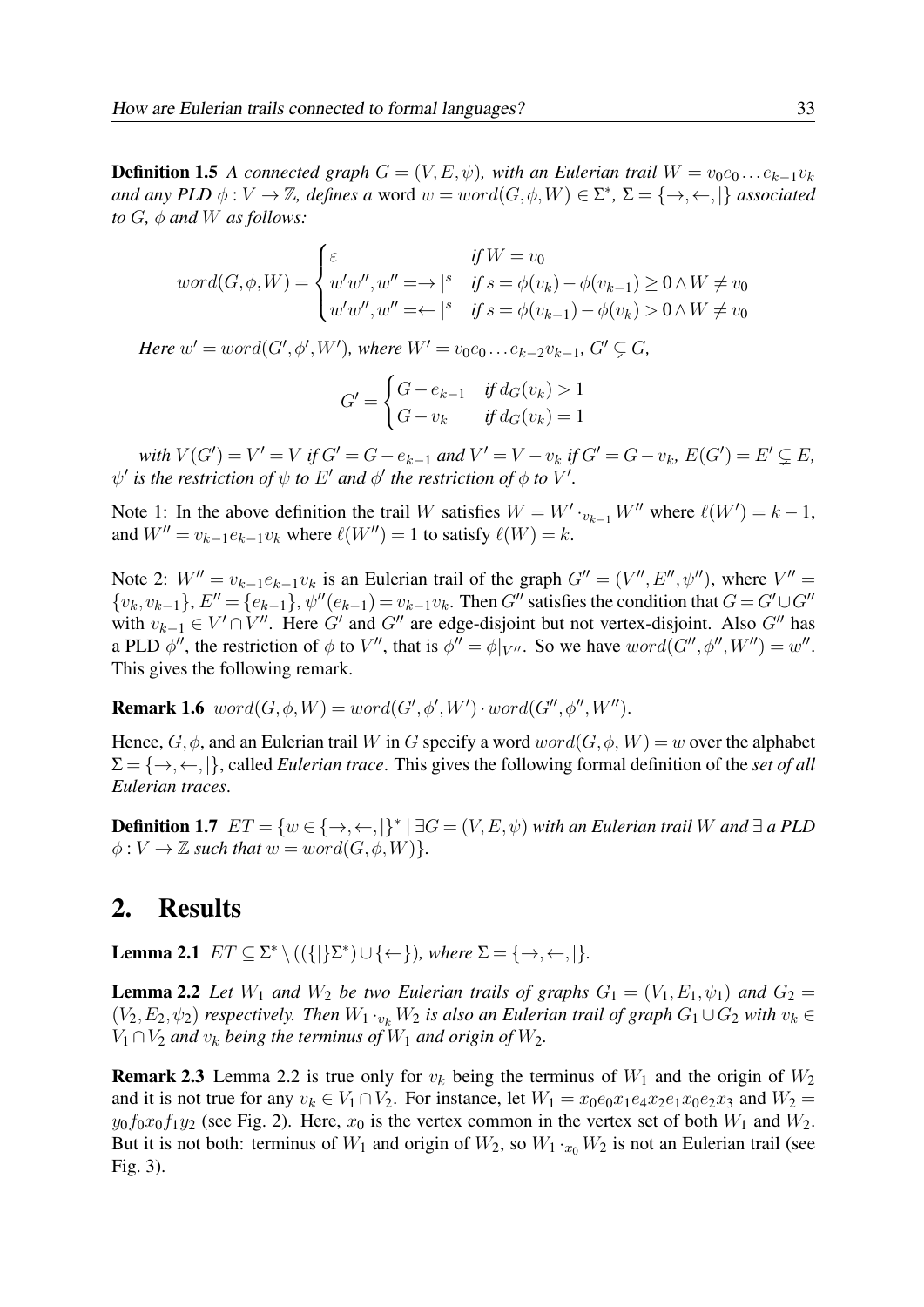

Figure 2: Eulerian trails  $W_1$  and  $W_2$ 

Figure 3:  $W_1 \cdot_{x_0} W_2$ 

To prove the other inclusion of Lemma 2.1, let us define the homomorphism  $h: \Sigma^* \to \{\to, \leftarrow\}^*$ such that  $h(\rightarrow) = \rightarrow$ ,  $h(\leftarrow) = \leftarrow$  and  $h(|) = \varepsilon$ . Let us consider  $w \in \Sigma^* \setminus ((\{|\}\Sigma^*) \cup \{\leftarrow\})$ . We have to prove that  $w \in ET$ . For this let us restate  $\Sigma^* \setminus ((\{|}\Sigma^*) \cup \{\leftarrow\}) \subseteq ET$  in more detail as in the following lemma.

**Lemma 2.4** *Let*  $w \in \Sigma^* \setminus ((\{\|\Sigma^*) \cup \{\leftarrow\}\})$ *. Let*  $k \in \mathbb{N}_0$ *. If*  $|h(w)| = k$ *, then* w *corresponds to an Eulerian trail* W *with*  $\ell(W) = \varepsilon(W) = k$  *of a graph*  $G = (V, E, \psi)$  *with*  $\nu(G) = \nu(W) = n$ *where*  $k + 1 \ge n \ge 1$  *and*  $\varepsilon(G) = k$  *that has a PLD*  $\phi: V \to \mathbb{Z}$  *such that*  $word(G, \phi, W) = w$ .

An illustration of Lemma 2.4 is in [2]

**Theorem 2.5**  $ET = \Sigma^* \setminus ((\{|\}\Sigma^*) \cup \{\leftarrow\}).$ 

*Proof.* The proof follows from Lemmas 2.1 and 2.4.  $\Box$ 

### 3. Standard PLD

In Section 1 we saw that given any connected graph  $G = (V, E, \psi)$  with an Eulerian trail W and any PLD  $\phi: V \to \mathbb{Z}$ , we find a word  $w \in ET$ . Conversely, given any word  $w \in ET$  we find the connected graph  $G = (V, E, \psi)$  with an Eulerian trail W that has a PLD  $\phi : V \to \mathbb{Z}$  such that  $word(G, \phi, W) = w.$ 

**Definition 3.1** *Let*  $\phi: V \to \mathbb{Z}$  *be a PLD of the graph*  $G = (V, E, \psi)$  *with an Eulerian trail* W *with*  $\ell(W) = \varepsilon(G) = k$  *and*  $\nu(W) = \nu(G) = n$  *where*  $k + 1 \ge n \ge 1$ ,  $k \in \mathbb{N}_0$ *. Let*  $\phi(v_i) = z_i$ *where*  $v_i \in V$  *and*  $0 \le i \le k$ *. The translation of*  $\phi$ *,*  $\phi_T : V \to \mathbb{Z}$  *<i>is defined by*  $\phi_T(v_i) = z_i + C$ *where*  $C \in \mathbb{Z}$ *.* 

**Definition 3.2** *Let*  $P$  *be the set of all PLDs. Let*  $\phi_1$ ,  $\phi_2 \in P$ *. We say that*  $\phi_1$ *,*  $\phi_2$  *are equivalent,*  $\phi_1 \simeq \phi_2$  *if and only if*  $\phi_1(v) - \phi_2(v) = d$  *for some*  $d \in \mathbb{Z}$  *and for all*  $v \in V$ *.* 

[As the name chosen in the previous definition suggests, we can prove that the relation](#page-2-0)  $\leq$  on  $\mathcal P$ is an equivalence relation:

**Lemma 3.3**  $\leq \subset \mathcal{P} \times \mathcal{P}$  *is an equivalence relation.*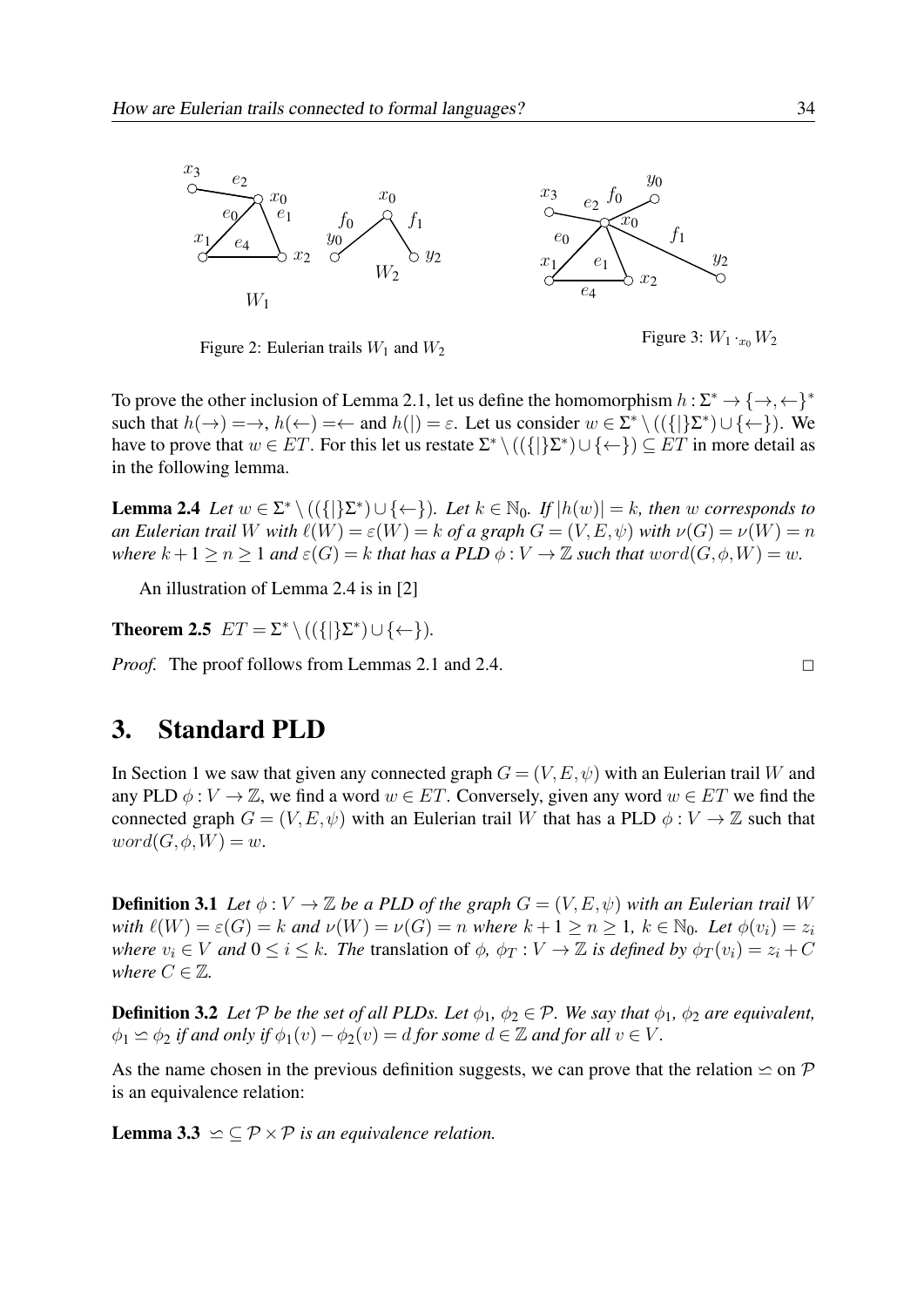Since  $\leq$  on the set P is an equivalence relation. For each  $\phi_1 \in \mathcal{P}$  we can define the equivalence class of  $\phi_1$ , denoted by  $[\phi_1]$ , to be the set

$$
[\phi_1] = \{ \phi_2 \in \mathcal{P} \mid \phi_2 \simeq \phi_1 \}.
$$

**Definition 3.4** *A PLD*  $\phi_w$  *of*  $G_w$  *is said to be a* standard PLD*, if and only if the start vertex*  $v_0$ *of the Eulerian trail* W *of*  $G_w$  *satisfies the condition that*  $\phi_w(v_0) = 0$ *.* 

#### 4. Eulerian Traces

This section gives certain subsets of ET that describe few properties of the Eulerian traces.

Lemma 4.1  $ET \in \mathcal{REG}$ .

*Proof.* By Theorem 2.5,  $ET = \sum^* \setminus ((\{|\}\Sigma^*) \cup \{\leftarrow\})$ . Since ET is expressed by a regular expression  $\Sigma^* \setminus ((\{|\}\Sigma^*) \cup \{\leftarrow\}), \Sigma = \{\rightarrow, \leftarrow, |\}, ET \in \mathcal{REG}.$ 

**Definition 4.2**  $ET^{\circ} = \{w \in \Sigma^* : w \in ET \wedge G_w \text{ is Eulerian}\}, \Sigma = \{\rightarrow, \leftarrow, \vert\}.$ 

Theorem 4.3 ET◦ *is a deterministic blind one-counter language.*

**Definition 4.4**  $ET_{loop-free} = \{w \in \Sigma^* : w \in ET \setminus \{\varepsilon\} \wedge G_w \text{ has no loops}\}.$ 

**Lemma 4.5**  $\forall w \in ET \setminus \{\varepsilon\} \ [w \in ((\to + \leftarrow)|^+)^\perp \iff G_w \text{ has no loops}].$ 

**Theorem 4.6**  $ET_{loop-free} \in \mathcal{REG}$ 

### References

- [1] H. FERNAU, M. PARAMASIVAN, Formal Language Questions for Eulerian Trails. In: T. NEARY, M. COOK (eds.), *Machines, Computations and Universality, MCU*. Electronic Proceedings in The[oretical Computer Science EPTCS 128, Open Publishing Association, 2013, 25–26.](#page-3-0)
- [2] M. PARAMASIVAN, *Operations on Graphs, Arrays and Automata*. Dissertation, Universität Trier, 2017.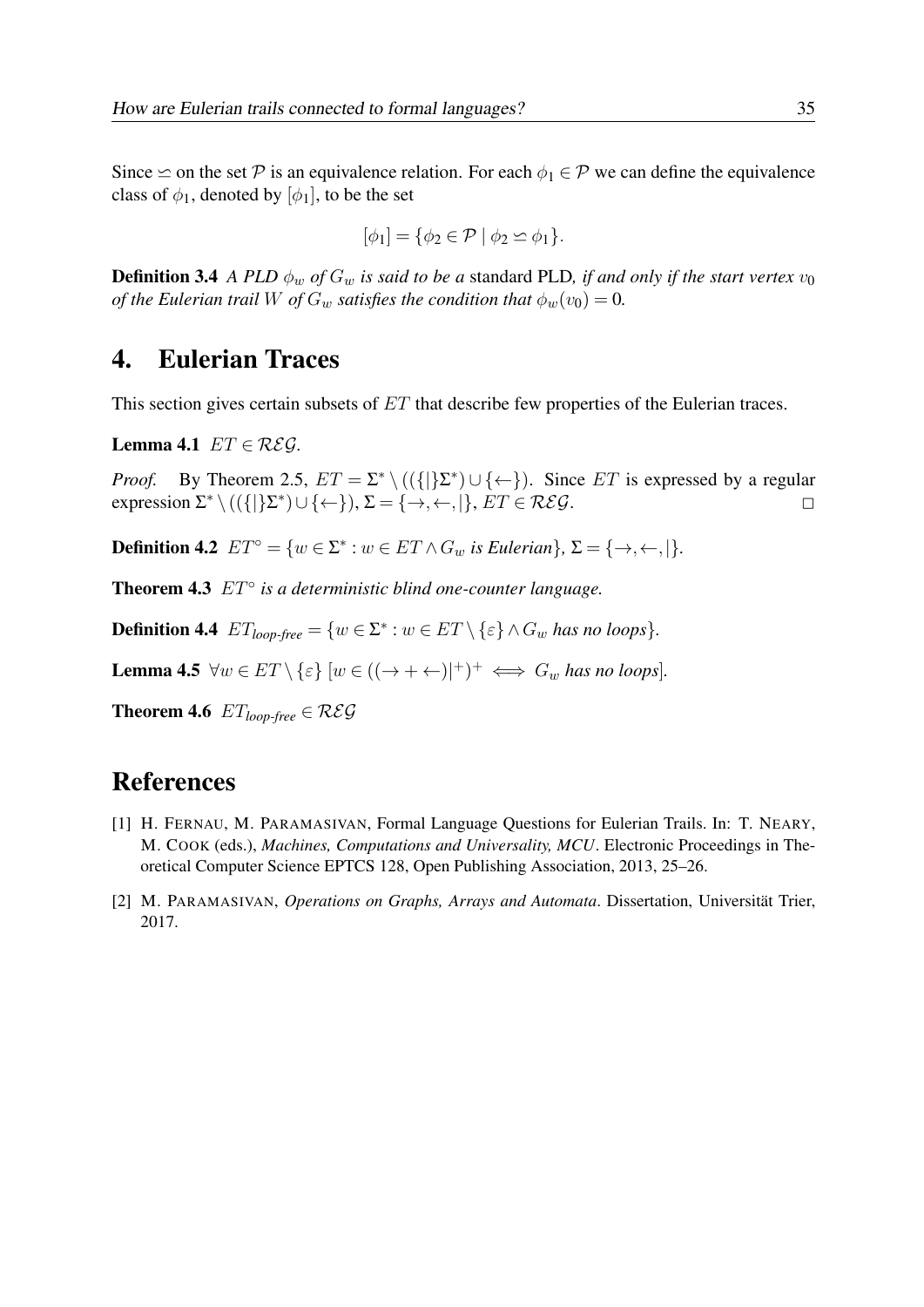<span id="page-39-0"></span>

## [Erweiterungen zu kleinen synchronisierenden Wörtern](#page-0-0)

Universität Bremen

Henning Fernau $^{(A)}$ 

 ${}^{(A)}\rm{Universität Trier},$  Abteilung Informatikwissenschaften, CIRT, 54296 Trier {fernau}@uni-trier.de

#### Zusammenfassung

Erweiterungsprobleme wurden bislang vornehmlich für kombinatorische Probleme auf Graphen betrachtet. Hier wird diese Betrachtungsweise an synchronisierenden Wörtern erprobt. Im Gegensatz zu bisherigen Szenarien ergibt sich ein reichhaltiges komplexitätstheoretisches Bild in Abhängigkeit von der Wahl der Halbordnung auf der Menge aller Wörter.

#### 1. Einleitung

Erweiterungsprobleme sind als fast schon spielerische Abart schwerer kombinatorischer Probleme bekannt; es sei nur an Lateinische Quadrate oder Spiele wie Sudoku erinnert. Immer geht es darum, eine vorgegebene Teillösung zu einer gültigen Lösung zu erweitern.

Im Bereich klassischer (graphentheoretischer) kombinatorischer Probleme kommt folgende Betrachtung als Motivation hinzu: Sowohl zum Auffinden von Lösungen als auch zum Auflisten aller (minimaler oder maximaler) Lösungen kommen oft Algorithmen zum Einsatz, die bestehende Teillösungen zu erweitern versuchen. Dabei ist es interessant zu wissen, ob eine Teillösung überhaupt zu einer interessierenden Lösung erweitert werden kann oder nicht.

Wir möchten ein konkretes Problem ansprechen und damit die Vorgehensweise erklären. Verfahren zur Lösung des Knotenüberdeckungsproblems arbeiten häufig so, dass für einen gewählten Knoten entschieden wird (durch Fallunterscheidung, d.h. also durch Verzweigen), ob er in die Lösung kommt oder nicht (im letzteren Falle müssen dann alle seine Nachbarn in die Lösungsmenge aufgenommen werden). Bevor nun rekursiv das Verfahren fortgesetzt wird, wäre es gut zu wissen, ob es überhaupt eine inklusionsminimale Überdeckung gibt, die alle bisher in die Teillösung aufgenommenen Knoten enthält. Leider (und möglicherweise ist das etwas erstaunlich) ist diese Fragestellung NP-schwer, selbst bei sehr eingeschränkten Graphklassen.

Abstrakter betrachtet liegt eine Halbordnung auf der Menge der Teillösungen vor (konkret die Inklusionshalbordnung auf der Menge der Knotenmengen beim Knotenüberdeckungsproblem), und es stellt sich die Frage, ob es eine (in dieser Halbordnung) größere Teillösung gibt, die eine gültige Lösung darstellt, zu der es aber keine (in dieser Halbordnung) echt kleinere gültige Lösung gibt. Diese Sichtweise überträgt sich ganz natürlich auch beispielsweise auf kombinatorische Probleme, bei denen Wörter (und nicht Mengen) Teillösungen darstellen. Im Gegensatz zu Mengen gibt es nun aber eine ganze Reihe natürlicher Halbordnungsbegriffe auf Wörtern. Diese Szenarien haben wir in dieser Arbeit im Kontext mit synchronisierenden Wörtern diskutiert.

<sup>(</sup>A)Eine Langfassung erscheint im Sonderband über synchronisierende Wörter bei JALC [2].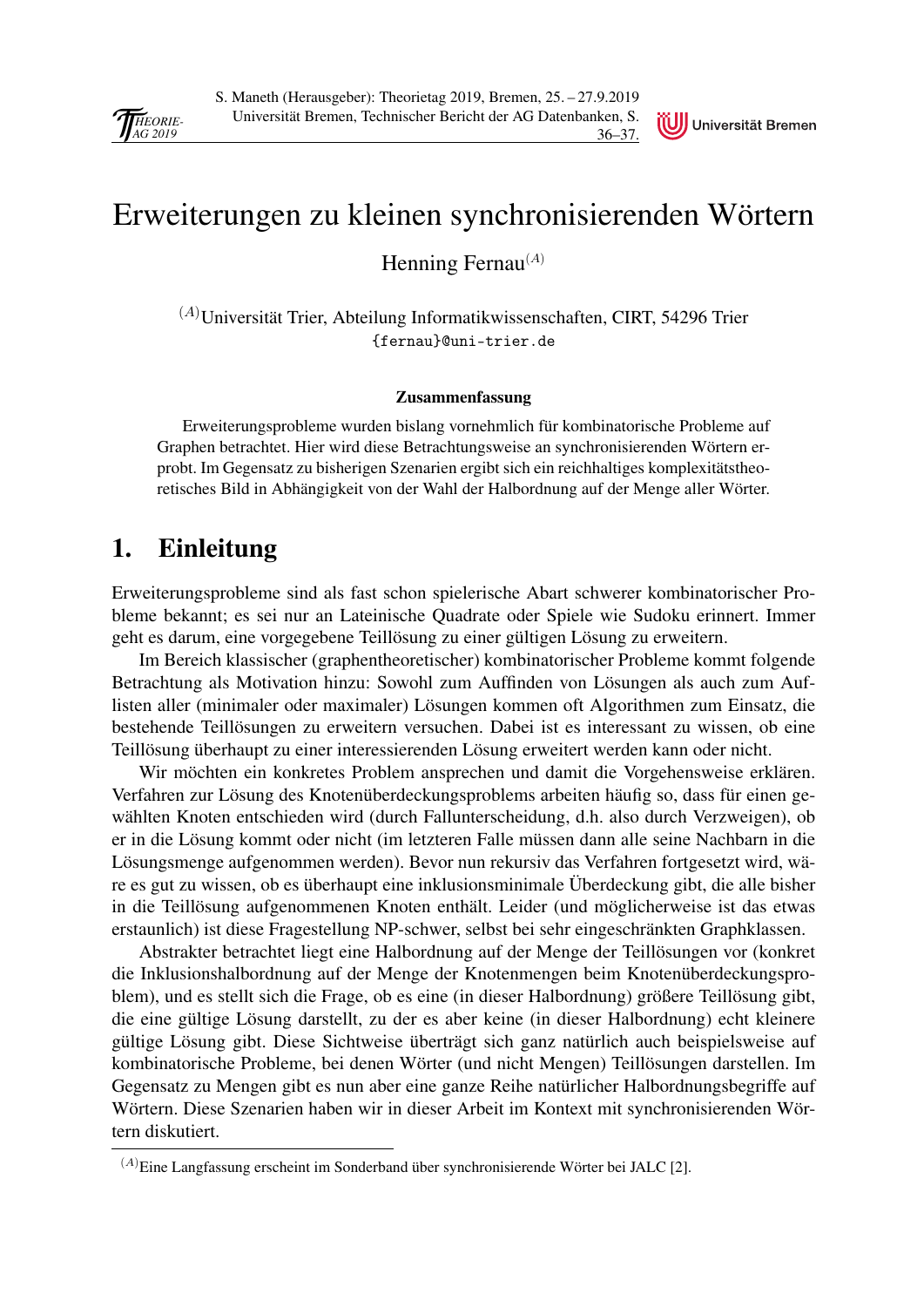#### [2. Erweiterungsprobleme bei synchronisierenden Wörtern](#page-1-0)

Ein *deterministischer endlicher Halbautomat* (DEH) wird beschrieben durch ein Tripel A = (S, Σ, δ), wobei S, Σ Alphabete sind und  $\delta$ :  $S \times \Sigma \rightarrow S$  eine Abbildung ist, die in natürlicher Weise auch als  $\delta: 2^S \times \Sigma^* \to 2^S$  aufgefasst werden kann. Ein Wort  $w \in \Sigma^*$  heißt *synchronisierend*, falls  $|\delta(S, w)| = 1$ . Bekanntermaßen [3, 1] ist die Frage, of ein DEH ein synchronisierendes Wort der Länge höchstens k besitzt, NP-schwer. Ist nun  $\prec$  eine Halbordnung auf  $\Sigma^*$ , so können wir das SW-Erweiterungsproblem bzgl. ≺, kurz EXT DFA-SW-≺, folgendermaßen definieren: Gegeben ist ein DEH  $A = (S, \Sigma, \delta)$  sowie ein Wort  $u \in \Sigma^*$ , gibt es  $w \in \Sigma^*$ ,  $u \prec w$ , sodass w  $\prec$ -minimal ist in der Menge  $L_{sync}(A)$  der synchronisierenden Wörter von A?

Wir betrachten diese Fragestellung für  $\prec \in \mathcal{PO} := \{\subseteq, \sqsupseteq, |, sub, \leq_{lex}, \leq_{ll}\}\$ , wobei

- $\subseteq$  bzw.  $\sqsupseteq$  die Präfix- bzw. Suffixrelation,
- die Teilfolgenrelation.
- *sub* die Teilwort- (oder Faktor-) Relation sowie
- $\leq_{lex}$  und  $\leq_{ll}$  die eine vorgegebene Ordnung auf dem Alphabet fortsetzende lexikographische bzw. längenlexikographische Ordnung bezeichnet.

Wir können unsere Ergebnisse wie folgt zusammenfassen:

- EXT DFA-SW- $\Box$  bzw. EXT DFA-SW- $\Box$  sind in Polynomzeit entscheidbar.
- EXT DFA-SW-| ist NP-schwer.
- Der Status von EXT DFA-SW-*sub* ist ungeklärt.
- EXT DFA-SW- $\leq_{lex}$  ist in Polynomzeit entscheidbar.
- EXT DFA-SW- $\leq_{ll}$  ist co-NP-schwer.

Ähnliche Ergebnisse kann man auch für verschiedene Einschränkungen endlicher Automaten festhalten. Einzelheiten hierzu finden sich in einer Arbeit, die gemeinsam mit Stefan Hoffmann entstand [2].

### Literatur

- [1] D. EPPSTEIN, Reset Sequences for Monotonic Automata. *SIAM Journal on Computing* 19 (1990) 3, 500–510.
- [2] H. FERNAU, S. HOFFMANN, Extensions to minimal synchronizing words. *Journal of Automata, Languages and Combinatorics* 24 (2019), 287–307.
- [3] I. K. RYSTSOV, On minimizing the length of synchronizing words for finite automata. In: *Theory of Designing of Computing Systems*. Institute of Cybernetics of Ukrainian Acad. Sci., 1980, 75–82. In russischer Sprache.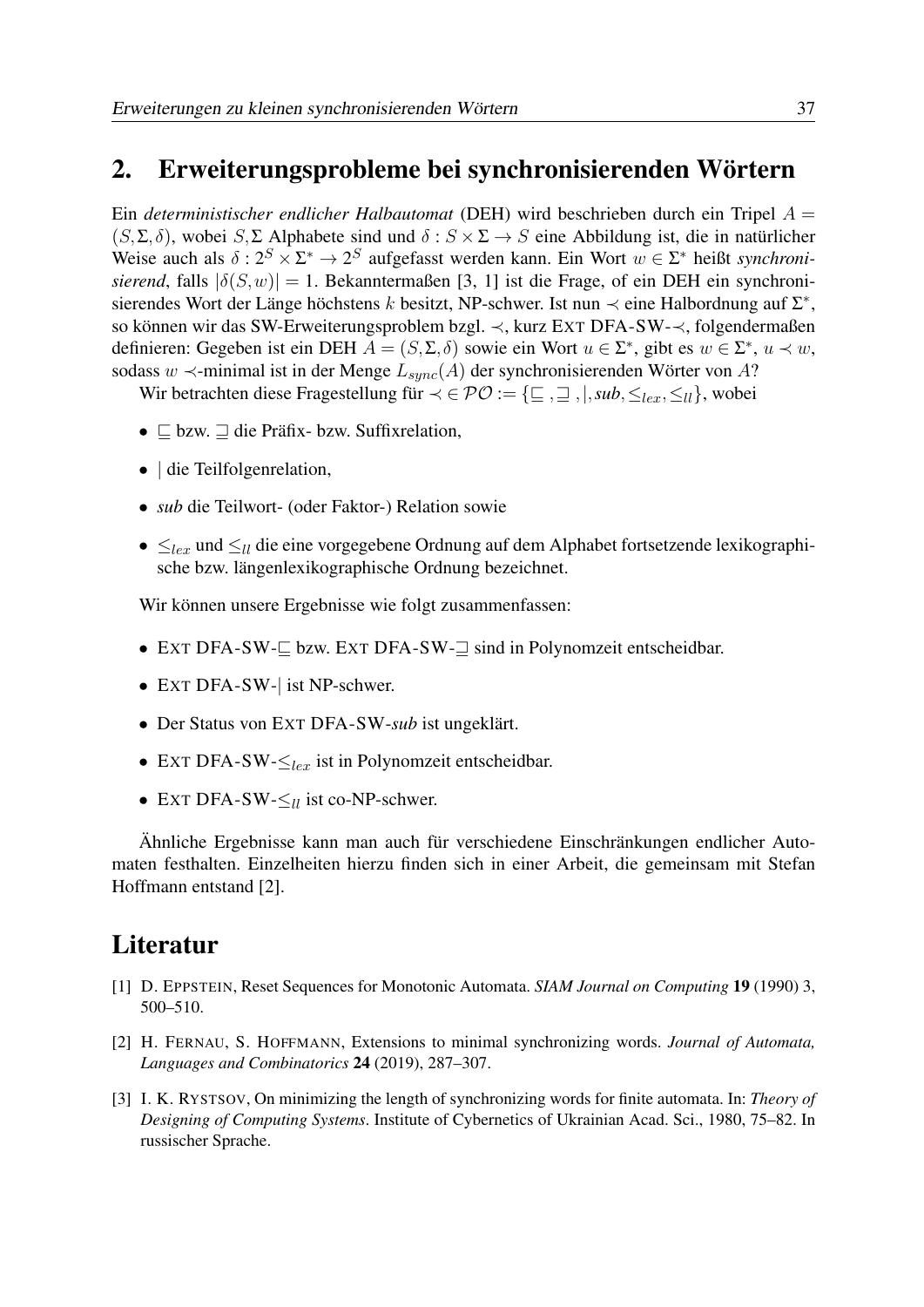<span id="page-41-0"></span>

## [Computational Complexity of Synchronization under](#page-0-0) Regular Constraints

Universität Bremen

Henning Fernau<sup>(A)</sup> Vladimir V. Gusev<sup>(B)</sup> Stefan Hoffmann<sup>(A)</sup> Markus Holzer<sup>(C)</sup> Mikhail V. Volkov<sup>(D)</sup> Petra Wolf<sup>(A)</sup>

> $(A)$ Universität Trier {fernau, hoffmanns, wolfp}@uni-trier.de

> > $(B)$ University of Liverpool vladimir.gusev@liverpool.ac.uk

 $(C)$ Universität Gießen holzer@informatik.uni-giessen.de

> $(D)$ Ural Federal University m.v.volkov@urfu.ru

#### Abstract

Many variations of synchronization of finite automata have been studied in the previous decades. Here, we suggest studying the question if synchronizing words exist that belong to some fixed constraint language, given by some partial finite automaton called constraint automaton. We show that this synchronization problem becomes PSPACE-complete even for some constraint automata with two states and a ternary alphabet. In addition, we characterize constraint automata with arbitrarily many states for which the constrained synchronization problem is polynomial-time solvable. We classify the complexity of the constrained synchronization problem for constraint automata with two states and two or three letters completely and lift those results to larger classes of finite automata.

### 1. Introduction

Synchronization is an important concept for many applied areas: parallel and distributed programming, system and protocol testing, information coding, robotics, etc. At least some aspects of synchronization are captured by the notion of a synchronizing automaton; for instance, synchronizing automata adequately model situations in which one has to direct a certain system to a particular state without a priori knowledge of its current state. We only refer to some survey papers [8, 10] that report on some of these applications. An automaton is called synchronizing if there exists a word that brings it to a known state independently of the starting state. This concept is quite natural and has been investigated intensively in the last six decades. It is related

The second author is supported by the Leverhulme Trust. The last two authors are supported by the DFGfunded project FE560/9-1.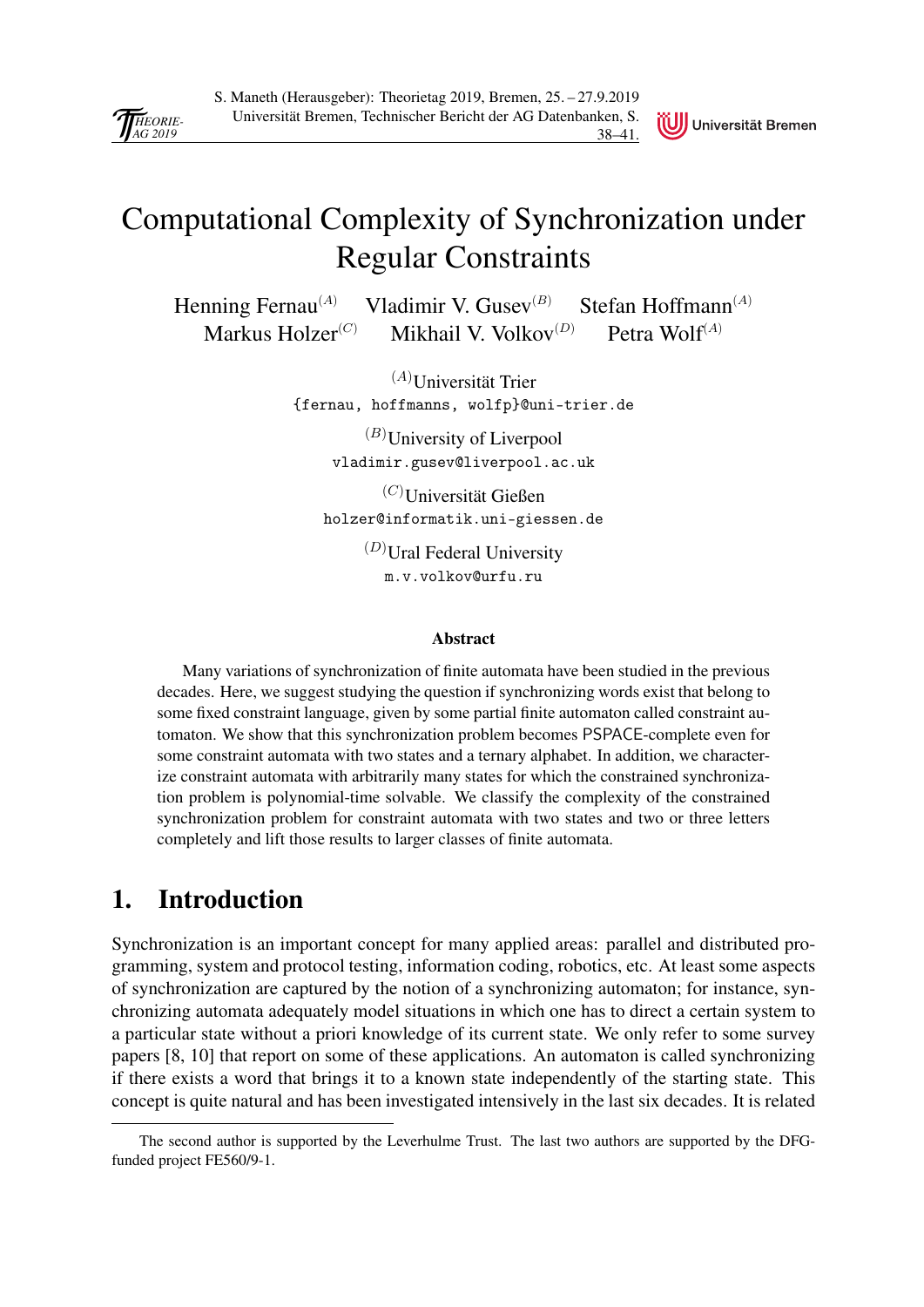to the arguably most famous open combinatorial question in automata theory, formulated by Černý in [1]. The Černý conjecture states that every *n*-state synchronizing automaton can be synchronized by a word of length smaller or equal  $(n-1)^2$ . Although this bound was proven for several classes of finite-state automata, the general case is still widely open. The currently best upper bound on this length is cubic, and only very little progress has been made, basically improving on the multiplicative constant factor in front of the cubic term, see [9].

Due to the importance of this notion of synchronizing words, quite a large number of generalizations and modifications have been considered in the literature. We only mention four of these in the following. Instead of synchronizing the whole set of states, one could be interested in synchronizing only a subset of states. This and related questions were first considered by Rystsov in [7]. Instead of considering deterministic finite automata (DFAs), one could alternatively study the notion of synchronizability for nondeterministic finite automata [3, 6]. The notion of synchronizability naturally transfers to partially defined transition functions where a synchronizing automata avoiding undefined transitions is called *carefully synchronizing*, see [5, 6]. Recall that the question of synchronizability (without length bounds) is solvable in poly[nomial time for complete DFAs \[10\]. However, in all of the mentioned generalizations, this](#page-1-0) synchronizability question becomes even PSPACE-complete. This tendency can also be observed in the generalization that we introduce in this paper, which we call *regular constraints*. These constraints are defined by some (fixed) finite automaton describing a regular language  $R$ , and the question is, given some DFA  $A$ , if  $A$  has a synchronizing word from  $R$ . This notion explicitly appeared in [4] as an auxiliary tool: it was shown that the synchronization problem of every automaton  $A = (\Sigma, Q, \delta)$  whose letters  $\sigma$  have ranks at most r, i.e.,  $|\delta(Q, \sigma)| \le r$ , is equivalent to the synchronization of an  $r$ -state automaton  $A'$  under some regular constraints.

The main research question that we look into is to understand for which regular constraints the question of synchronizability is solvable in polynomial time (as it is for  $R = \Sigma^*$ ), or for which it is hard. Furthermore, it would be interesting to see complexity classes different from P and PSPACE to show up (depending on  $R$ ). In our paper, we give a complete description of the complexity status for constraints that can be described by partial 2-state deterministic automata on alphabets with at most three letters. In this case, indeed, we only observe P and PSPACE situations. However, we also find 3-state automata (on binary input alphabets) that exhibit an NP-complete synchronization problem when considered as constraints. We describe how to generalize our results to larger constraint automata. Moreover, we identify several classes of constraint automata that imply feasible synchronization problems.

This brief outline is an excerpt from [2].

#### 2. Preliminaries and Definitions

Throughout the paper, we consider deterministic finite automata (DFAs). Recall that a DFA A is a tuple  $A = (\Sigma, Q, \delta, q_0, F)$ , where the alphabet  $\Sigma$  is a finite set of input symbols, Q is the finite state set, with start state  $q_0 \in Q$ , and final state set  $F \subseteq Q$ . The transition function  $\delta : Q \times \Sigma \to Q$ extends to words from  $\Sigma^*$  and to sets of states  $S \subseteq Q$  in the usual way. We sometimes refer to the function  $\delta$  as a relation and we identify a transition  $\delta(q,\sigma) = q'$  with the tuple  $(q,\sigma,q')$ . We call A *complete* if  $\delta$  is defined for every  $(q, a) \in Q \times \Sigma$ ; if  $\delta$  is undefined for some  $(q, a)$ , the automaton A is called *partial*. The set  $L(A) = \{w \in \Sigma^* \mid \delta(q_0, w) \in F\}$  denotes the language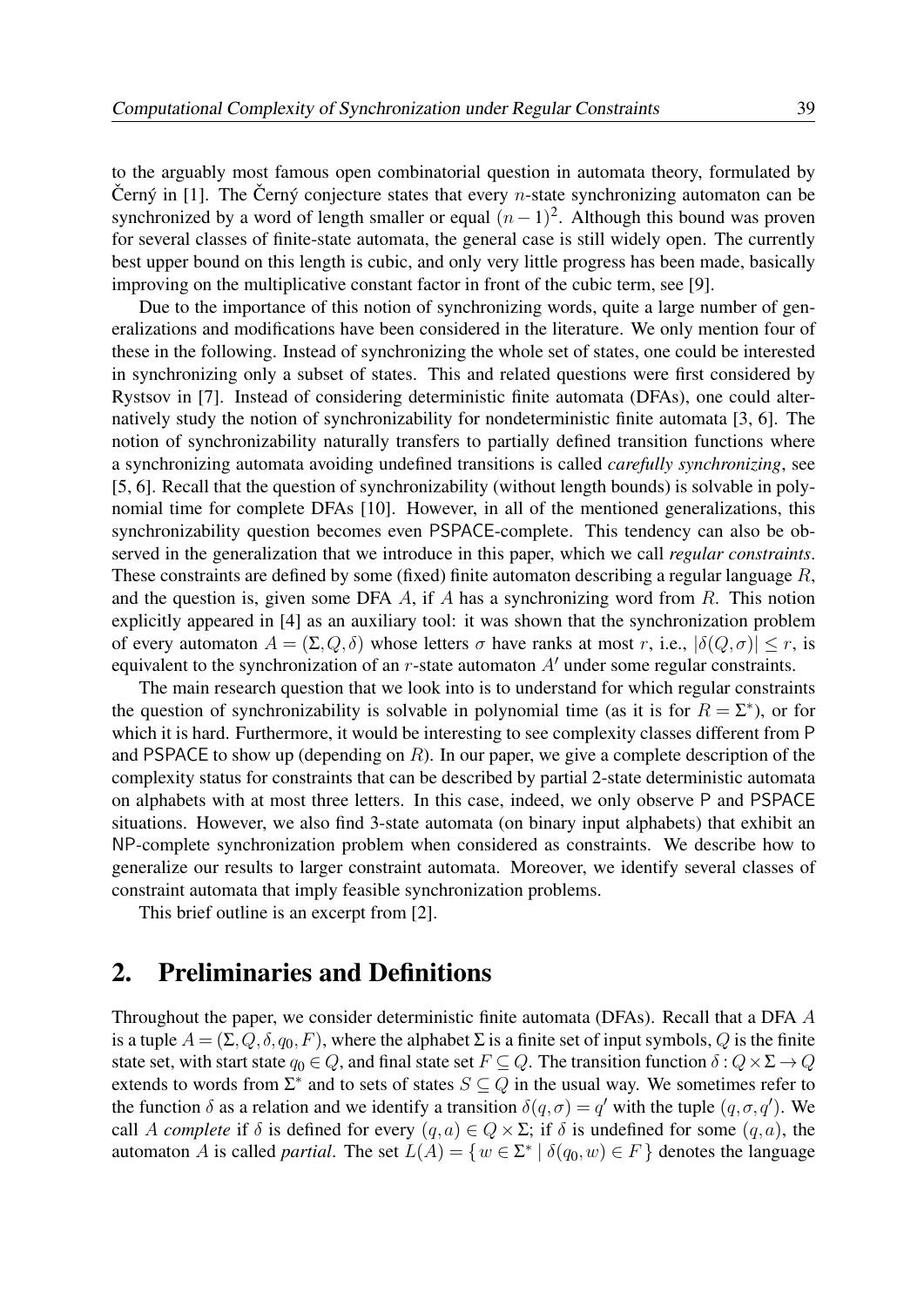accepted by A. A semi-automaton is a finite automaton without a specified start state and with no specified set of final states. The properties of being *deterministic*, *partial*, and *complete* of semi-automata are defined as for DFA. When the context is clear, we call both deterministic finite automata and semi-automata simply *automata*. We call a deterministic complete semi[automaton a DCSA and a partial deterministic finite automaton a PDFA for short. If we want](#page-2-0) to add an explicit initial state  $r$  and an explicit set of final states  $S$  to a DCSA  $A$  or change them in a DFA A, we use the notation  $A_{r,S}$ . For an automaton A over the alphabet  $\Sigma$ , we denote with  $A_{\Sigma'}$  for every  $\Sigma' \subset \Sigma$  the restriction of A to the alphabet  $\Sigma'$ .

An automaton A is called *synchronizing* if there exists a word  $w \in \Sigma^*$  with  $|\delta(Q, w)| = 1$ . In this case, we call w a *synchronizing word* for A. We call a state  $q \in Q$  with  $\delta(Q, w) = \{q\}$ for some  $w \in \Sigma^*$  a *synchronizing state*. An automaton A is called *returning*, if for every state  $q \in Q$ , there exists a word  $w \in \Sigma^*$  such that  $\delta(q, w) = q_0$ , where  $q_0$  is the start state of A.

For a fixed PDFA  $\mathcal{B} = (\Sigma, P, \mu, p_0, F)$ , we define the *constrained synchronization problem*:

**Definition 2.1**  $L(\mathcal{B})$ -CONSTR-SYNC Input*: DCSA*  $A = (\Sigma, Q, \delta)$ . Question: *Is there a synchronizing word* w for A with  $w \in L(\mathcal{B})$ ?

#### 3. Results - Overview

**Theorem 3.1** *If*  $\mathcal{B} = (\Sigma, P, \mu, p_0, F)$  *is returning, then*  $L(\mathcal{B})$ -CONSTR-SYNC  $\in P$ *.* 

**Theorem 3.2** *Let*  $\mathcal{B} = (\Sigma, P, \mu, p_0, F)$  *be a PDFA. Then,*  $L(\mathcal{B})$ -CONSTR-SYNC  $\in$  *NP if there is*  $a$   $\sigma$   $\in$   $\Sigma$  *such that for all states*  $p$   $\in$   $P$ *, if*  $L(\mathcal{B}_{p,\{p\}})$  *is infinite, then*  $L(\mathcal{B}_{p,\{p\}})$  $\subseteq$  $\{\sigma\}^*$ *.* 

Corollary 3.3 *Under the assumptions of Theorem 3.2,* L(B)-CONSTR-SYNC *is in* XP *with*  $p$ arameter  $k$  counting the number of sun-structures in  $A_{\{\sigma\}}$  for an input DCSA  $A$ .

**Theorem 3.4** *For any two-state binary PDFA B,*  $L(\mathcal{B})$ *-CONSTR-SYNC*  $\in$  *P.* 

| $a(b+c)^*$                     | $(a+b)^*c$ | $(a+b)^*cc^*$                                     | $a^*b(b+c)^*$     |
|--------------------------------|------------|---------------------------------------------------|-------------------|
| $(a+b+c)(a+b)^*$ $(a+b)^*ca^*$ |            | $a^*b(a+c)^*$                                     | $(a+b)^*c(b+c)^*$ |
| $(a+b)(a+c)^{*}$               |            | $(a+b)^*c(a+b)^* a^*(b+c)(a+b)^* a^*(b+c)(b+c)^*$ |                   |

Table 1: Languages accepted by constraint automata (2 states, 3 letters) causing PSPACE-hard synchronization.

Theorem 3.5 *For each constraint language* L *in Table 1 the problem* L-CONSTR-SYNC *is* PSPACE*-hard. For any other constraint language which can be accepted by a two-state ternary PDFA B, the problem*  $L(\mathcal{B})$ -CONSTR-SYNC *is in* P.

**Theorem 3.6** *For*  $L = ab^*a$ *, the problem*  $L$ -CONSTR-SYNC *is NP-complete.* 

**Theorem 3.7** Let  $\mathcal{B} = (\Sigma^{\mathcal{B}}, P^{\mathcal{B}}, \mu^{\mathcal{B}}, p_0^{\mathcal{B}}, F)$  and  $\mathcal{C} = (\Sigma^{\mathcal{C}}, P^{\mathcal{C}}, \mu^{\mathcal{C}}, p_0^{\mathcal{C}}, \emptyset)$  be PDFAs with  $P^{\mathcal{B}} \cap$  $P^{\mathcal{C}} = \emptyset$ . For  $p_x \in P^{\mathcal{C}}$  let  $\nu \subseteq \{p_x\} \times (\Sigma^{\mathcal{B}} \cup \Sigma^{\mathcal{C}}) \times \{p_0^{\mathcal{B}}\}$  define the automaton  $\mathcal{B}' = (\Sigma^{\mathcal{B}} \cup \Sigma^{\mathcal{C}}, P^{\mathcal{B}} \cup \Sigma^{\mathcal{C}})$  $P^{\mathcal{C}}, \mu^{\mathcal{B}} \cup \mu^{\mathcal{C}} \cup \nu, p_0^{\mathcal{C}}, F)$ *. If the following three conditions are satisfied:*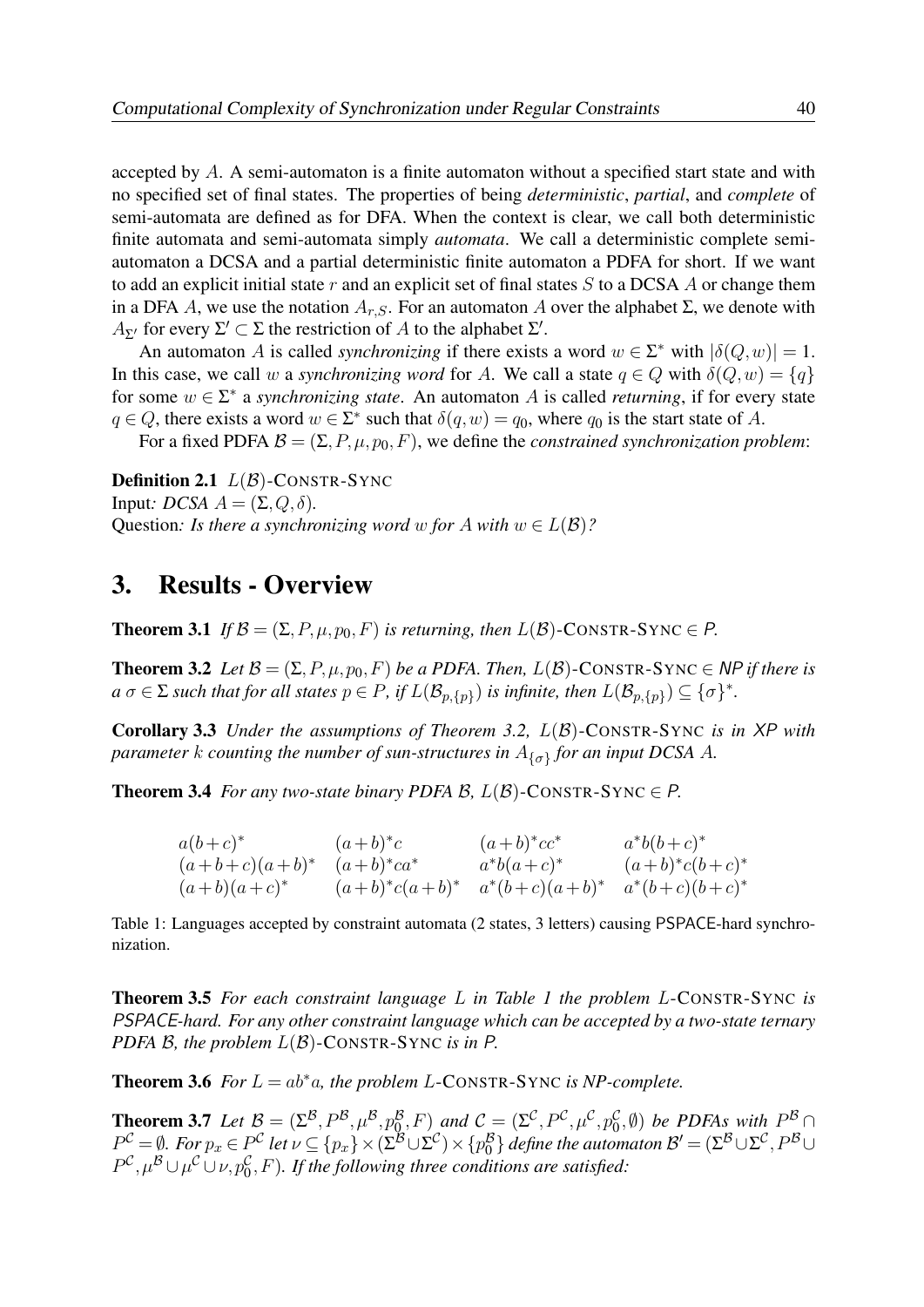- 1. *automaton* B' is deterministic,
- 2. *automaton*  $C' = (\Sigma^{\mathcal{B}} \cup \Sigma^{\mathcal{C}}, P^{\mathcal{C}} \cup \{p_0^{\mathcal{B}}\}, \mu^{\mathcal{C}} \cup \nu \cup \{p_0^{\mathcal{B}}\} \times (\Sigma^{\mathcal{B}} \cup \Sigma^{\mathcal{C}}) \times \{p_0^{\mathcal{B}}\})$  is carefully syn*chronizing, and*
- 3. there exists a synchronizing word  $v = v_1 \dots v_n$  for  $C'$  such that  $v_1 \dots v_{n-1} \in L(C_{p_x})$ , *where*  $C_{p_x}$  *results from* C *by adding*  $p_x$  *to the set of final states,*

*then*  $L(\mathcal{B})$ -CONSTR-SYNC  $\leq L(\mathcal{B}')$ -CONSTR-SYNC.

**Corollary 3.8** Let the language-family L consists of languages  $L_i := (b^*a)^i$  with  $i \geq 2$ . The *constrained synchronization problem for all languages in* L *is* NP*-complete.*

#### References

- [1] J. CERNÝ, Poznámka k homogénnym experimentom s konečnými automatmi. Matematicko*fyzikálny ˇcasopis* 14 (1964) 3, 208–216.
- [2] H. FERNAU, V. V. GUSEV, S. HOFFMANN, M. HOLZER, M. V. VOLKOV, P. WOLF, Computational Complexity of Synchronization under Regular Constraints. In: *44th International Symposium [on Mathematical Foundations of Computer Science, MFCS 2019, August 26-30, 2019, Aachen,](#page-3-0) Germany.*. 2019, 63:1–63:14.
- [3] Z. GAZDAG, S. IVÁN, J. NAGY-GYÖRGY, Improved upper bounds on synchronizing nondeterministic automata. *Information Processing Letters* 109 (2009) 17, 986–990.
- [4] V. V. GUSEV, Synchronizing Automata of Bounded Rank. In: N. MOREIRA, R. REIS (eds.), *Implementation and Application of Automata - 17th International Conference, CIAA*. LNCS 7381, Springer, 2012, 171–179.
- [5] P. MARTYUGIN, Complexity of Problems Concerning Reset Words for Some Partial Cases of Automata. *Acta Cybernetica* 19 (2009) 2, 517–536.
- [6] P. V. MARTYUGIN, Computational Complexity of Certain Problems Related to Carefully Synchronizing Words for Partial Automata and Directing Words for Nondeterministic Automata. *Theory of Computing Systems* 54 (2014) 2, 293–304.
- [7] I. K. RYSTSOV, Polynomial Complete Problems in Automata Theory. *Information Processing Letters* 16 (1983) 3, 147–151.
- [8] S. SANDBERG, Homing and Synchronizing Sequences. In: M. BROY, B. JONSSON, J. KATOEN, M. LEUCKER, A. PRETSCHNER (eds.), *Model-Based Testing of Reactive Systems, Advanced Lectures*. LNCS 3472, Springer, 2005, 5–33.
- [9] M. SZYKUŁA, Improving the Upper Bound on the Length of the Shortest Reset Word. In: R. NIE-DERMEIER, B. VALLÉE (eds.), *35th Symposium on Theoretical Aspects of Computer Science, STACS*. LIPIcs 96, Schloss Dagstuhl - Leibniz-Zentrum für Informatik, 2018, 56:1–56:13.
- [10] M. V. VOLKOV, Synchronizing Automata and the Černý Conjecture. In: C. MARTÍN-VIDE, F. OTTO, H. FERNAU (eds.), *Language and Automata Theory and Applications, Second International Conference, LATA*. LNCS 5196, Springer, 2008, 11–27.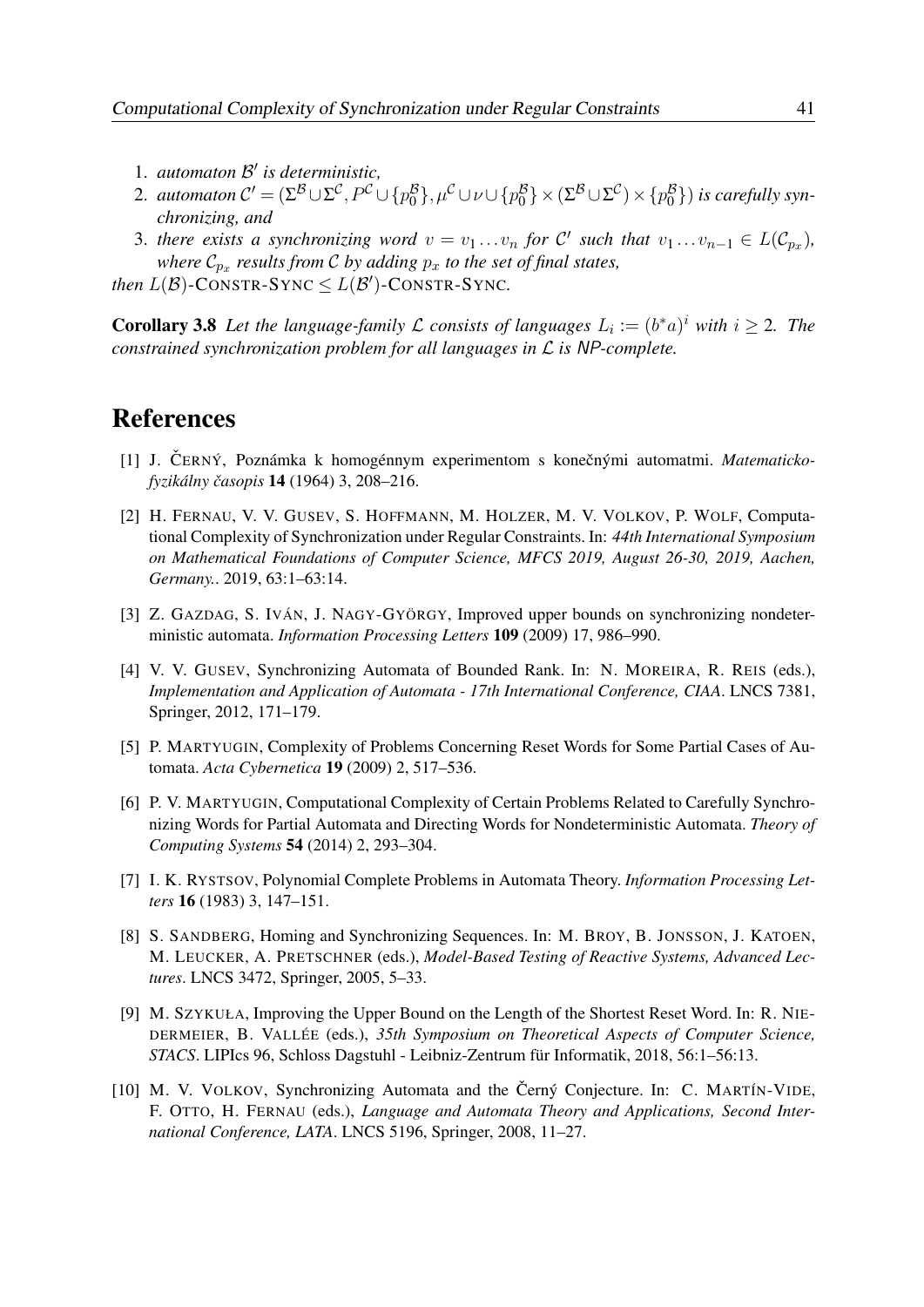<span id="page-45-0"></span>



## [Eigenschaften und Zustandskomplexität kommutativer](#page-0-0) regulärer Sprachen

Stefan Hoffmann $(A)$ 

 ${}^{(A)}$ Universität Trier, Abteilung Informatikwissenschaften, CIRT, 54296 Trier {hoffmanns}@uni-trier.de

#### Zusammenfassung

Eine formale Sprache heisst kommutativ, sofern sie unter dem vertauschen einzelner Zeichen abgeschlossen ist. Ein endlicher Automat heisst kommutativ, wenn die durch die Zeichen induzierten Abbildungen kommutieren. Es hat sich gezeigt dass kommutative Automaten in Härtebeweisen auftreten können, demgegenüber aber eine einfache kombinatorische Struktur aufweisen. Wir werden ein kanonisches Automatenmodell für diese Sprachen einführen welches sich als nützlich zur Herleitung der Zustandskomplexität verschiedener Operationen erwiesen hat. Dabei zeigt sich dass kommutative reguläre Sprachen sich bezüglich Zustandskomplexität unter der Shuffle-Operation und der Projektion besser verhalten als im allgemeinen Fall. Weiterhin sind minimale synchronisierende Wörter für kommutative Automaten stets linear beschränkt. Wir stellen einen kombinatorischen Beweis dieser Aussage vor, und klassifizieren außerdem jene kommutativen Automaten für die diese Schranke angenommen wird.

### 1. Einleitung

Ein *deterministischer endlicher Halbautomat* (DEH) wird beschrieben durch ein Tripel A =  $(S, \Sigma, \delta)$ , wobei  $S, \Sigma$  Alphabete sind und  $\delta : S \times \Sigma \rightarrow S$  eine Abbildung ist, die in natürlicher Weise auch als  $\delta: 2^S \times \Sigma^* \to 2^S$  aufgefasst werden kann. Ein Wort  $w \in \Sigma^*$  heißt *synchronisierend*, falls  $|\delta(S, w)| = 1$ . Ein *endlicher Automat* (DEA) wird beschrieben durch ein Tupel  $A = (S, \Sigma, \delta, s_0, F)$ , wobei  $(S, \Sigma, \delta)$  ein DEH bildet, sowie  $F \subseteq S$  die Finalzustandsmenge darstellt und  $s_0$  der Startzustand ist. Es ist  $L(A) = \{w \in \Sigma^* : \delta(s_0, w) \in F\}$  die durch den Automaten beschriebene Sprache. Ein DEH (bzw. ein DEA) heisst *kommutativ* sofern für alle Zustände ∈ S und alle Zeichen a, b ∈ Σ gilt δ(s, ab) = δ(s, ba). Eine Sprache L ⊆ Σ ∗ heisst *kommutativ* sofern aus  $uabv \in L$  folgt  $ubav \in L$  für  $u, v \in \Sigma^*$  und  $a, b \in \Sigma$ . Eine reguläre Sprache ist genau dann kommutativ wenn Sie von einem kommutativen Automaten akzeptiert wird. Es sei  $\Sigma = \{a_1, \ldots, a_k\}$  unser Alphabet. Die Homomorphismen  $\pi_i : \Sigma^* \to \{a_i\}$  für  $i = 1, \ldots, k$ , welche durch  $\pi_i(a_i) = a_i$  und  $\pi_i(a_i) = \varepsilon$  für  $i \neq j$  gegeben sind heissen *Projektionen*. Weiterhin ist zu  $U, V \subseteq Σ^*$  die Operation

$$
U \sqcup V := \{u_1v_1u_2v_2\cdots u_nv_n : u_1u_2\cdots u_n \in U, v_1v_2\cdots v_n \in V, u_i, v_i \in \Sigma^*, i = 1, \ldots, n\}
$$

die *Shuffle*-Operation auf Sprachen. Der minimale, kanonische kommutative Automat wurde in [3] eingeführt.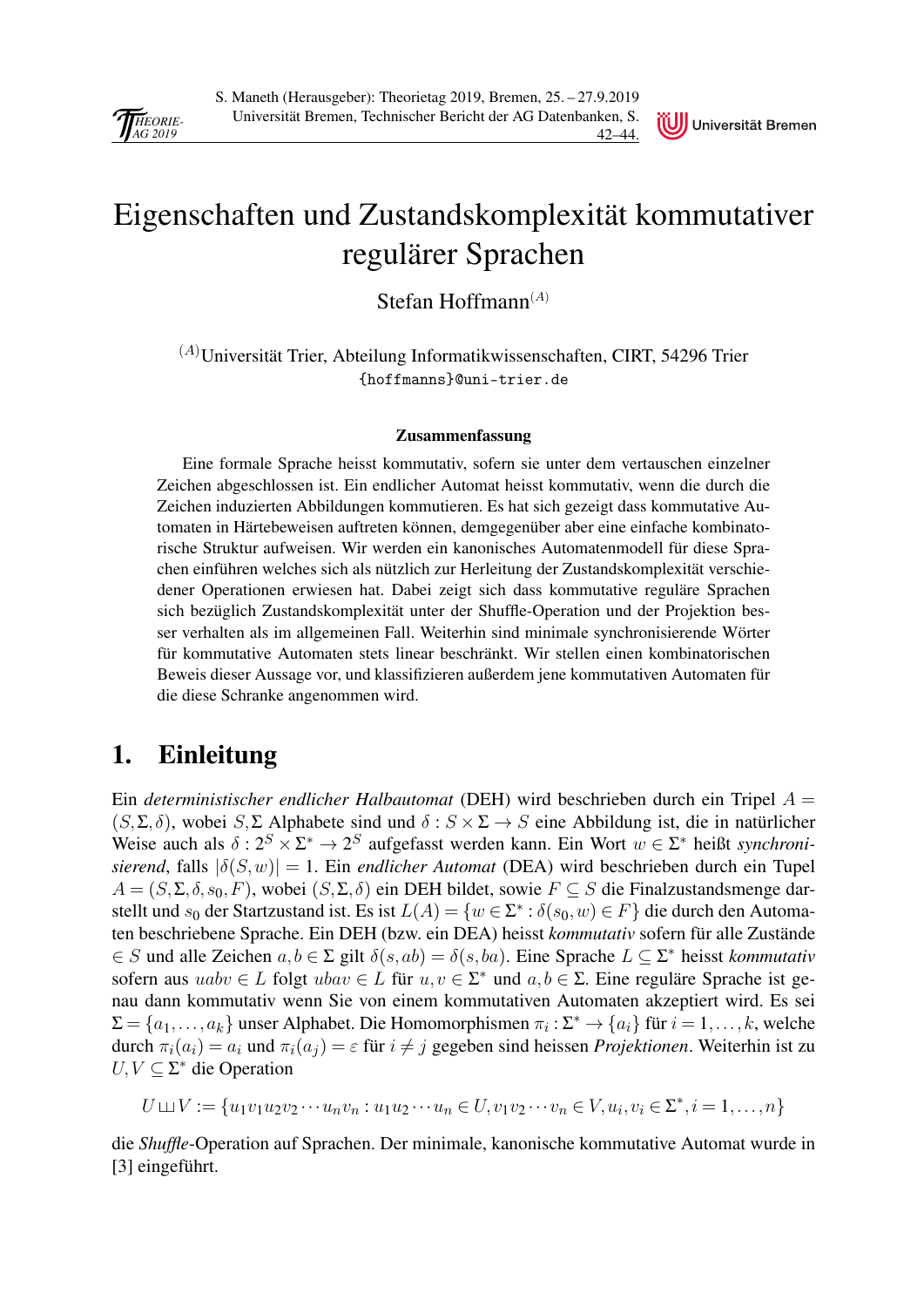Definition 1.1 *Es sei* L *eine kommutative Sprache. Der minimale kanonische kommutative Automat ist*  $\mathcal{C}_L = (\Sigma, S_1 \times \ldots \times S_k, \delta, s_0, F)$  *mit* 

$$
S_j := \{ [a_j^m]_{\equiv_L} : m \ge 0 \},
$$
  
\n
$$
s_0 := ([\varepsilon]_{\equiv_L}, \dots, [\varepsilon]_{\equiv_L}),
$$
  
\n
$$
F := \{ ([\pi_1(w)]_L, \dots, [\pi_k(w)]_L) : w \in L \}
$$

*und*  $\delta((s_1,\ldots,s_i,\ldots,s_k), a_i) := (s_1,\ldots,\delta_i(s_i,a_i),\ldots,s_k)$  *mit Ein-Zeichen-Übergängen* 

$$
\delta_j([a_j^m]_{\equiv_L}, a_j) := [a_j^{m+1}]_{\equiv_L}
$$

*für*  $j = 1, ..., k$  *und*  $s_0 := (\lbrack \varepsilon \rbrack_{\equiv_L}, ..., \lbrack \varepsilon \rbrack_{\equiv_L}).$ 

#### 2. Ergebnisse zur Zustandskomplexität

Die Zustandskomplexität einer Operation auf regulären Sprachen ist die maximale Größe des [kleinsten Automaten welcher die Ergebnissprache akzeptiert in Abhängigkeit von den Zu](#page-1-0)standsgrößen der Eingabeautomaten, siehe [6] für weitere Informationen. Sind zwei endliche Automaten  $A$  und  $B$  mit  $m$  und  $n$  Zuständen gegeben, so wurde in [1] die allgemeine Schranke  $2^{mn-1} + 2^{(m-1)(n-1)}(2^{m-1} - 1)(2^{n-1} - 1)$  für die Zustände eines Automaten welcher  $L(A) \sqcup L(B)$  akzeptiert gezeigt.

Theorem 2.1 *Sind* U *und* V *kommutative reguläre Sprachen, welche durch Automaten mit* n *und* m Zuständen akzeptiert werden, so hat ein kleinster Automat welche  $U \sqcup V$  akzeptiert *höchstens* (2nm) <sup>k</sup> *Zustände.*

Die Zustandszahl eines Automaten für  $\pi_i(L)$  wächst im Allgemeinen mit  $e^{\Theta(\sqrt{n \ln n})}$ .

Theorem 2.2 *Ist* U *kommutativ und regulär und wird durch einen Automaten mit* n *Zuständen*  $a$ kzeptiert, so kann  $\pi_i(U)$  *für*  $i = 1, ..., k$  *von einem Automaten mit höchstens* n Zuständen *akzeptiert werden.*

Diese Ergebnisse finden sich in [4].

#### 3. Ergebnisse zur Synchronisierbarkeit

In [5] wurde gezeigt das in einem kommutativen DEH mit n Zuständen ein kürzestes synchronisierendes Wort höchstens Länge n−1 haben kann. Der Beweis wurde durch Linearisierung der Automaten mit algebraischen Methoden erbracht. Der Autor fragte abschließend nach einem kombinatorischen Beweis. Dieser wurde in [2] geliefert, darüber hinaus konnten jene Automaten klassifiert werden für welche die Schranke angenommen wird. Ein kommutativer synchronisierender Automat heisst *extremal*, falls das kürzeste synchronisierende Wort die Länge n−1 hat. Zu einem DEA  $A = (S, \Sigma, \delta, s_0, F)$  (oder DEH  $A = (S, \Sigma, \delta)$ ) und  $T \subseteq S$  bezeichnen wir mit  $A_{|T} = (S, \Sigma, \delta_{|T})$  den partiellen DEH (d.h.  $\delta_{|T}: T \times \Sigma \to T$  ist nur eine partielle Funktion) mit  $\delta_{|T}(t,x) = \delta(t,x)$  falls  $t \in T$ ,  $x \in \Sigma$  und  $\delta(t,x) \in T$ , anderenfalls undefiniert.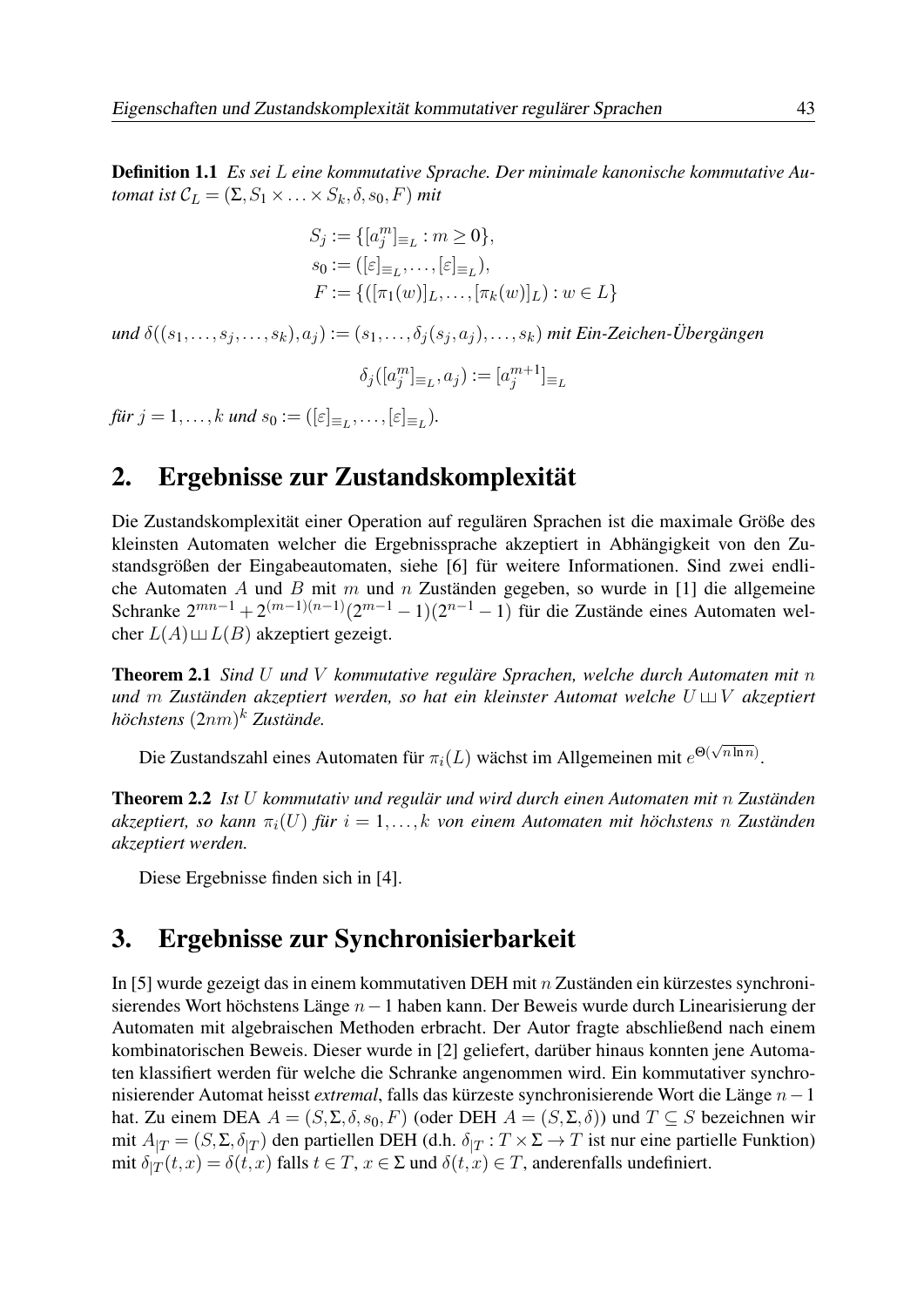Lemma 3.1 *In einem synchronisierenden kommutativen vollständigen DEH gibt es nur einen [eindeutig bestimmten synchronisierenden Zustand, und dieser ist ein Fangzustand \(d.h. alle](#page-2-0) ausgehenden Transitionen sind Schleifen).*

Zu einem partiellen DEH  $A = (S, \Sigma, \delta)$  sagen wir dass  $a \in \Sigma$  als Verschiebung auf S operiert, sofern eine lineare Ordnung auf den Zuständen existiert so dass für alle Zustände s außer dem maximalen Element  $s_f$  in dieser Ordnung  $\delta(s, a)$  das kleinste Element ist, welches größer als s ist.

**Theorem 3.2** *Es sei*  $\Sigma = \{a_1, \ldots, a_k\}$  *und*  $A = (S, \Sigma, \delta)$  *ein vollständiger, kommutativer und synchronisierbarer extremaler DEH mit eindeutigen synchronisierenden Zustand* s<sub>f</sub>. Sofern alle *Buchstaben unterschiedlich operieren, dann kann man*  $S = S_1 \cup \cdots \cup S_k$  *schreiben mit*  $S_1 \cap$ ··· ∩S<sup>k</sup> = {sf} *und jedes* A|S<sup>i</sup> *ist ein vollständiger Automat auf welchem* a<sup>i</sup> *als Verschiebung operiert, wobei* s<sup>f</sup> *der maximale Zustand ist, und jedes andere Symbol als identische Abbildung operiert.*

Corollary 3.3 *Jeder extremale, vollständige, synchronisierbare kommutative Automat ist geordnet. Im Falle eines binären Alphabets ist er sogar linear geordnet.*

### Literatur

- [1] J. A. BRZOZOWSKI, G. JIRÁSKOVÁ, B. LIU, A. RAJASEKARAN, M. SZYKULA, On the State Complexity of the Shuffle of Regular Languages. In: *Descriptional Complexity of Formal Systems - 18th IFIP WG 1.2 International Conference, DCFS 2016, Bucharest, Romania, July 5-8, 2016. Proceedings*. 2016, 73–86. https://doi.org/10.1007/978-3-319-41114-9\_6
- [2] H. FERNAU, S. HOFFMANN, Extensions to minimal synchronizing words. *Journal of Automata, Languages and Combinatorics* 24 (2019), 287–307.
- [3] A. C. GÓMEZ, G. I. ALVAREZ, Learning Commutative Regular Languages. In: *Grammatical Inference: Algorithms and Applications, 9th International Colloquium, ICGI 2008, Saint-Malo, France, September 22-24, 2008, Proceedings*. 2008, 71–83. https://doi.org/10.1007/978-3-540-88009-7\_6
- [4] S. HOFFMANN, Commutative Regular Languages Properties and State Complexity. In: M. CIRIC, M. DROSTE, J. PIN (eds.), *Algebraic Informatics - 8th International Conference, CAI 2019, Niš, Serbia, June 30 - July 4, 2019, Proceedings*. Lecture Notes in Computer Science 11545, Springer, 2019, 151–163. https://doi.org/10.1007/978-3-030-21363-3\_13
- [5] I. K. RYSTSOV, Exact linear bound for the length of reset words in commutative automata. *Publicationes Mathematicae, Debrecen* 48 (1996) 3-4, 405–409.
- [6] S. YU, Q. ZHUANG, K. SALOMAA, The State Complexities of Some Basic Operations on Regular Languages. *Theoretical Computer Science* 125 (1994) 2, 315–328. http://dx.doi.org/10.1016/0304-3975(92)00011-F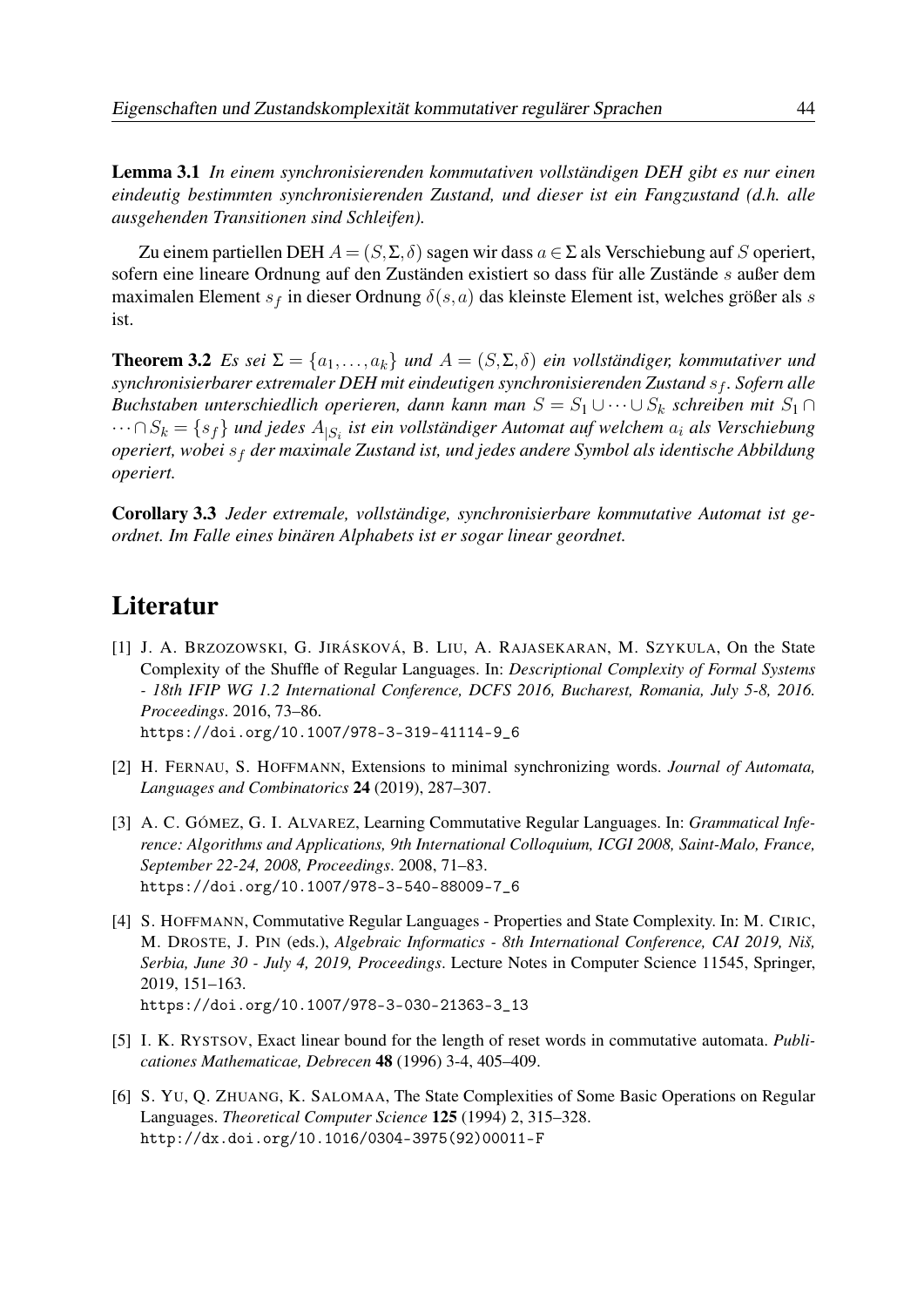Universität Bremen

## <span id="page-48-0"></span>[Graph and String Parameters: Connections Between](#page-0-0) Pathwidth, Cutwidth and the Locality Number

Katrin Casel $^{(A)}$ Joel D. Day<sup>(B)</sup> Pamela Fleischmann<sup>(C)</sup> Tomasz Kociumaka<sup>(D)</sup> Florin Manea<sup>(C)</sup> Markus L. Schmid<sup>(E)</sup>

> $(A)$ Hasso Plattner Institute, University of Potsdam, Germany Katrin.Casel@hpi.de

> > $(B)$ Loughborough University, UK J.Day@lboro.ac.uk

 $(C)$ Kiel University, Germany {fpa,flm}@informatik.uni-kiel.de

 $(D)$ Bar-Ilan University, Israel, and University of Warsaw, Poland kociumaka@mimuw.edu.pl

> $^{(E)}$ Humboldt University, Berlin, Germany mlschmid@mlschmid.de

#### Abstract

We investigate the locality number, a recently introduced structural parameter for strings (with applications in pattern matching with variables), and its connection to two important graph-parameters, cutwidth and pathwidth. These connections allow us to show that computing the locality number is NP-hard but fixed parameter tractable (when the locality number or the alphabet size is treated as a parameter), and can be approximated with ratio  $O(\sqrt{\log \pi \log n})$ . As a by-product, we also relate cutwidth via the locality number to pathwidth, which is of independent interest, since it improves the currently best known approximation algorithm for cutwidth. In addition to these main results, we also consider the possibility of greedy-based approximation algorithms for the locality number.

### 1. Overview

Graphs, on the one hand, and strings, on the other, are two different types of data objects and they have certain particularities. Graphs seem to be more popular in fields like classical and parameterised algorithms and complexity (due to the fact that many natural graph problems are intractable), while fields like formal languages, pattern matching, verification or compression are more concerned with strings. Moreover, both the field of graph algorithms as well as string algorithms are well established and provide rich toolboxes of algorithmic techniques, but they differ in that the former is tailored to computationally hard problems (e. g., the approach of treewidth and related parameters), while the latter focuses on providing efficient data-structures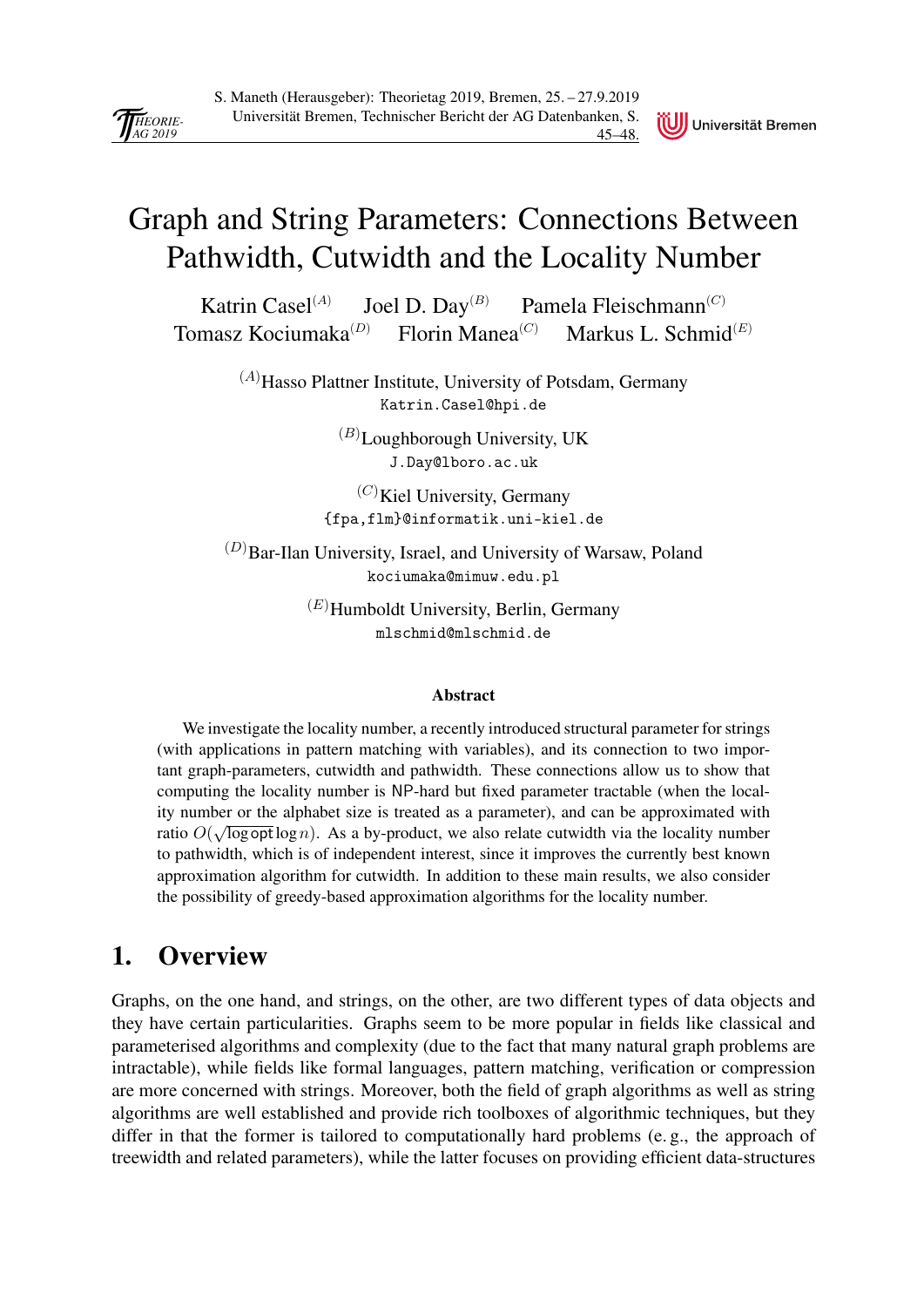for near-linear-time algorithms. Nevertheless, it is sometimes possible to bridge this divide, i. e., by "flattening" a graph into a sequential form, or by "inflating" a string into a graph, to make use of respective algorithmic techniques otherwise not applicable. This paradigm shift may provide the necessary leverage for new algorithmic approaches.

In this presentation, we are concerned with certain structural parameters (and the problems of computing them) for graphs and strings: the *cutwidth*  $cw(G)$  of a graph G (i. e., the maximum number of "stacked" edges if the vertices of a graph are drawn on a straight line), the *pathwidth*  $p(w(G))$  of a graph G (i.e., the minimum width of a tree decomposition the tree structure of which is a path), and the *locality number*  $\text{loc}(\alpha)$  of a string  $\alpha$  (explained in more detail in the next paragraph). By CUTWIDTH, PATHWIDTH and LOC, we denote the corresponding decision problems and with the prefix MIN, we refer to the minimisation variants. The two former graph-parameters are very classical. Pathwidth is a simple (yet still hard to compute) subvariant of treewidth, which measures how much a graph resembles a path. The problems PATHWIDTH and MINPATHWIDTH are intensively studied (in terms of exact, parameterised and approximation algorithms) and have numerous applications (see the surveys and textbook [4, 12, 2]). CUTWIDTH is the best known example of a whole class of so-called *graph layout problems* (see the survey [8, 14] for detailed information), which are studied since the 1970s and were originally motivated by questions of circuit layouts.

The locality number is rather new and we shall discuss it in more detail. A word is k-local if there exists an order of its symbols such that, if we *mark* the symbols in the respective order (which is called a *marking sequence*), at each stage there are at most k contiguous blocks of marked symbols in the word. This k is called the *marking number* of that marking sequence. The *locality number* of a word is the smallest k for which that word is k-local, or, in other words, the minimum marking number over all marking sequences. For example, the marking sequence  $\sigma = (x, y, z)$  marks  $\alpha = xyxyzxz$  as follows (marked blocks are illustrated by overlines): xyxyzxz,  $\overline{x}y\overline{x}yz\overline{x}z$ ,  $\overline{x}y\overline{x}yz\overline{x}z$ ,  $\overline{x}y\overline{x}yz\overline{x}z$ ; thus, the marking number of  $\sigma$  is 3. In fact, all marking sequences for  $\alpha$  have a marking number of 3, except  $(y, x, z)$ , for which it is 2:  $x\overline{y}x\overline{y}zxz$ ,  $\overline{x}y\overline{x}yz\overline{x}z$ ,  $\overline{x}y\overline{x}y\overline{z}z\overline{z}$ . Thus, the locality number of  $\alpha$ , denoted by  $\text{loc}(\alpha)$ , is 2.

The locality number has applications in pattern matching with variables [6]. A *pattern* is a word that consists of *terminal symbols* (e. g., a,b,c), treated as constants, and *variables* (e. g.,  $x_1, x_2, x_3,...$ ). A pattern is mapped to a word by substituting the variables by strings of terminals. For example,  $x_1x_1$ bab $x_2x_2$  can be mapped to acacbabcc by the substitution  $(x_1 \rightarrow ac, x_2 \rightarrow c)$ . Deciding whether a given pattern matches (i.e., can be mapped to) a given word (called the *matching problem*) is one of the most important problems that arise in the study of patterns but, unfortunately, it is NP-complete [1] in general and also intractable in the parameterised setting [11]). As demonstrated in [15], for the matching problem a paradigm shift as mentioned above yields a very promising algorithmic approach. More precisely, any class of patterns with bounded treewidth (for suitable graph representations) can be matched in polynomial-time. However, computing (and therefore algorithmically exploiting) the treewidth of a pattern is difficult (see the discussion in [10, 15]), which motivates more direct stringparameters that bound the treewidth and are simple to compute (virtually all known structural parameters that lead to tractability, see, e.g., [10] and the references therein, are of this kind [\(the efficiently matchable classes investigated in \[7\] are one of the rare exceptions\)\). This also](#page-1-0) establishes an interesting connection between ad-hoc string parameters and the more general (and much better studied) graph parameter treewidth. The locality number is a simple parameter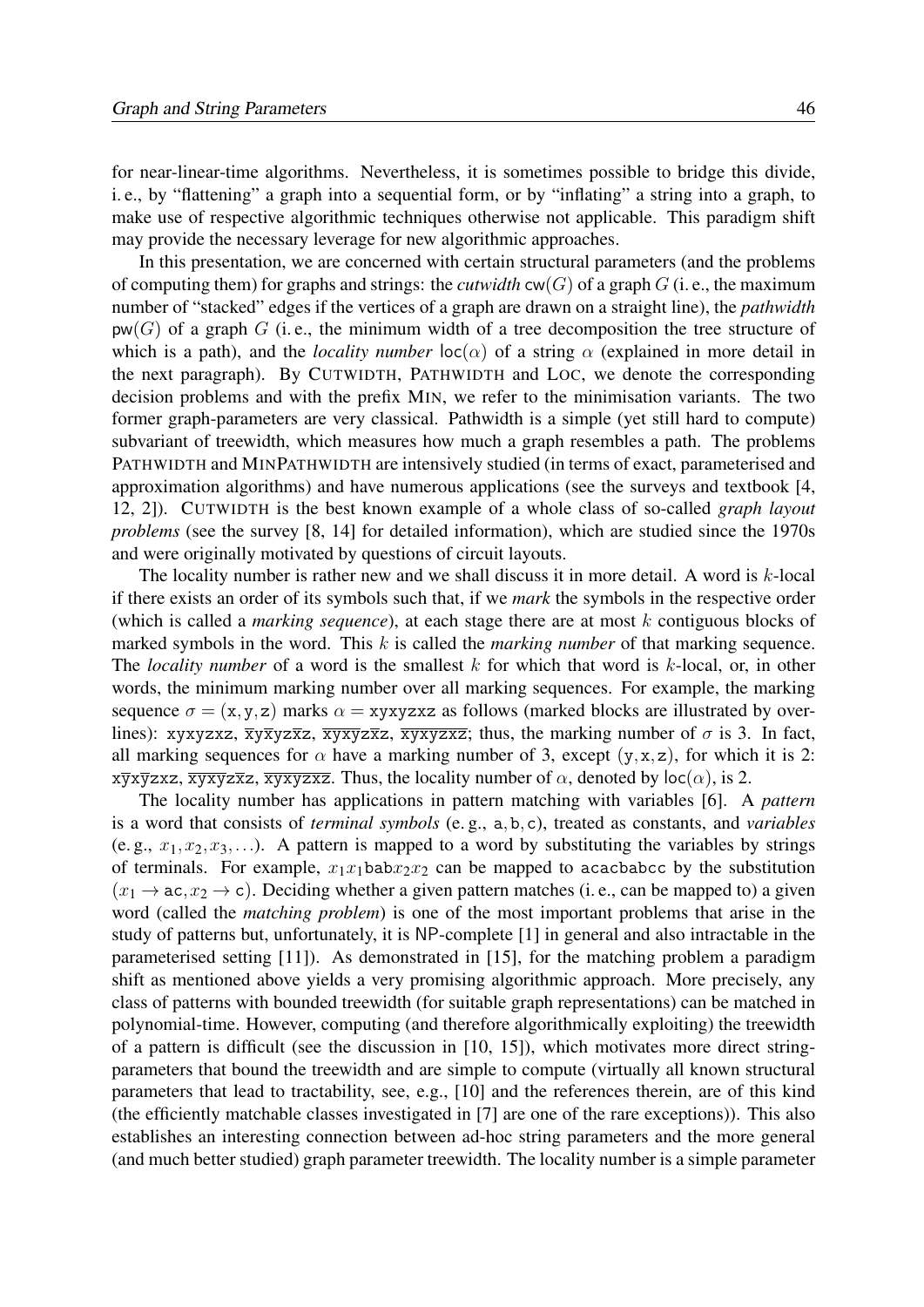directly defined on strings, it bounds the treewidth and the corresponding marking sequences can be seen as instructions for a dynamic programming algorithm. However, compared to other "tractability-parameters", it seems to cover best the treewidth of a string, but whether it can be efficiently computed is unclear.

In this presentation, we investigate the problem of computing the locality number and, by doing so, we establish an interesting connection to the graph parameters cutwidth and pathwidth with algorithmic implications for approximating cutwidth. In the following, we first discuss related results in more detail and then outline our respective contributions.

Known Results and Open Questions: For LOC, only exact exponential-time algorithms are known and whether it can be solved in polynomial-time, or whether it is at least fixed-parameter tractable is mentioned as open problems in [6]. Approximation algorithms have not yet been considered. Addressing these questions is the main purpose of this presentation.

PATHWIDTH and CUTWIDTH are NP-complete, but fixed-parameter tractable with respect to parameter pw(G) or  $cw(G)$ , respectively (even with "linear" fpt-time  $g(k)O(n)$  [3, 5, 16]). With respect to approximation, their minimisation variants have received a lot of attention, [mainly because they yield \(like many other graph parameters\) general algorithmic approaches](#page-2-0) for numerous graph problems, i. e., a good linear arrangement or path-decomposition can often be used for a dynamic programming (or even divide and conquer) algorithm. More generally speaking, pathwidth and cutwidth are related to the more fundamental concepts of small balanced vertex or edge separators for graphs (i. e., a small set of vertices (or edges, respectively) that, if removed, divides the graph into two parts of roughly the same size. More precisely, pw(G) and cw(G) are upper bounds for the smallest balanced *vertex* separator of G and the smallest balanced *edge* separator of G, respectively (see [9] for further details and explanations of the algorithmic relevance of balanced separators). The best known approximation algorithms for MINPATHWIDTH and MINCUTWIDTH (with approximations ratios of  $O(\sqrt{\log(\mathsf{opt})}\log(n))$ and  $O(log<sup>2</sup>(n))$ , respectively) follow from approximations of vertex separators (see [9]) and edge separators (see [13]), respectively.

**Our Contributions:** There are two natural approaches to represent a word  $\alpha$  over alphabet Σ as a graph  $G_{\alpha} = (V_{\alpha}, E_{\alpha})$ : (1)  $V_{\alpha} = \{1, 2, ..., |\alpha|\}$  and the edges are somehow used to represent the actual symbols, or (2)  $V_\alpha = \Sigma$  and the edges are somehow used to represent the positions of  $\alpha$ . We present a reduction of type (2) such that  $|E_{\alpha}| = O(|\alpha|)$  and  $cw(G_{\alpha}) = 2\text{loc}(\alpha)$ , and a reduction of type (1) such that  $|E_{\alpha}| = O(|\alpha|^2)$  and  $\text{loc}(\alpha) \leq \text{pw}(G_{\alpha}) \leq 2\text{loc}(\alpha)$ . Since these reductions are parameterised reductions and also allow to transfer approximation results, we conclude that LOC is fixed-parameter tractable if parameterised by  $|\Sigma|$  or by the locality number (answering the respective open problem from [6]), and also that there is a polynomialtime  $O(\sqrt{\log(\text{opt})}\log(n))$ -approximation algorithm for MINLOC.

In addition, we also show a way to represent an arbitrary multi-graph  $G = (V, E)$  by a word  $\alpha_G$  over alphabet V, of length |E| and with cw(G) = loc( $\alpha$ ). This describes a Turingreduction from CUTWIDTH to LOC which also allows to transfer approximation results between the minimisation variants. As a result, we can conclude that LOC is NP-complete (which solves the other open problem from [6]). Finally, by plugging together the reductions from MINCUTWIDTH to MINLOC and from MINLOC to MINPATHWIDTH, we obtain a reduction which transfers approximation results from MINPATHWIDTH to MINCUTWIDTH, which yields an  $O(\sqrt{\log(\text{opt})}\log(n))$ -approximation algorithm for MINCUTWIDTH. This improves, to our knowledge for the first time since 1999, the best approximation for CUTWIDTH from [13]. The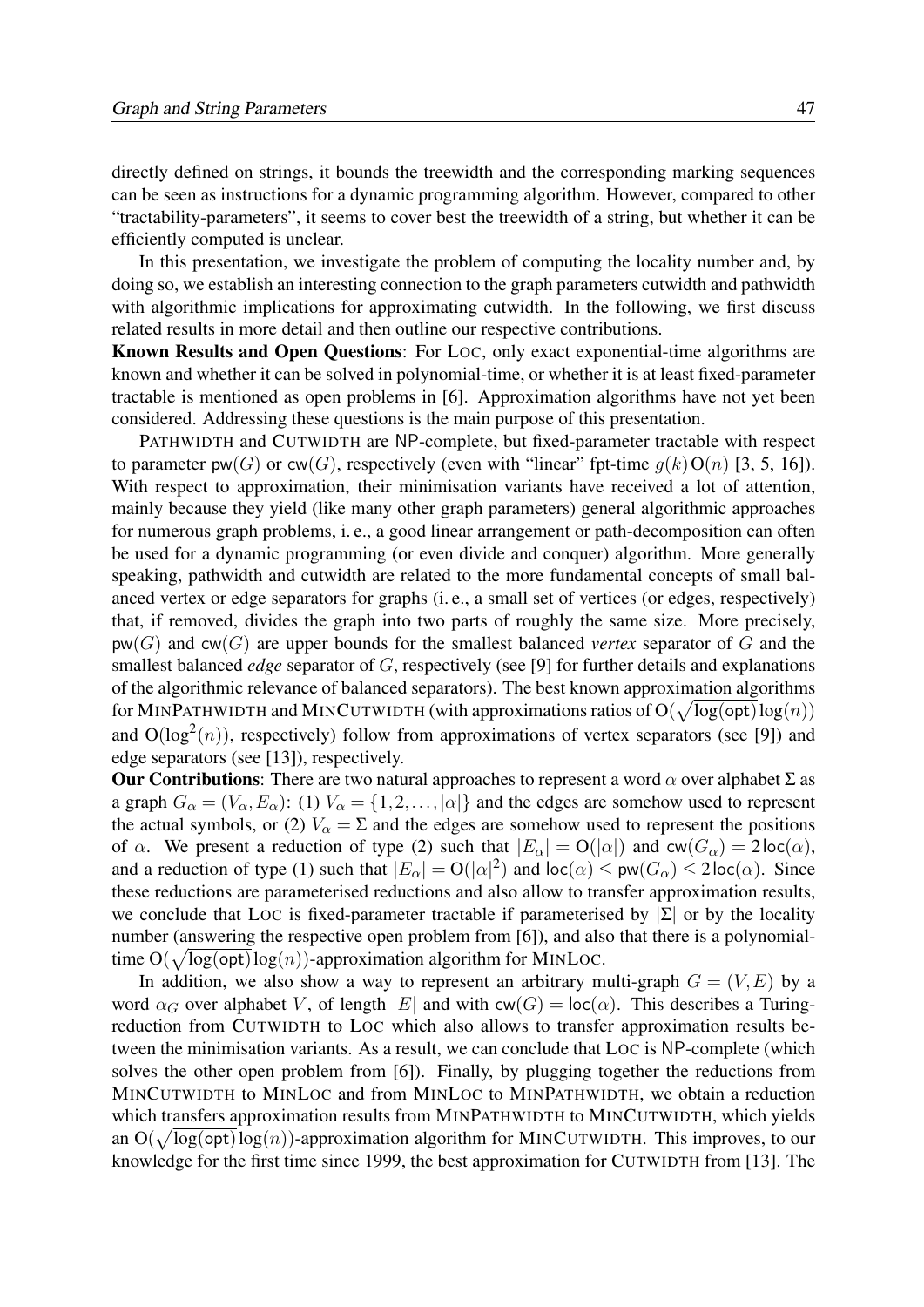[paper we present here was published in Proc. of ICALP 2019 and it is available on Arxiv.](#page-3-0)

### References

- [1] D. ANGLUIN, Finding patterns common to a set of strings. *J. Comput. Syst. Sci.* 21 (1980), 46–62.
- [2] H. L. BODLAENDER, A Tourist Guide through Treewidth. *Acta Cybern.* 11 (1993) 1-2, 1–21. http://www.inf.u-szeged.hu/actacybernetica/edb/vol11n1\_2/pdf/Bodlaender\_ 1993\_ActaCybernetica.pdf
- [3] H. L. BODLAENDER, A Linear-Time Algorithm for Finding Tree-Decompositions of Small Treewidth. *SIAM J. Comput.* 25 (1996) 5, 1305–1317.
- [4] H. L. BODLAENDER, A Partial *k*-Arboretum of Graphs with Bounded Treewidth. *Theor. Comput. Sci.* 209 (1998) 1-2, 1–45.
- [5] H. L. BODLAENDER, Fixed-Parameter Tractability of Treewidth and Pathwidth. In: H. L. BOD-LAENDER, R. DOWNEY, F. V. FOMIN, D. MARX (eds.), *The Multivariate Algorithmic Revolution and Beyond*. LNCS 7370, 2012, 196–227.
- [6] J. D. DAY, P. FLEISCHMANN, F. MANEA, D. NOWOTKA, Local Patterns. In: S. V. LOKAM, R. RAMANUJAM (eds.), *Proc. FSTTCS*. LIPIcs 93, 2017, 24:1–24:14.
- [7] J. D. DAY, P. FLEISCHMANN, F. MANEA, D. NOWOTKA, M. L. SCHMID, On Matching Generalised Repetitive Patterns. In: *Proc. DLT*. LNCS, 2018, 269–281.
- [8] J. DÍAZ, J. PETIT, M. SERNA, A Survey of Graph Layout Problems. *ACM Comput. Surv.* 34 (2002) 3, 313–356.
- [9] U. FEIGE, M. HAJIAGHAYI, J. R. LEE, Improved Approximation Algorithms for Minimum Weight Vertex Separators. *SIAM J. Comput.* 38 (2008) 2, 629–657.
- [10] H. FERNAU, F. MANEA, R. MERCAS, M. L. SCHMID, Pattern Matching with Variables: Fast Algorithms and New Hardness Results. In: E. W. MAYR, N. OLLINGER (eds.), *Proc. STACS*. LIPIcs 30, 2015, 302–315.
- [11] H. FERNAU, M. L. SCHMID, Y. VILLANGER, On the Parameterised Complexity of String Morphism Problems. *Theory Comput. Syst.* 59 (2016) 1, 24–51.
- [12] T. KLOKS, *Treewidth, Computations and Approximations*. Lecture Notes in Computer Science 842, Springer, 1994.
- [13] T. LEIGHTON, S. RAO, Multicommodity Max-flow Min-cut Theorems and Their Use in Designing Approximation Algorithms. *J. ACM* 46 (1999) 6, 787–832.
- [14] J. PETIT, Addenda to the Survey of Layout Problems. *Bulletin of the EATCS* 105 (2011), 177–201. http://eatcs.org/beatcs/index.php/beatcs/article/view/98
- [15] D. REIDENBACH, M. L. SCHMID, Patterns with bounded Treewidth. *Inf. Comput.* 239 (2014), 87–99.
- [16] D. M. THILIKOS, M. J. SERNA, H. L. BODLAENDER, Cutwidth I: A linear time fixed parameter algorithm. *J. Algorithms* 56 (2005) 1, 1–24.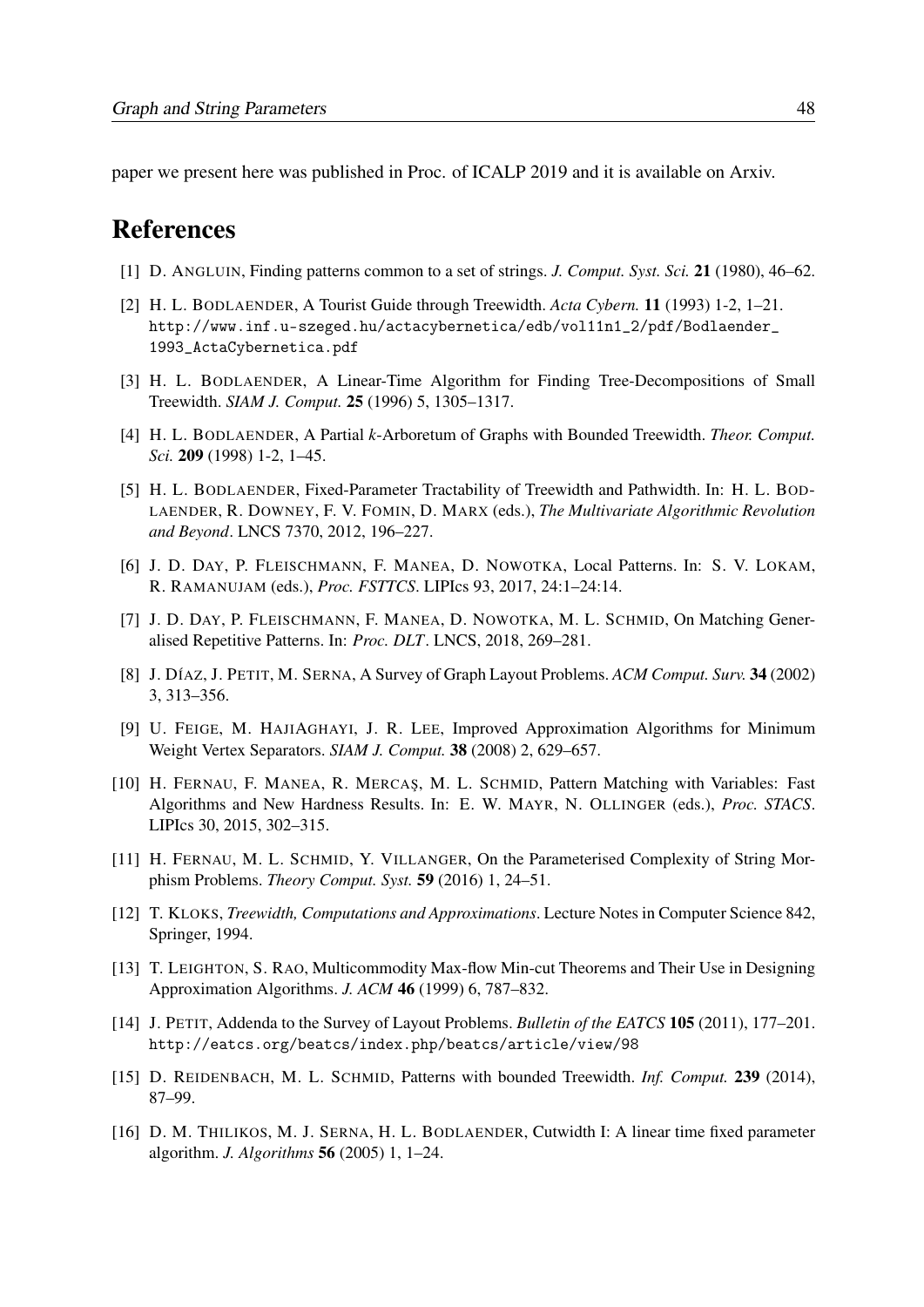<span id="page-52-0"></span>

Universität Bremen

## [Separating Languages of Infinite Words](#page-0-0) in the Mostowski Hierarchy

Christopher Hugenroth $^{(A)}$ 

 $\,^{(A)}\,$  christopher.hugenroth@tu-ilmenau.de

#### Abstract

The Mostowski hierarchy classifies  $\omega$ -languages according to the range of priorities required to recognize them with a deterministic parity automaton. The membership problem for the Mostowski hierarchy can be solved efficiently in many cases. We generalize this result and show that for two  $\omega$ -regular languages a separating language can be determined in polynomial time and that this language is minimal with respect to the Mostowski hierarchy.

### 1. Introduction

A deterministic parity automaton (DPA) is a finite state automaton with priorities assigned to each state. A DPA accepts an  $\omega$ -word if the maximal priority seen in its unique, infinite run is even. An  $\omega$ -language L is contained in the Mostowski class  $[i, j]$  if there is a parity automaton A with priorities in  $\{i,\ldots,j\}$  and  $L(\mathcal{A}) = L$ . The priorities of a DPA can be assumed to be  $\{0,\ldots,j\}$  or  $\{1,\ldots,j\}$  and we can restrict ourselves to the corresponding Mostowski classes, see figure 1. This hierarchy is of interest because it is a good indicator of the complexity of an  $\omega$ -language. The Mostowski membership problem is to determine whether a language L is contained in a certain Mostowski class.



Figure 1: The classes of the Mostowski hierarchy and their relations.

The membership problem can be solved for many classes of automata and the corresponding classes of recognized languages with the so-called pattern method. This method searches for

 $(A)$ The results are part of my master thesis at RWTH Aachen. The thesis was supervised by Christof LÃűding.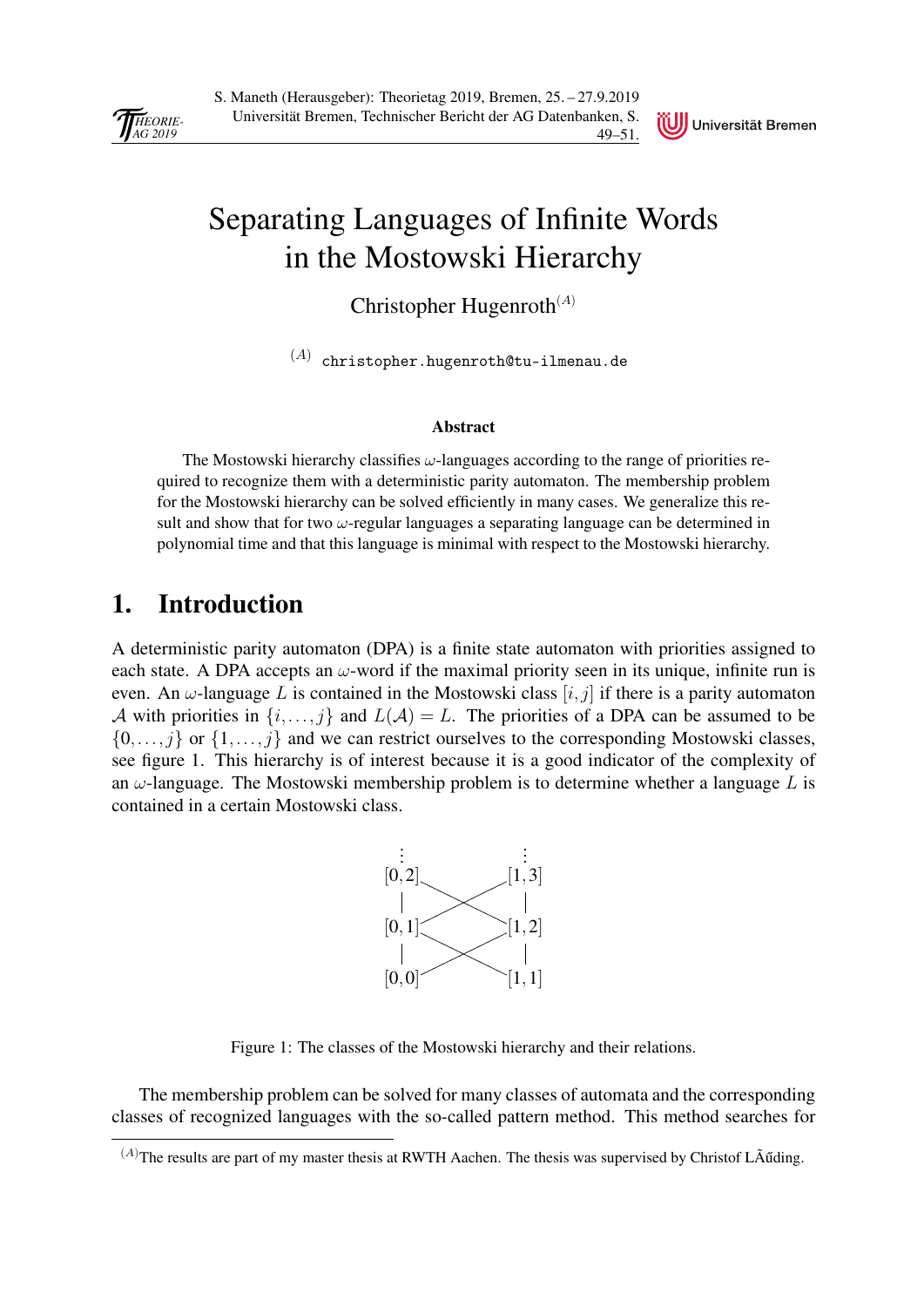a certain pattern in an automaton that recognizes a language L and thereby determines the minimal Mostowski class of L. For deterministic word automata it suffices to determine the maximal nesting of loops in the automaton, [1], [5]. For deterministic tree automata one can determine the class in the *nondeterministic* Mostowski hierarchy, [2]. The patterns used here are called flowers.

In this paper, we study the Mostowski separation problem which is to decide whether two given  $\omega$ -regular languages  $L_1$ ,  $L_2$  can be separated with a language in  $[i, j]$ . A language L separates  $L_1$  and  $L_2$  if  $L_1 \subseteq L$  and  $L_2 \cap L = \emptyset$ . Notice that  $L_1$  and  $L_2$  can be separated iff they are disjoint.

A language L is in  $[i, j]$  if, and only if, L and its complement can be separated with a language from  $[i, j]$ , so membership can be reduced to separation. However, the converse doesn't seem to hold since for membership there is a fixed recognition device but separation admits in[finitely many candidates, as noted in \[3\]. The main idea of our paper is to use product automata](#page-1-0) as a fixed device and to solve separation with the pattern-method.

We show that it suffices to compute the maximal nesting depth of loops in a special product automaton  $A_1 \times A_2$  to solve separation for  $L(A_1)$  and  $L(A_2)$ . We can use the product automaton to obtain a separator if the languages are disjoint. Further, we show that the nesting depth of loops in  $A_1 \times A_2$  is minimal among all separators. For this we use arguments similar to the ones used in the membership case, [2]. Thus, the obtained separator has a minimal nesting depth and therefore is in the minimal Mostowski class that contains a separator.

#### **Theorem 1.1** *Let*  $L_1$ ,  $L_2$  *be two disjoint*  $\omega$ -regular languages given as DMA.

*A DMA* A *whose language separates* L1*,* L<sup>2</sup> *can be computed in polynomial time. Further,* L(A) *is minimal among all separating languages with respect to the Mostowski hierarchy.*

For deterministic parity automata a similar result holds but it remains open whether a separator can be computed in polynomial time.

Corollary 1.2 *Let*  $L_1$ ,  $L_2$  *be two disjoint*  $\omega$ -regular languages given as DPA. *The minimal Mostowski class that contains a language separating*  $L_1$  *and*  $L_2$  *can be computed in polynomial time.*

I thank Christof LÃ˝uding, the supervisor of my Master's thesis, for proposing the topic and for his comments.

### References

- [1] O. Carton, R. Maceiras *Computing the Rabin index of a parity automaton* in Theoretical Informatics and Applications 33, 495–505 (1999)
- [2] D. Niwiński, I. Walukiewicz *Deciding Nondeterministic Hierarchy of Deterministic Tree Automata*, Electronic Notes in Theoretical Computer Science 123, 195-208 (2005)
- [3] T. Place, M. Zeitoun *Separating Languages with First Orer Logic*, Logical Methods in Computer Science Vol.  $12(1:5)$ , pp.  $1\hat{a}$ AS30 (2016)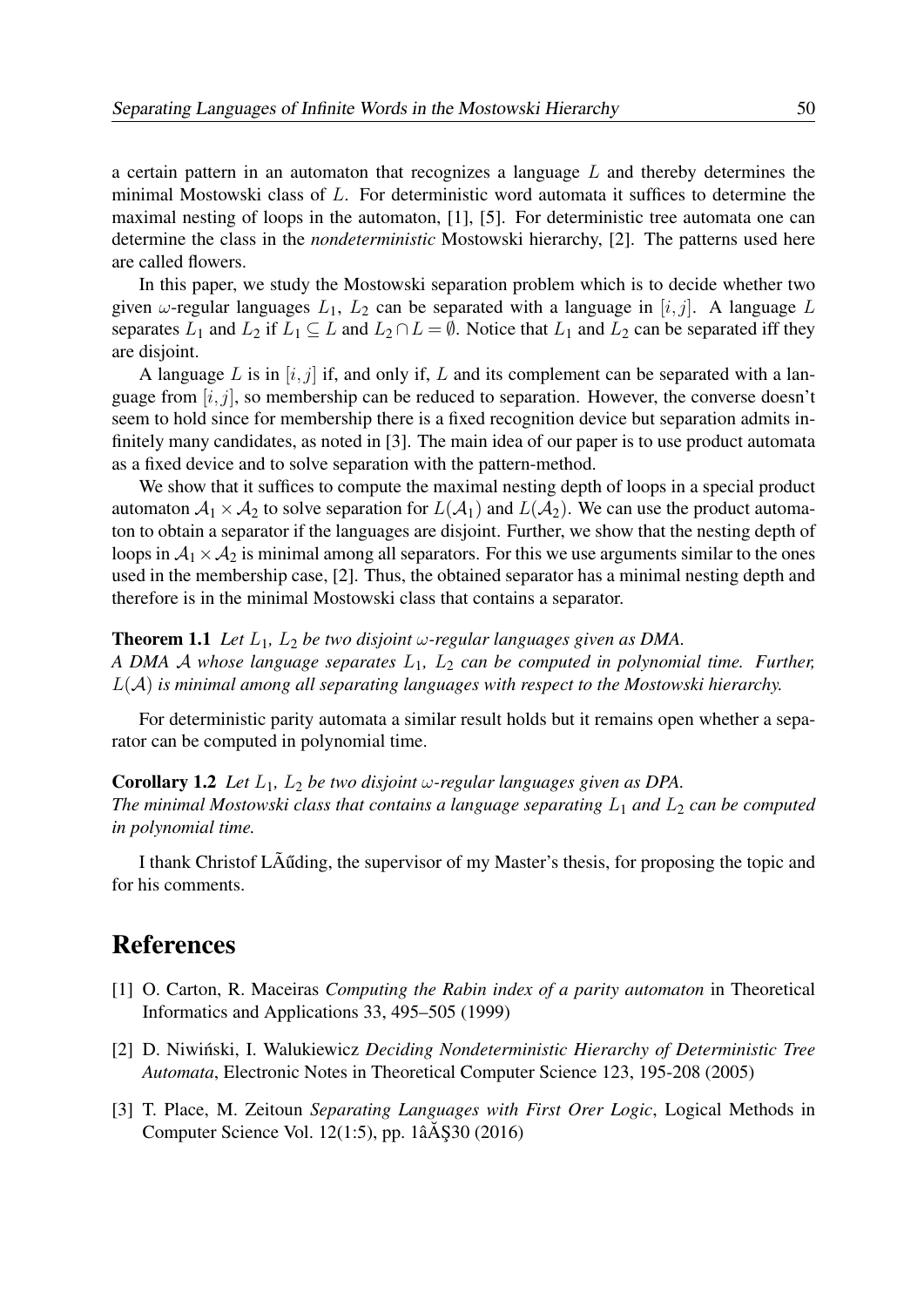- [4] L. Staiger, K. W. Wagner,*Automatentheoretische und automatenfreie Characterisierungen topologischer Klassen regulÃd'rer Folgemengen*, Elektronische Informationsverarbeitung und Kybernetik EIK, 10 379â $\check{A}$ Ş392 (1974)
- [5] K. W. Wagner *On* ω*-regular sets* in Information and Control 43, 123–177 (1979)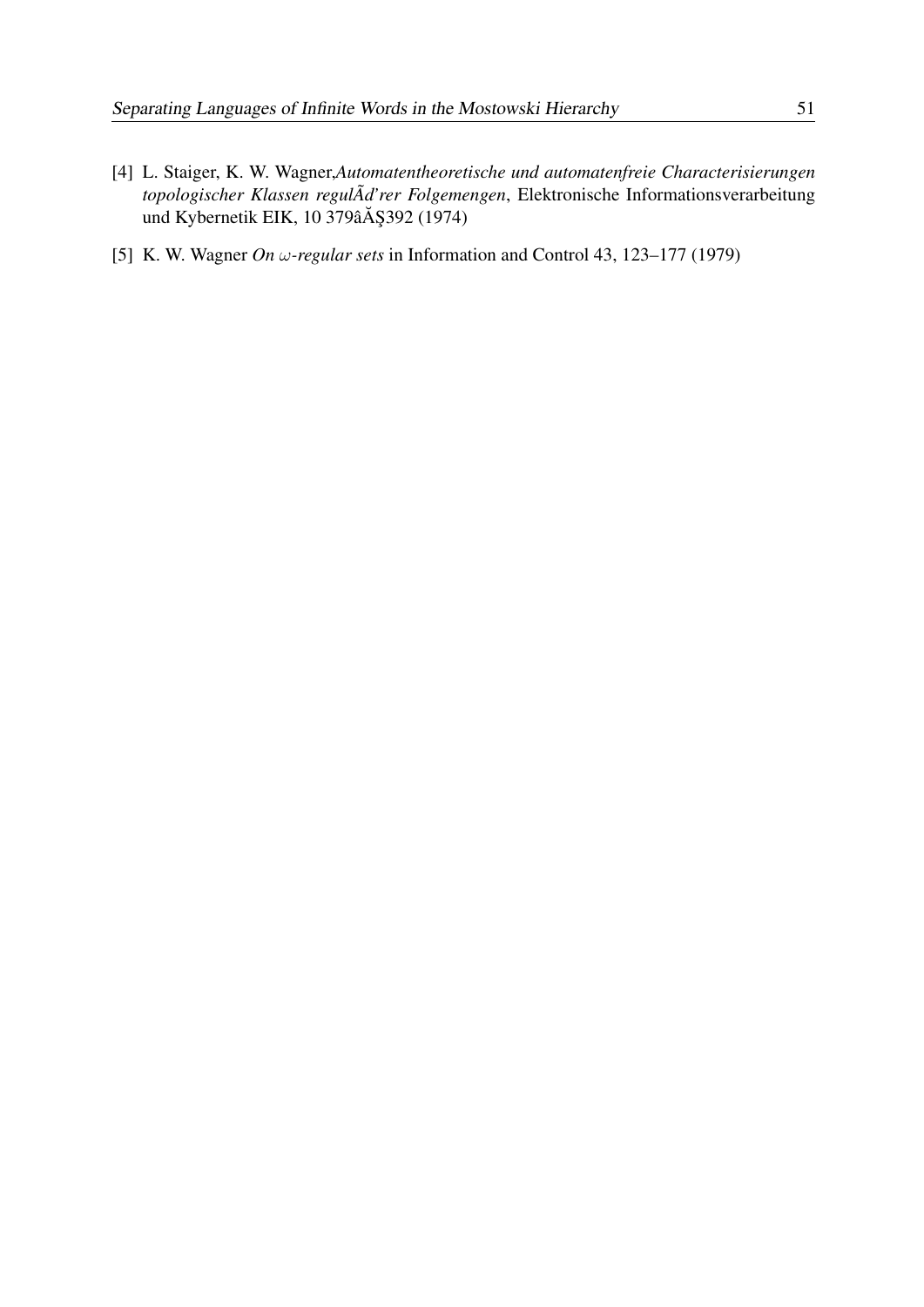<span id="page-55-0"></span>



## [Regular Expressions with Backreferences:](#page-0-0) Polynomial-Time Matching Techniques

Markus L. Schmid $^{(A)}$ 

 $(A)$ Humboldt-Universität zu Berlin, Unter den Linden 6, D-10099 Berlin, Germany MLSchmid@MLSchmid.de

#### Abstract

Regular expressions with backreferences (regex, for short), as supported by most modern libraries for regular expression matching, have an NP-complete matching problem. We define a complexity parameter of regex, called active variable degree, such that regex with this parameter bounded by a constant can be matched in polynomial-time. Moreover, we formulate a novel type of determinism for regex (on an automaton-theoretic level), which yields the class of memory-deterministic regex that can be matched in time  $O(|w|p(|\alpha|))$ for a polynomial p (where  $\alpha$  is the regex and w the word). It is also shown that natural extensions of these concepts lead to properties of regex that are intractable to check.

### 1. Regular Expressions with Backreferences

Regular expressions have been first introduced by Kleene in 1956 [7] as a theoretical concept (an early implementation is due to Thompson [11]). Since then, they have been enriched with practically motivated extensions and modifications, which is mainly due to their rather high practical relevance.

Regular expressions have excellent decidability- and complexity-properties, while at the same time providing sufficient expressive power for many important computational tasks. The practical enhancements added over the years are mostly "syntactic sugar" (e. g., charactergroups), or are even restrictions (as, e. g., in deterministic regular expressions) and therefore preserve these positive properties. However, adding so-called *backreferences* drastically increases expressive power and therefore leads to intractability and even undecidability. We shall explain this concept on an intuitive level. A successful *match* of a regular expression r to a word  $w$  can be interpreted as mapping the symbols of the word to the symbols of the expression. For example, a possible match of  $r = (a \lor b)^*d$  to bbd, maps the two occurrences of b to the occurrence of b in r, and the occurrence of d to the occurrence of d in r. Implicitly, this also maps larger factors to subexpressions of r, e.g., prefix bb is mapped to  $(a \lor b)^*$ . A backreference now allows to postulate that such a factor previously allocated to a subexpression should be repeated in the word to be matched. For example, the  $x\{... \}$ -construct in the expression  $s = x\{(\text{a} \vee \text{b})^*\}dx$  stores in variable x whatever subword is matched to the subexpression  $(a \vee b)^*$ , and the following occurrence of variable x then refers to exactly this subword (thus,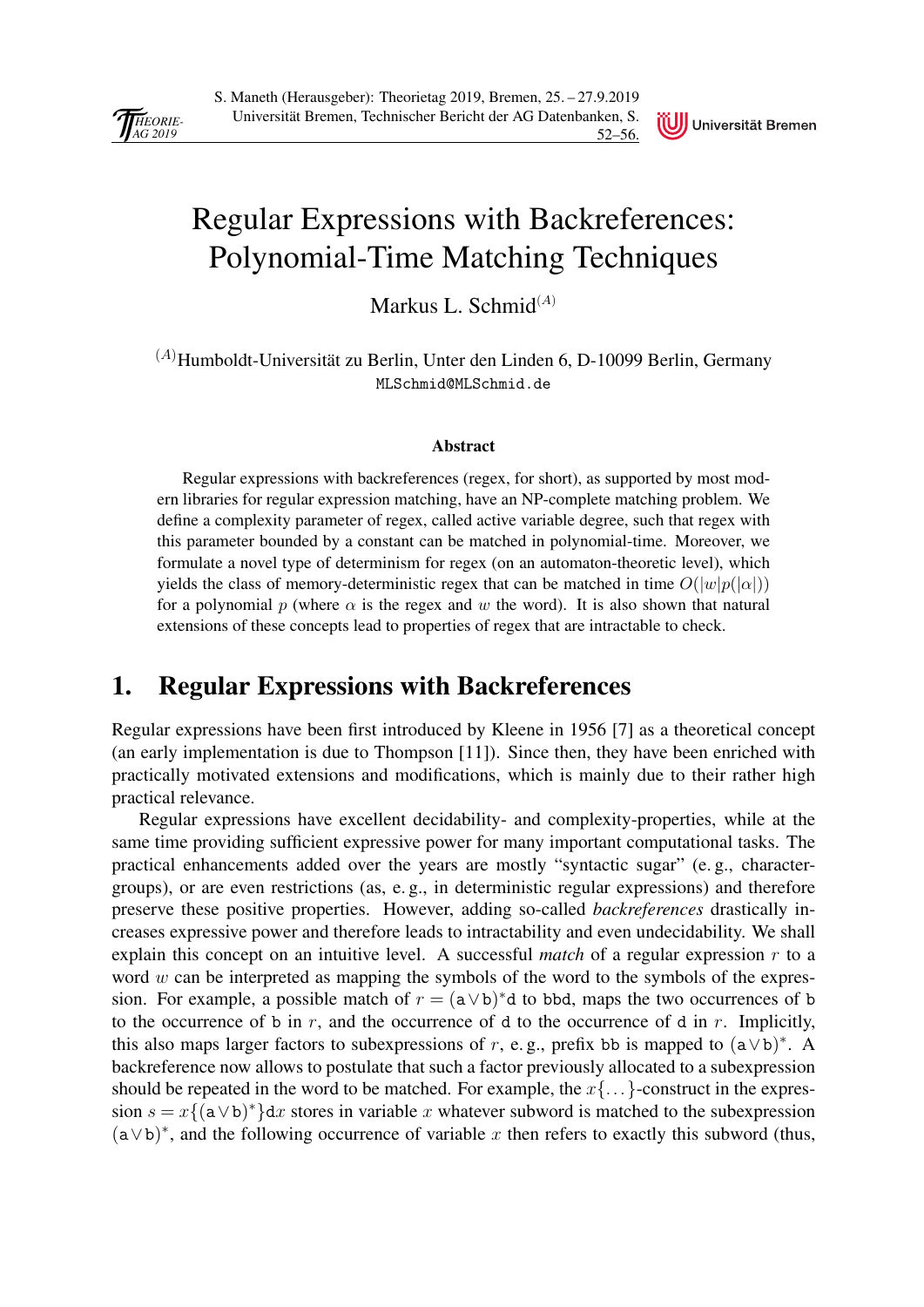s describes the non-regular language  $\{wdw \mid w \in \{a,b\}^*\}$ . We use the term *regex* for regular expressions with such backreferences. Next, we discuss a few examples to build up some intuition.

The regex s from above and the language it describes, although non-regular, are rather simple. However, nesting several backreferenced subexpressions, or subjecting them to the star operator, e.g.,  $t = y\{(xbx\{a^*\}bx)^+\}dy^*x$ , makes the described language much more involved. Moreover, we encounter semantical particularities that are not explained on this intuitive level: What is the value of variable x if its "definition"  $x\{...\}$  is repeated several times under a star? What does an occurrence of  $x$  refer to if it is encountered before it has been defined for the first time? Other noteworthy examples of (unary) regex are  $(x{y}y{xa})^*$  and  $x{aa^+}x^+$ , which describe the sets  $\{a^{n^2} \mid n \ge 0\}$  of square numbers and the set  $\{a^{mn} \mid n,m \ge 2\}$  of composite numbers (in unary encoding), respectively. The simple context-free language  $\{a^n b^n \mid n \ge 0\}$ cannot be expressed by a regex.

Adding backreferences to regular expressions has severe negative consequences with respect to decidability and computational complexity. The *matching problem*, i. e., deciding whether a given regex can match a given word, is NP-complete (even for strongly restricted variants) [1, 3, [4\], and decision problems like inclusion, equivalence and universality are undecidable \[5\] \(even](#page-1-0) if the input expressions only use one variable with only a bounded number of occurrences). Nevertheless, regular expression libraries of almost all modern programming languages (like, e. g., Java, PERL, Python and .NET) support backreferences (although they syntactically and even semantically slightly differ from each other (see the discussion in [6])).

The general NP-completeness of the matching problem was shown in [1], but also follows from matching *patterns with variables* [2], i. e., checking whether the variables  $x_i$  in a pattern  $\alpha \in (\Sigma \cup \{x_i \mid i \in \mathbb{N}\})^*$  can be uniformly replaced by words from  $\Sigma^*$  in order to obtain a given word (see [8] for a recent survey). Since patterns describe a proper subclass of the class of regex languages, hardness results (see, e. g., [3, 4]) directly carry over to regex (e. g., the matching problem for regex is  $W[1]$ -hard, even if parameterised by the size of the regex or the size of the word). Consequently, patterns are a quite successful tool for obtaining negative results for regex, but the many known positive algorithmic approaches to matching patterns (see [9]) are tailored to the "backreferencing-aspect" and seem unfit for handling the "regular expression-aspect" of regex. In fact, even though there are many deep theoretical (yet negative) results about the complexity and decidability of regex, positive algorithmic approaches are rather scarce.

#### 2. Memory Automata

A suitable algorithmic framework for regex are *memory finite automata* (MFA for short), which have been first introduced in [10]. Syntactically, an MFA $(k)$  (k is the number of memories) over an alphabet  $\Sigma$  is just an NFA with transition labels from  $\Sigma$  and  $\{o(i), c(i), i \mid 1 \le i \le k\}$ . Σ-transitions have the usual meaning, whereas labels  $o(i)$  and  $c(i)$  are non-reading and stand for "open memory i" and "close memory i", respectively. In a computation, each open memory will record the consumed input, while closed memories do nothing. Whenever a closed memory is opened again, it will lose its previous content. The special transition labels i,  $1 \le i \le k$ , *recall* memory  $i$ , which means that the content of the memory is consumed from the input in one step. By using memories to simulate backreferences, regex can be transformed into equivalent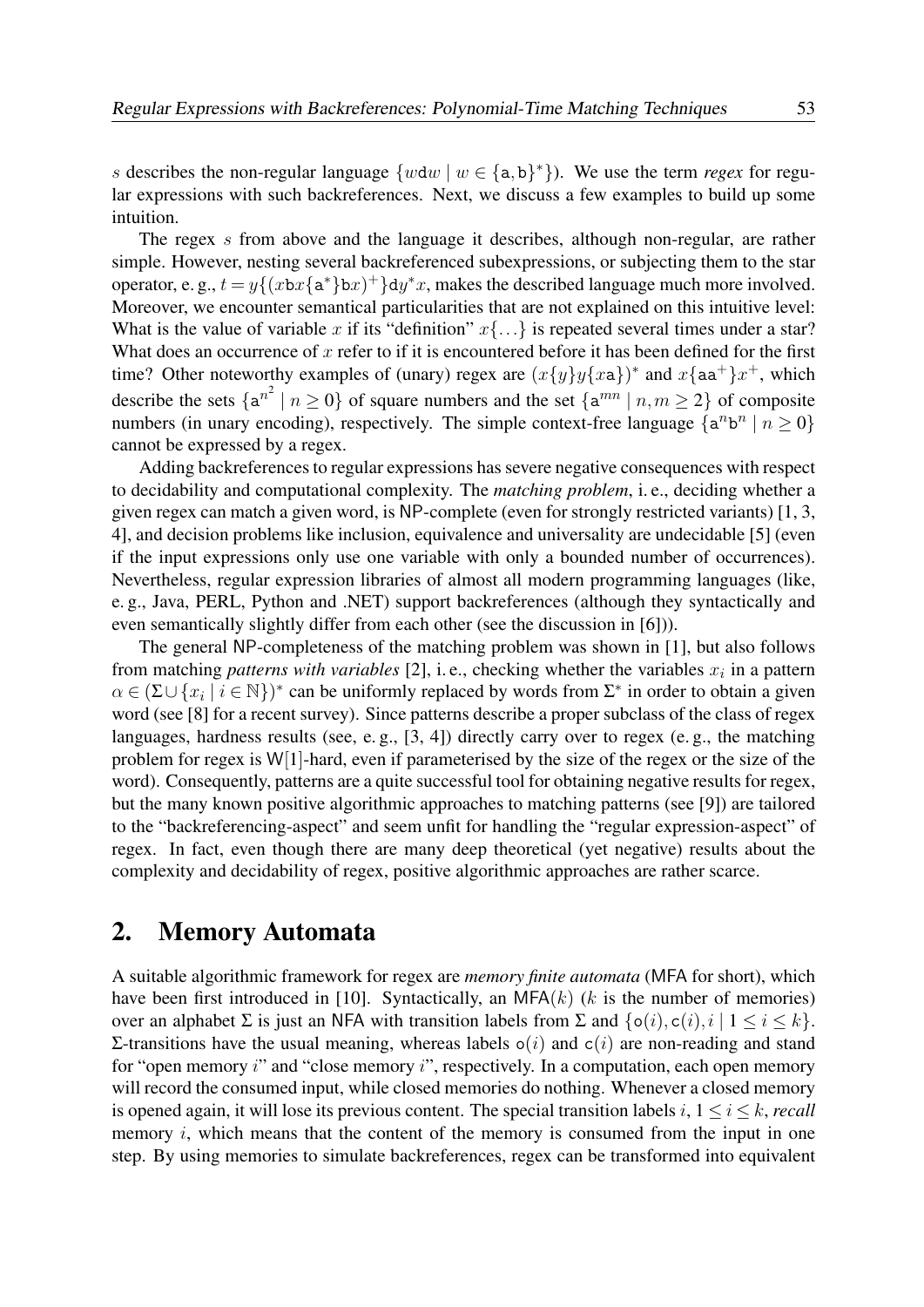MFA. For example,  $x\{(\mathsf{a} \vee \mathsf{b})^*\}dx$  from above can be simulated by an MFA(1) that records in the memory whatever factor is generated by the subexpression  $(a \vee b)^*$  and then recalls the memory after reading d.

If regex are represented as MFA, their structure is much easier to analyse (i. e., in form of a directed, edge-labelled graph). In particular, we can conveniently abstract from the actual backreferences by interpreting an MFA as an NFA that accepts a regular language over the alphabet  $\Sigma \cup \{o(i), c(i), i \mid 1 \leq i \leq k\}$ ; in this way, a regex even directly translates into a *normal* regular expression. For example, regex s from above can be seen as the regular expression  $o(x)(a \vee b)^*c(x)dx$  that generates words like  $o(x)$  a  $c(x) dx$ ,  $o(x)$  aba  $c(x) dx$ ,  $o(x)$  bbab c(x) dx and so on (obviously, the actual regex language can be obtained from this regular language by replacing variable occurrences  $x$  with the corresponding words enclosed in  $o(x) \dots c(x)$ , which is exactly what an MFA does "on-the-fly" in a computation).

### 3. Our Contribution

We develop two different approaches to efficient regex matching:

Regex with bounded active variable degree: We define a complexity parameter of regex, called *active variable degree* (denoted by  $\text{avd}(\alpha)$ ). Intuitively speaking, this parameter measures the number of variables that can be *active* at the same time in a match, and the algorithmic application relies on devising a matching procedure, which, in a sense, reuses variables that are currently *not active*.

#### Theorem 3.1 *Regex with bounded active variable degree can be matched in polynomial-time.*

This approach can also be seen as a technique to reduce the number of variables of a regex, a problem that, in its general form, is undecidable (see [5]).

Memory-deterministic regex: A classical regular expression is called *deterministic* if it directly translates into a deterministic automaton (like a(ba)<sup>\*</sup>, but unlike (ab)<sup>\*</sup>a). This classical concept has intensively been researched. Recently, deterministic regular expressions have been extended by backreferences in order to define *deterministic regex* (*det-regex* for short) [6]. For example,  $x\{(\mathbf{a} \vee \mathbf{b})^*\}x$  is not deterministic, but  $x\{(\mathbf{a} \vee \mathbf{b})^*\}cx$  is. While det-regex have several [desirable properties, they seem unnecessarily restricted if efficient matching is our main con](#page-2-0)cern. For example, every non-deterministic classical regular expression, which can be matched efficiently by standard techniques, is also not a det-regex and, as shown in [6], the class of detregex does not even cover all regular languages. In fact, any "non-deterministic fragment" like (ab) ∗a immediately makes a regex non-deterministic, even though it might be rather harmelss with respect to the matching complexity. Consider for example the non-deterministic regex  $x\{(\texttt{ab})^*\texttt{a}\}y\{\texttt{c}^+x\}y$ . In all the non-deterministic computational branches of the corresponding MFA the already consumed prefix of the input and the contents of the memories are always the same, the only difference is whether the last consumed a is the first or the second one of the subexpression (ab)<sup>\*</sup>a. On the other hand, the non-determinism of  $a^*x\{a^*\}y\{a^*\}xy$  is much more problematic: the many different ways of how occurrences of a can be stored in the memories immediately lead to a combinatorial explosion of computational branches (also note that depending on the memory contents, the different computations consume different prefixes of